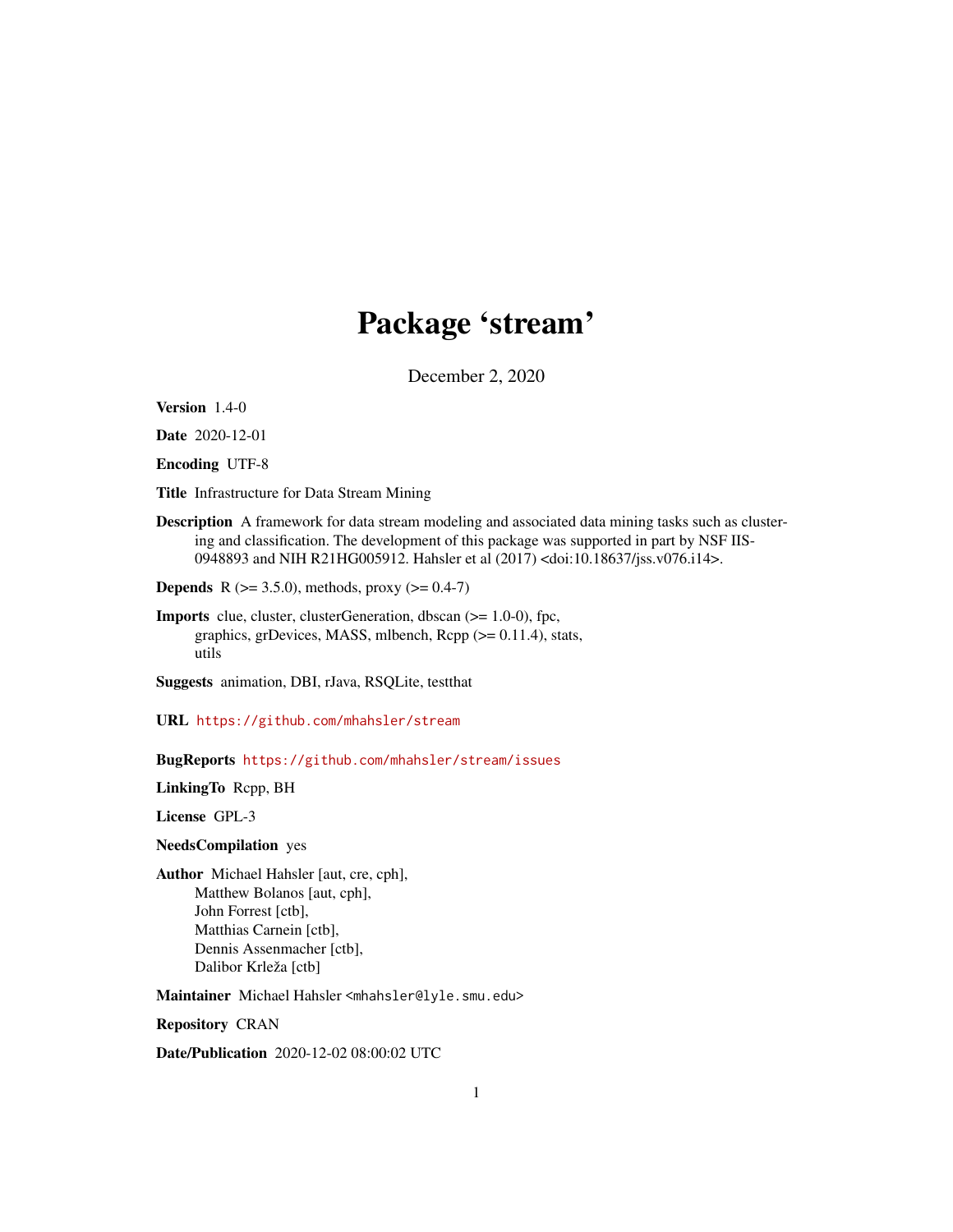# R topics documented:

|                                                                                                      | 3              |
|------------------------------------------------------------------------------------------------------|----------------|
|                                                                                                      | 5              |
|                                                                                                      | 5              |
|                                                                                                      | 6              |
|                                                                                                      | 6              |
|                                                                                                      | $\overline{7}$ |
|                                                                                                      | 8              |
|                                                                                                      | 9              |
|                                                                                                      | 10             |
|                                                                                                      | 13             |
|                                                                                                      | 15             |
| $DSC\_evoStream \ldots \ldots \ldots \ldots \ldots \ldots \ldots \ldots \ldots \ldots \ldots \ldots$ | 17             |
|                                                                                                      | 18             |
|                                                                                                      | <b>20</b>      |
|                                                                                                      | 21             |
|                                                                                                      |                |
|                                                                                                      |                |
|                                                                                                      |                |
|                                                                                                      |                |
|                                                                                                      |                |
|                                                                                                      |                |
|                                                                                                      |                |
|                                                                                                      |                |
|                                                                                                      |                |
|                                                                                                      |                |
|                                                                                                      |                |
|                                                                                                      | 32             |
|                                                                                                      | 33             |
|                                                                                                      | 36             |
|                                                                                                      | 38             |
|                                                                                                      | 40             |
|                                                                                                      | 41             |
|                                                                                                      | 42             |
|                                                                                                      | 44             |
|                                                                                                      |                |
|                                                                                                      | - 46           |
|                                                                                                      | 47             |
| <b>DSFP</b>                                                                                          | 48             |
|                                                                                                      | 49             |
| DSO_Sample                                                                                           | 49             |
|                                                                                                      | 51             |
|                                                                                                      | 52             |
|                                                                                                      | 52             |
|                                                                                                      | 54             |
|                                                                                                      | 59             |
| get_centers                                                                                          | 60             |
|                                                                                                      |                |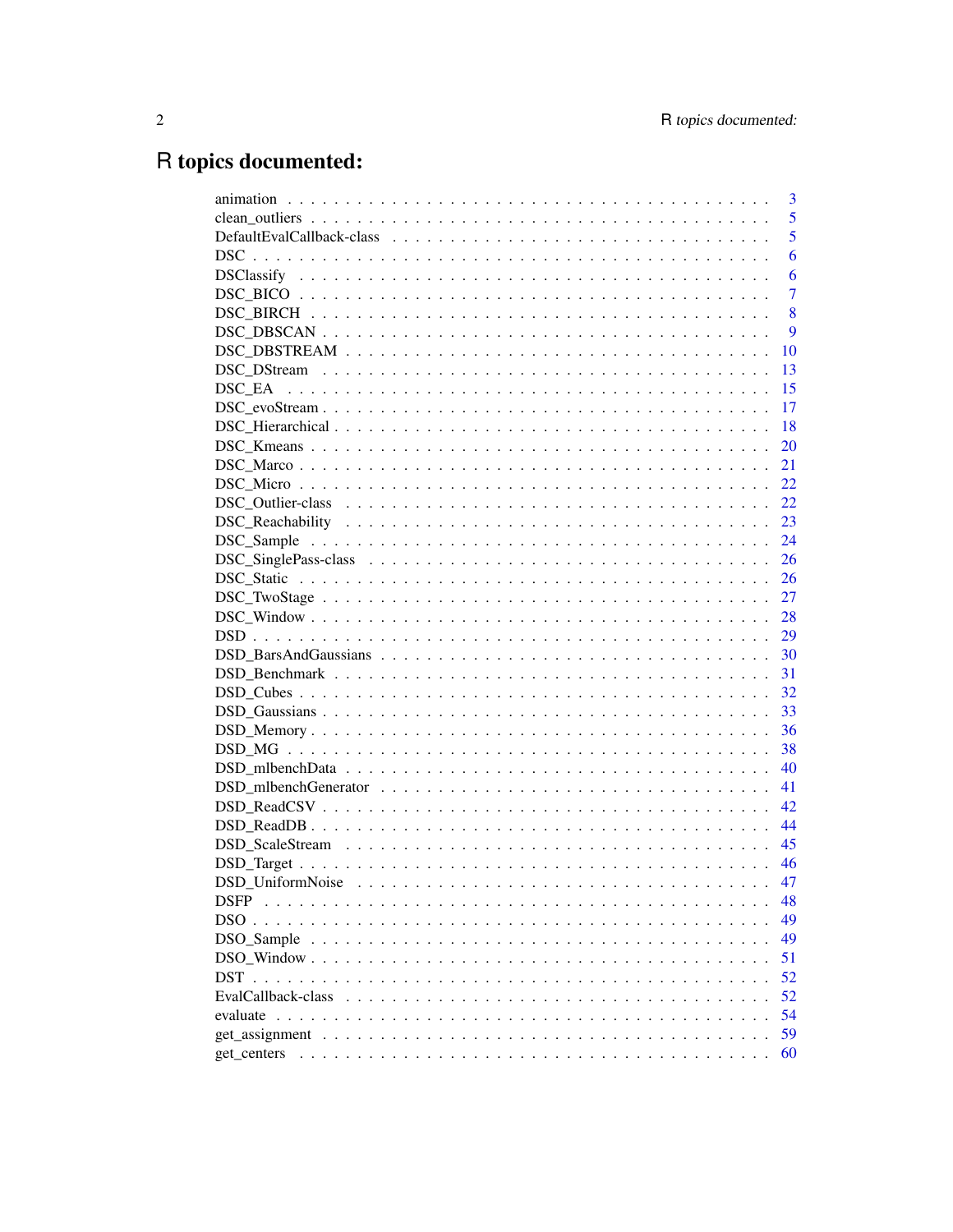#### <span id="page-2-0"></span>animation 3

| Index |  |
|-------|--|
|       |  |

animation *Animates the plotting of a DSD and the clustering process*

## <span id="page-2-1"></span>Description

Generates an animation of a data stream or a data steam clustering. Note: You need to install package animation, and, if necessary, the libraries required for package magick.

## Usage

```
animate_data(dsd, horizon = 100, n = 1000, wait = .1, plot.args = NULL, \dots)
animate_cluster(dsc, dsd, measure = NULL, horizon = 100, n = 1000,
 type=c("auto", "micro", "macro"), assign="micro",
 assignmentMethod=c("auto","model", "nn"),
 noise = c("class", "exclude"),
 wait=.1, plot.args = NULL, ...
```
## Arguments

| dsd              | a DSD object                                                                                                                                      |
|------------------|---------------------------------------------------------------------------------------------------------------------------------------------------|
| dsc              | a DSC object                                                                                                                                      |
| horizon          | the number of points displayed at once/used for evaluation.                                                                                       |
| n                | the number of points to be plotted                                                                                                                |
| measure          | the evaluation measure that should be graphed below the animation                                                                                 |
| type             | evaluate "micro" or "macro"-clusters? "auto" chooses micro if dsc is of class<br>DSC_micro and no macro is given. Otherwise macro is used.        |
| assign           | assign new points to the closest "micro" or "macro"-cluster to calculate the<br>evaluation measure.                                               |
| assignmentMethod |                                                                                                                                                   |
|                  | how to assign data points to micro-clusters. Options are "model" and "nn"<br>(nearest neighbor). "auto" uses model if available and nn otherwise. |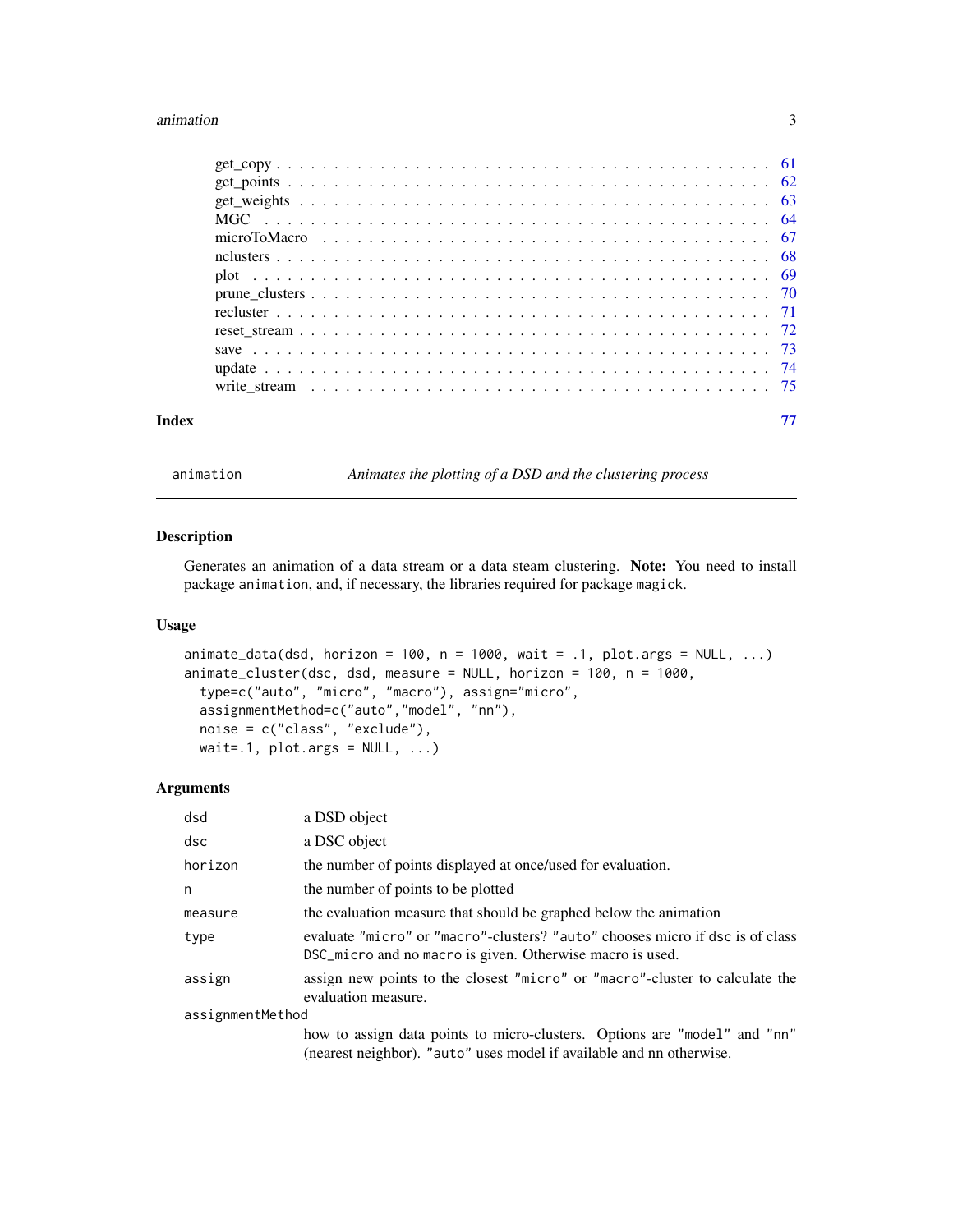4 animation

| noise     | how to handle noise for calculating the evaluation measure (as a separate class<br>or excluded). |
|-----------|--------------------------------------------------------------------------------------------------|
| wait      | the time interval between each frame.                                                            |
| plot.args | a list with plotting parameters for the clusters.                                                |
| $\ddotsc$ | extra arguments are added to plot. args.                                                         |

#### Details

Animations are recorded using the library animation and can be replayed (which gives a smoother experience since the is no more computation done) and saved in various formats (see Examples section below).

#### Author(s)

Michael Hahsler

## See Also

[evaluate\\_cluster](#page-53-1) for stream evaluation without animation. See [ani.replay](#page-0-0) for replaying and saving animations.

#### Examples

```
## Not run:
stream <- DSD_Benchmark(1)
animate_data(stream, horizon=100, n=5000, xlim=c(0,1), ylim=c(0,1))
### animations can be replayed with the animation package
library(animation)
animation::ani.options(interval=.1) ## change speed
ani.replay()
### animations can also be saved as HTML, animated gifs, etc.
saveHTML(ani.replay())
### animate the clustering process with evaluation
### Note: we choose to exclude noise points from the evaluation
### measure calculation, even if the algorithm would assign
### them to a cluster.
reset_stream(stream)
dbstream <- DSC_DBSTREAM(r=.04, lambda=.1, gaptime=100, Cm=3,
 shared_density=TRUE, alpha=.2)
animate_cluster(dbstream, stream, horizon=100, n=5000,
 measure="crand", type="macro", assign="micro", noise = "exclude",
 plot.args = list(xlim=c(0,1), ylim=c(0,1), shared = TRUE)
```
## End(Not run)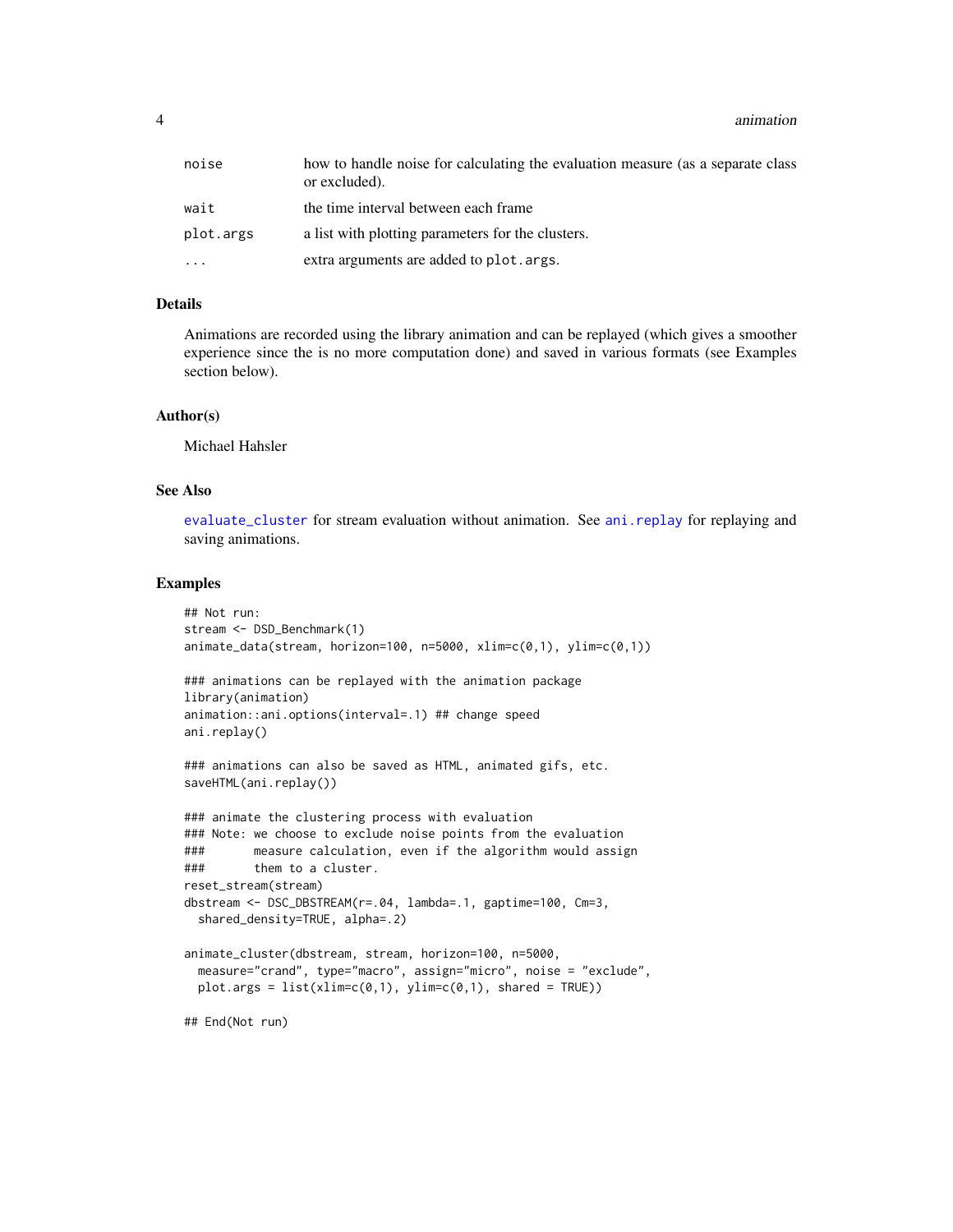<span id="page-4-0"></span>clean\_outliers *Clean Outliers from the Outlier Detecting Clusterer*

## Description

Removes all outliers from the outlier detecting clusterer.

## Usage

```
clean_outliers(x, ...)
## S3 method for class 'DSC_Outlier'
clean_outliers(x, ...)
```
## Arguments

|          | The DSC object.                                                  |
|----------|------------------------------------------------------------------|
| $\cdots$ | Additional parameters to pass to clean_outliers implementations. |

## Details

Removes all outliers from the outlier detecting clusterer.

## Author(s)

Dalibor Krleža

## See Also

[DSC\\_Outlier](#page-21-1)

DefaultEvalCallback-class

*Default Class for Evaluation Callbacks*

## Description

The default callback class for the *stream* package. Implicitly instantiated for each [evaluate](#page-53-2) call.

## Author(s)

Dalibor Krleža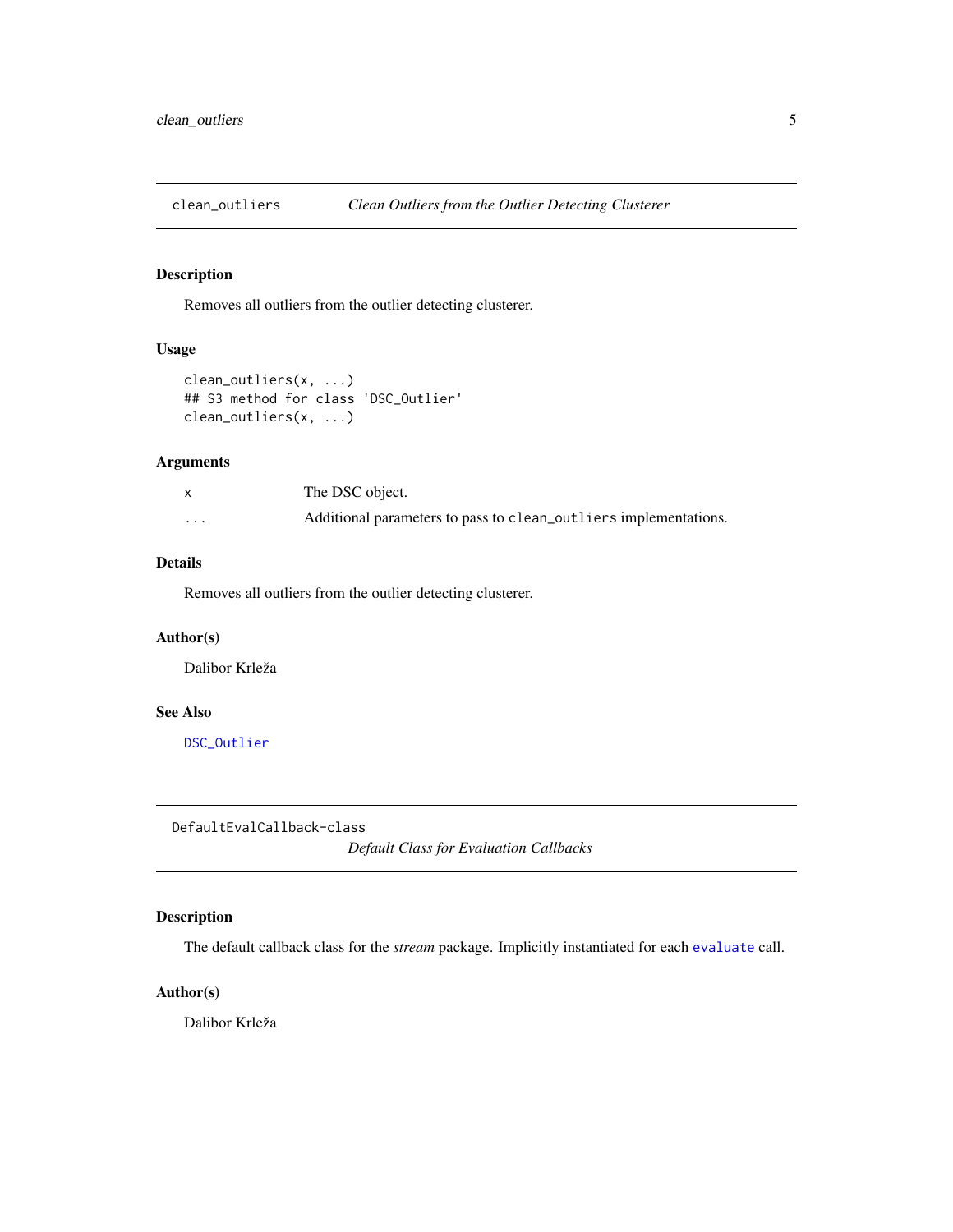<span id="page-5-1"></span><span id="page-5-0"></span>Abstract base classes for all DSC (Data Stream Clusterer) and DSC\_R classes.

## Details

The DSC and DSC\_R classes cannot be instantiated (calling DSC() or DSC\_R() produces errors), but they serve as a base class from which other DSC classes inherit.

Class DSC provides several generic functions that can operate on all DSC subclasses: print(), plot(), nclusters() to get the current number of clusters, get\_centers() to get the cluster centers, and get\_weights() to get the cluster weights (if implemented). get\_centers() and get\_weights() are typically overwritten by subclasses of DSC. DSC\_R provides these functions for R-based DSC implementations.

Since DSC objects often contain external pointers, regular saving and reading operations will fail. Use saveDSC() and readDSC() which will serialize the objects first appropriately.

## Author(s)

Michael Hahsler

#### See Also

[animate\\_cluster](#page-2-1), [cluster](#page-0-0), [evaluate](#page-53-2), [get\\_assignment](#page-58-1), [get\\_centers](#page-59-1), [get\\_weights](#page-62-1), [get\\_copy](#page-60-1), [microToMacro](#page-66-1), [nclusters](#page-67-1), [plot](#page-68-1), [prune\\_clusters](#page-69-1), [recluster](#page-70-1), [readDSC](#page-72-1), [saveDSC](#page-72-1)

DSClassify *Abstract Class for Data Stream Classifiers*

## Description

Abstract class for data stream classifiers. Currently, stream does not implement classification algorithms.

#### Author(s)

Michael Hahsler

#### See Also

[DST](#page-51-1)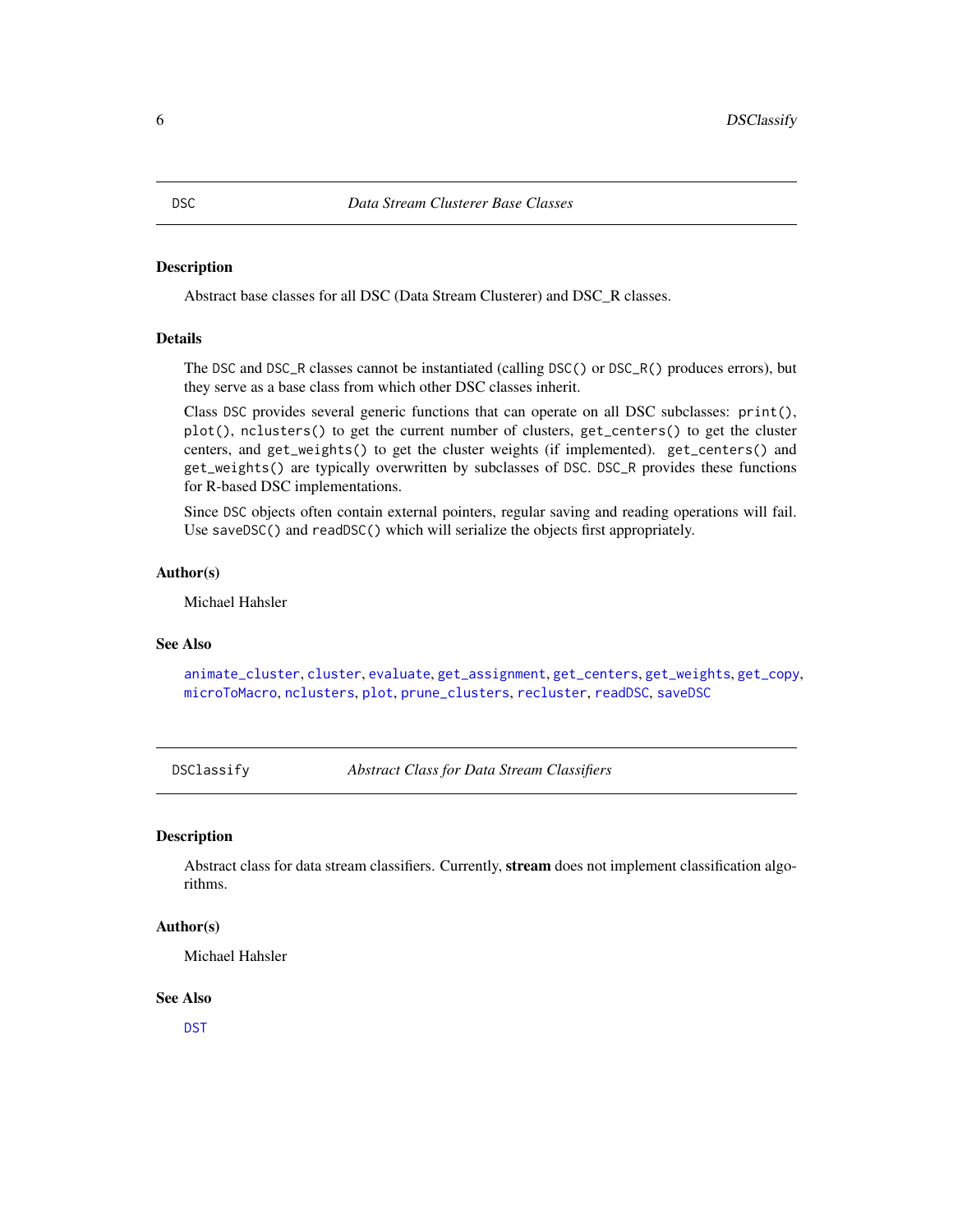<span id="page-6-0"></span>

BICO maintains a tree which is inspired by the clustering tree of BIRCH, a SIGMOD Test of Time award-winning clustering algorithm. Each node in the tree represents a subset of these points. Instead of storing all points as individual objects, only the number of points, the sum and the squared sum of the subset's points are stored as key features of each subset. Points are inserted into exactly one node.

#### Usage

 $DSC_BICO(k = 5, space = 10, p = 10, iterations = 10)$ 

#### Arguments

| k          | number of centres                                                             |
|------------|-------------------------------------------------------------------------------|
| space      | coreset size                                                                  |
| D          | number of random projections used for nearest neighbour search in first level |
| iterations | number of repetitions for the kmeans++ procedure in the offline component     |

#### Details

In this implementation, the nearest neighbour search on the first level of the tree ist sped up by projecting all points to random 1-d subspaces. The first estimation of the optimal clustering cost is computed in a buffer phase at the beginning of the algorithm. This implementation interfaces the original C++ implementation available here: [http://ls2-www.cs.tu-dortmund.de/grav/](http://ls2-www.cs.tu-dortmund.de/grav/de/bico) [de/bico](http://ls2-www.cs.tu-dortmund.de/grav/de/bico). For micro-clustering, the algorithm computes the coreset of the stream. Reclustering is performed by using the kmeans++ algorithm on the coreset.

## Author(s)

R-Interface: Matthias Carnein (<Matthias.Carnein@uni-muenster.de>), Dennis Assenmacher. C-Implementation: Hendrik Fichtenberger, Marc Gille, Melanie Schmidt, Chris Schwiegelshohn, Christian Sohler.

#### References

Hendrik Fichtenberger, Marc Gille, Melanie Schmidt, Chris Schwiegelshohn, Christian Sohler: BICO: BIRCH Meets Coresets for k-Means Clustering. *ESA 2013:* 481-492.

## Examples

```
stream \leq DSD_Gaussians(k = 3, d = 2)
BICO \leq DSC_BICO(k = 3, p = 10, space = 100, iterations = 10)
update(BICO, stream, n = 500)
plot(BICO,stream, type = "both")
```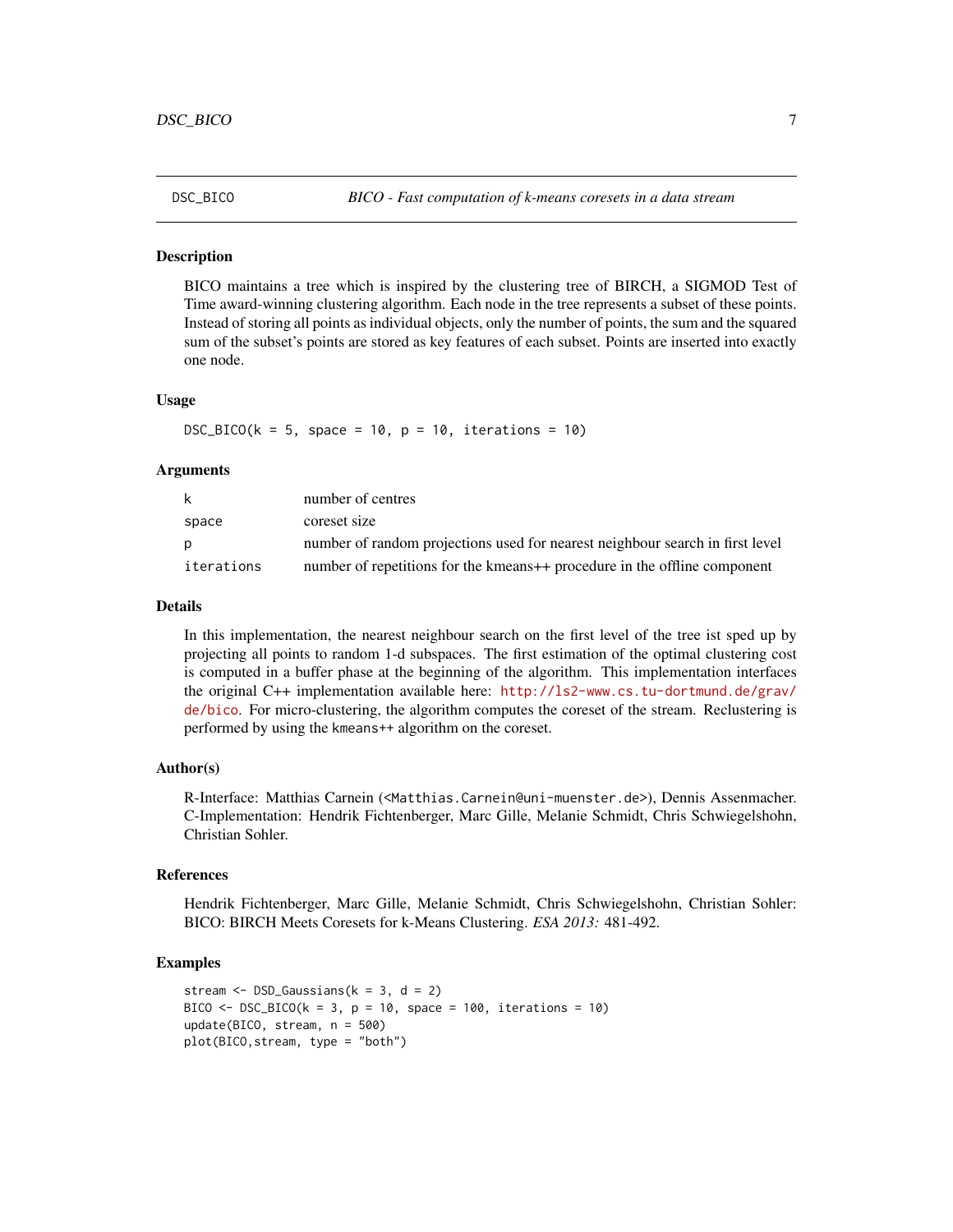<span id="page-7-0"></span>

BIRCH builds a balanced-tree of Clustering Features (CFs) to summarize the stream. A CF is a tuple (n, LS, SS) which represents a cluster by storing the number of elements (n), their linear sum (LS) and their squared sum (SS). Each new observation descends the tree by following its closest CF until a leaf node is reached. It is either merged into its closest leaf-CF or inserted as a new one. All leaf-CFs form the micro-clusters. Rebuilding the tree is realized by inserting all leaf-CF nodes into a new tree structure with an increased treshold.

#### Usage

```
DSC_BIRCH(treshold, branching, maxLeaf, maxMem = 0, outlierThreshold = 0.25)
```
#### Arguments

| treshold                    | treshold used to check whether a new datapoint can be absorbed or not                               |
|-----------------------------|-----------------------------------------------------------------------------------------------------|
| branching                   | branching factor (maximum amount of child nodes for a nonleaf node) of the<br>CF-Tree.              |
| maxLeaf<br>outlierThreshold | maximum number of entries within a leaf node                                                        |
|                             | threshold for identifying outliers when rebuilding the CF-Tree                                      |
| maxMem                      | memory limitation for the whole CFTree in bytes. Default is 0, indicating no<br>memory restriction. |

#### Author(s)

Dennis Assenmacher (<Dennis.Assenmacher@uni-muenster.de>), Matthias Carnein (<Matthias.Carnein@uni-muenster.de>)

#### References

Zhang T, Ramakrishnan R and Livny M (1996), "BIRCH: An Efficient Data Clustering Method for Very Large Databases", *In Proceedings of the 1996 ACM SIGMOD International Conference on Management of Data.* Montreal, Quebec, Canada , pp. 103-114. ACM.

Zhang T, Ramakrishnan R and Livny M (1997), "BIRCH: A new data clustering algorithm and its applications", *Data Mining and Knowledge Discovery.* Vol. 1(2), pp. 141-182.

#### Examples

```
stream \leq DSD_Gaussians(k = 3, d = 2)
BIRCH <- DSC_BIRCH(treshold = .1, branching = 8, maxLeaf = 20)
update(BIRCH, stream, n = 500)
plot(BIRCH,stream)
```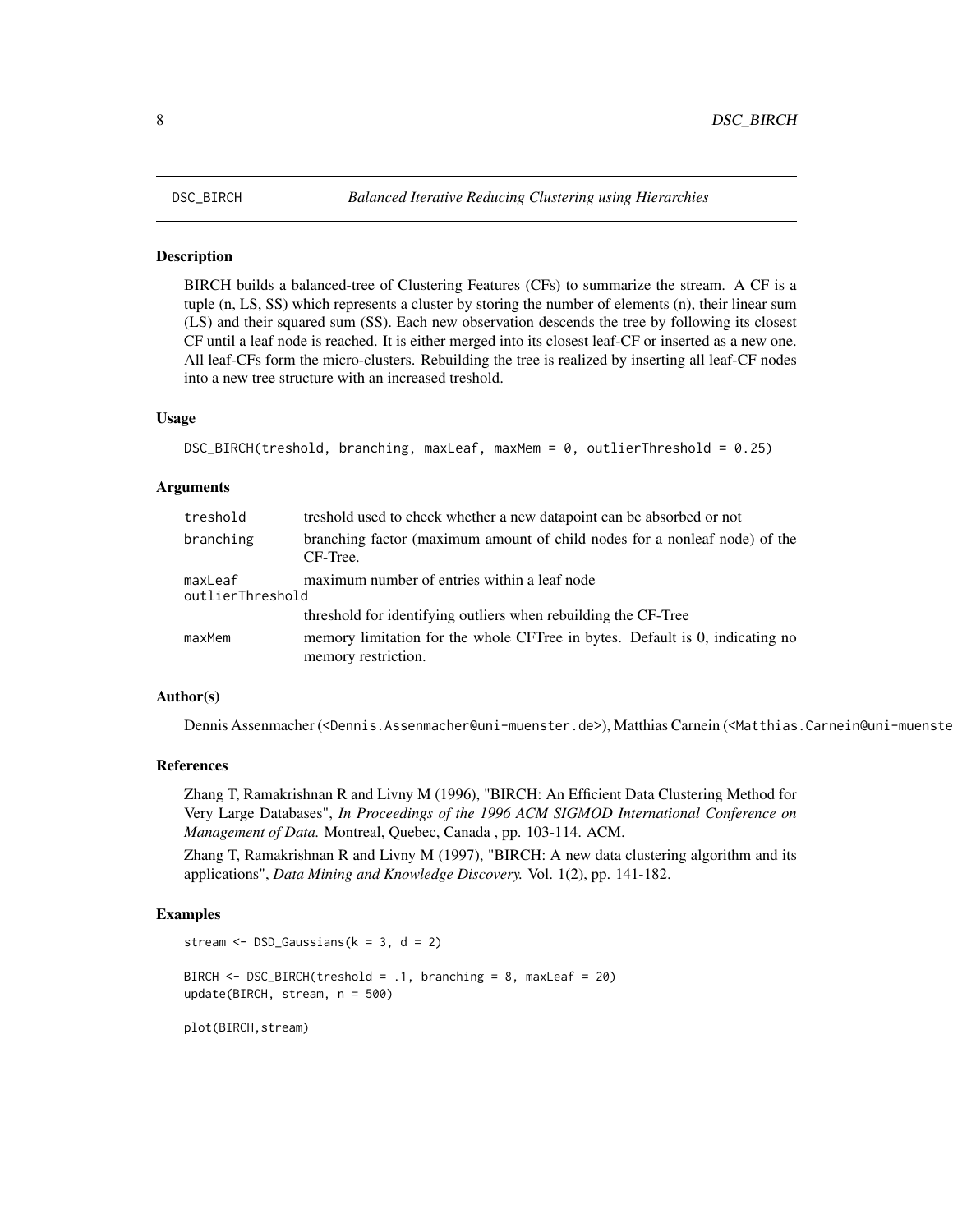<span id="page-8-0"></span>

Implements the DBSCAN algorithm for reclustering micro-clusterings.

## Usage

DSC\_DBSCAN(eps, MinPts = 5, weighted = TRUE, description=NULL)

### Arguments

| eps         | radius of the eps-neighborhood.                                    |
|-------------|--------------------------------------------------------------------|
| MinPts      | minimum number of points required in the eps-neighborhood.         |
| weighted    | logical indicating if a weighted version of DBSCAN should be used. |
| description | optional character string to describe the clustering method.       |

## Details

DBSCAN is a weighted extended version of the implementation in fpc where each micro-cluster center considered a pseudo point. For weighting we use in the MinPts comparison the sum of weights of the micro-cluster instead of the number.

DBSCAN first finds core points based on the number of other points in its eps-neighborhood. Then core points are joined into clusters using reachability (overlapping eps-neighborhoods).

Note that this clustering cannot be updated iteratively and every time it is used for (re)clustering, the old clustering is deleted.

## Value

An object of class DSC\_DBSCAN (a subclass of DSC, DSC\_R, DSC\_Macro).

#### Author(s)

Michael Hahsler

## References

Martin Ester, Hans-Peter Kriegel, Joerg Sander, Xiaowei Xu (1996). A density-based algorithm for discovering clusters in large spatial databases with noise. In Evangelos Simoudis, Jiawei Han, Usama M. Fayyad. *Proceedings of the Second International Conference on Knowledge Discovery and Data Mining (KDD-96).* AAAI Press. pp. 226-231.

## See Also

[DSC](#page-5-1), [DSC\\_Macro](#page-20-1)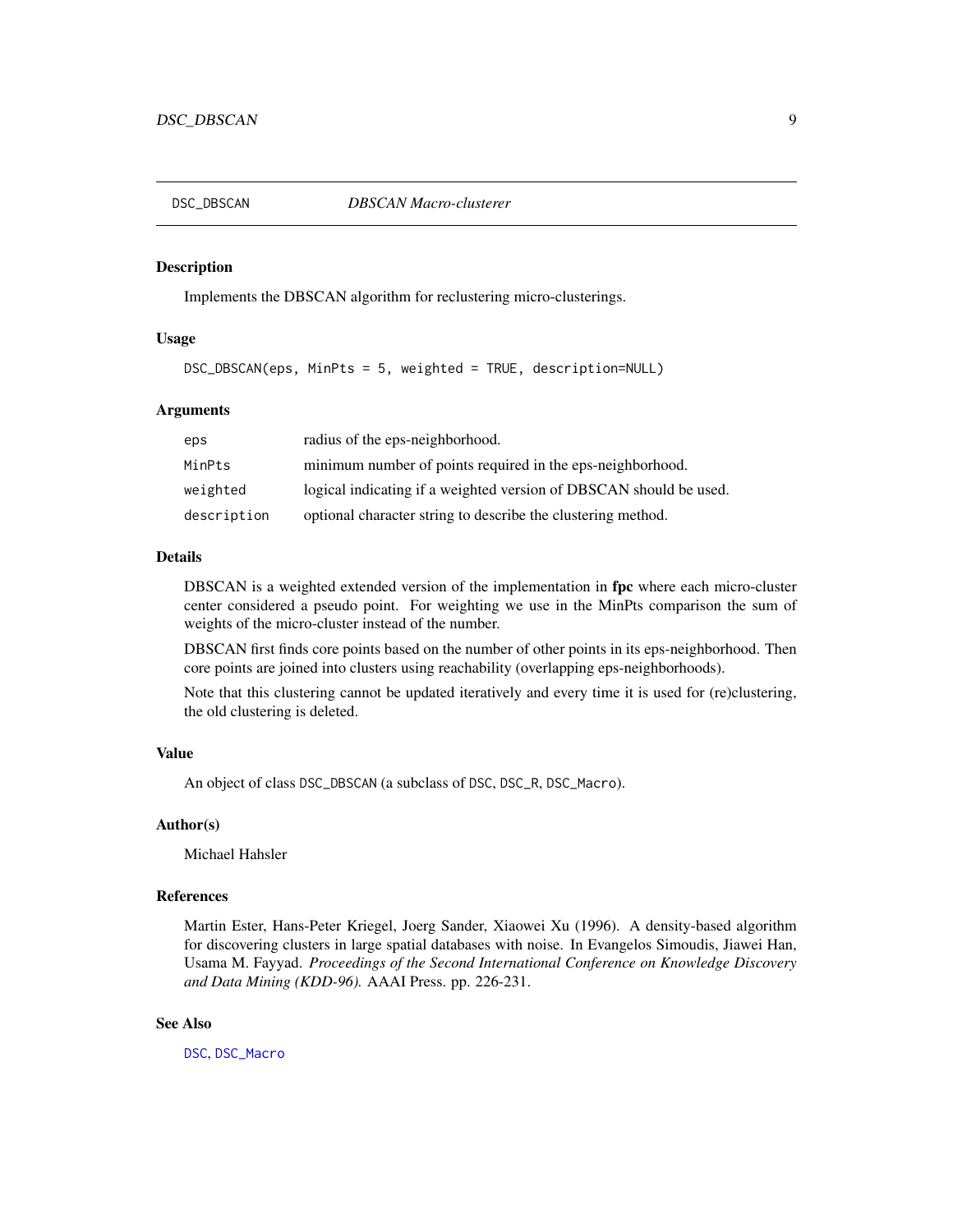## Examples

```
# 3 clusters with 5% noise
stream <- DSD_Gaussians(k=3, d=2, noise=0.05)
# Use DBSCAN to recluster micro clusters (a sample)
sample <- DSC_Sample(k=100)
update(sample, stream, 500)
dbscan <- DSC_DBSCAN(eps = .05)
recluster(dbscan, sample)
plot(dbscan, stream, type="both")
# For comparison we can cluster some data with DBSCAN directly
# Note: DBSCAN is not suitable for data streams since it passes over the data
# several times.
dbscan <- DSC_DBSCAN(eps = .05)
update(dbscan, stream, 500)
plot(dbscan, stream)
```

```
DSC_DBSTREAM DBSTREAM clustering algorithm
```
#### Description

Implements a simple density-based stream clustering algorithm that assigns data points to microclusters with a given radius and implements shared-density-based reclustering.

#### Usage

```
DSC_DBSTREAM(r, lambda = 0.001, gaptime = 1000L,Cm = 3, metric = "Euclidean", shared_density = FALSE,
  alpha=0.1, k=0, minweight = 0)
get_shared_density(x, use_alpha = TRUE)
change_alpha(x, alpha)
get_cluster_assignments(x)
```
## Arguments

| r       | The radius of micro-clusters.                                                                                                                                                                                                                |
|---------|----------------------------------------------------------------------------------------------------------------------------------------------------------------------------------------------------------------------------------------------|
| lambda  | The lambda used in the fading function.                                                                                                                                                                                                      |
| gaptime | weak micro-clusters (and weak shared density entries) are removed every gaptime<br>points.                                                                                                                                                   |
| Cm      | minimum weight for a micro-cluster.                                                                                                                                                                                                          |
| metric  | metric used to calculate distances.                                                                                                                                                                                                          |
|         | shared_density Record shared density information. If set to TRUE then shared density is used for<br>reclustering, otherwise reachability is used (overlapping clusters with less than<br>$r * (1 - alpha)$ distance are clustered together). |

<span id="page-9-0"></span>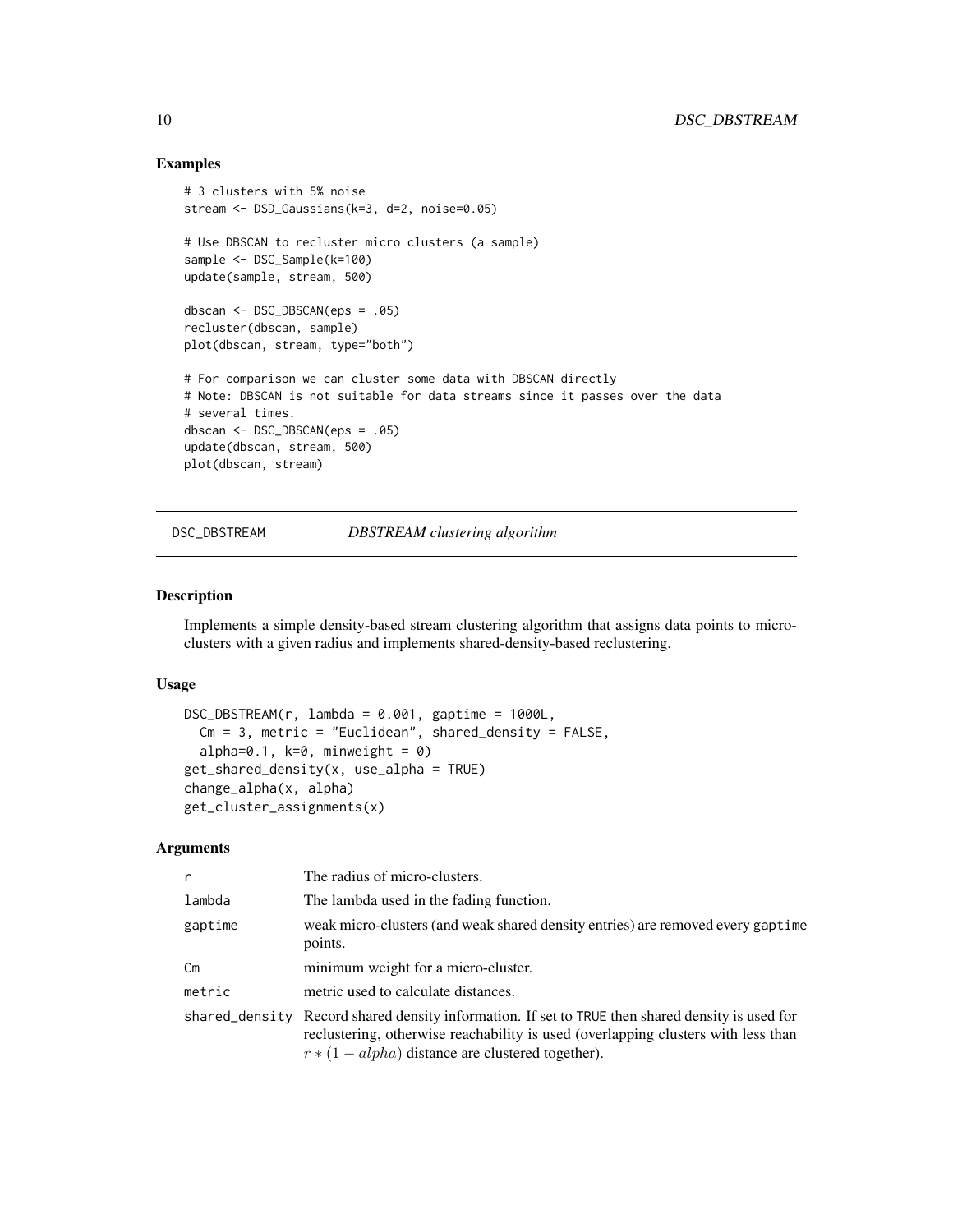| k            | The number of macro clusters to be returned if macro is true.                                                                                                                                                  |
|--------------|----------------------------------------------------------------------------------------------------------------------------------------------------------------------------------------------------------------|
| alpha        | For shared density: The minimum proportion of shared points between to clus-<br>ters to warrant combining them (a suitable value for 2D data is .3). For reacha-<br>bility clustering it is a distance factor. |
| minweight    | The proportion of the total weight a macro-cluster needs to have not to be noise<br>(between $0$ and $1$ ).                                                                                                    |
| $\mathsf{x}$ | A DSC_DBSTREAM object to get the shared density information from.                                                                                                                                              |
| use_alpha    | only return shared density if it exceeds alpha.                                                                                                                                                                |

#### Details

The DBSTREAM algorithm checks for each new data point in the incoming stream, if it is below the threshold value of dissimilarity value of any existing micro-clusters, and if so, merges the point with the micro-cluster. Otherwise, a new micro-cluster is created to accommodate the new data point.

Although DSC\_DBSTREAM is a micro clustering algorithm, macro clusters and weights are available.

get\_cluster\_assignments() can be used to extract the MC assignment for each data point clustered during the last update operation (note: update needs to be called with assignments = TRUE and the block size needs to be large enough). The function returns the MC index (in the current set of MCs obtained with, e.g., get\_centers()) and as an attribute the permanent MC ids.

plot() for DSC\_DBSTREAM has two extra logical parameters called assignment and shared\_density which show the assignment area and the shared density graph, respectively.

#### Value

An object of class DSC\_DBSTREAM (subclass of DSC, DSC\_R, DSC\_Micro).

#### Author(s)

Michael Hahsler and Matthew Bolanos

## References

Michael Hahsler and Matthew Bolanos. Clustering data streams based on shared density between micro-clusters. *IEEE Transactions on Knowledge and Data Engineering,* 28(6):1449–1461, June 2016

#### See Also

[DSC](#page-5-1), [DSC\\_Micro](#page-21-2)

#### Examples

```
set.seed(0)
stream <- DSD_Gaussians(k = 3, noise = 0.05)
```
# create clusterer with r = 0.05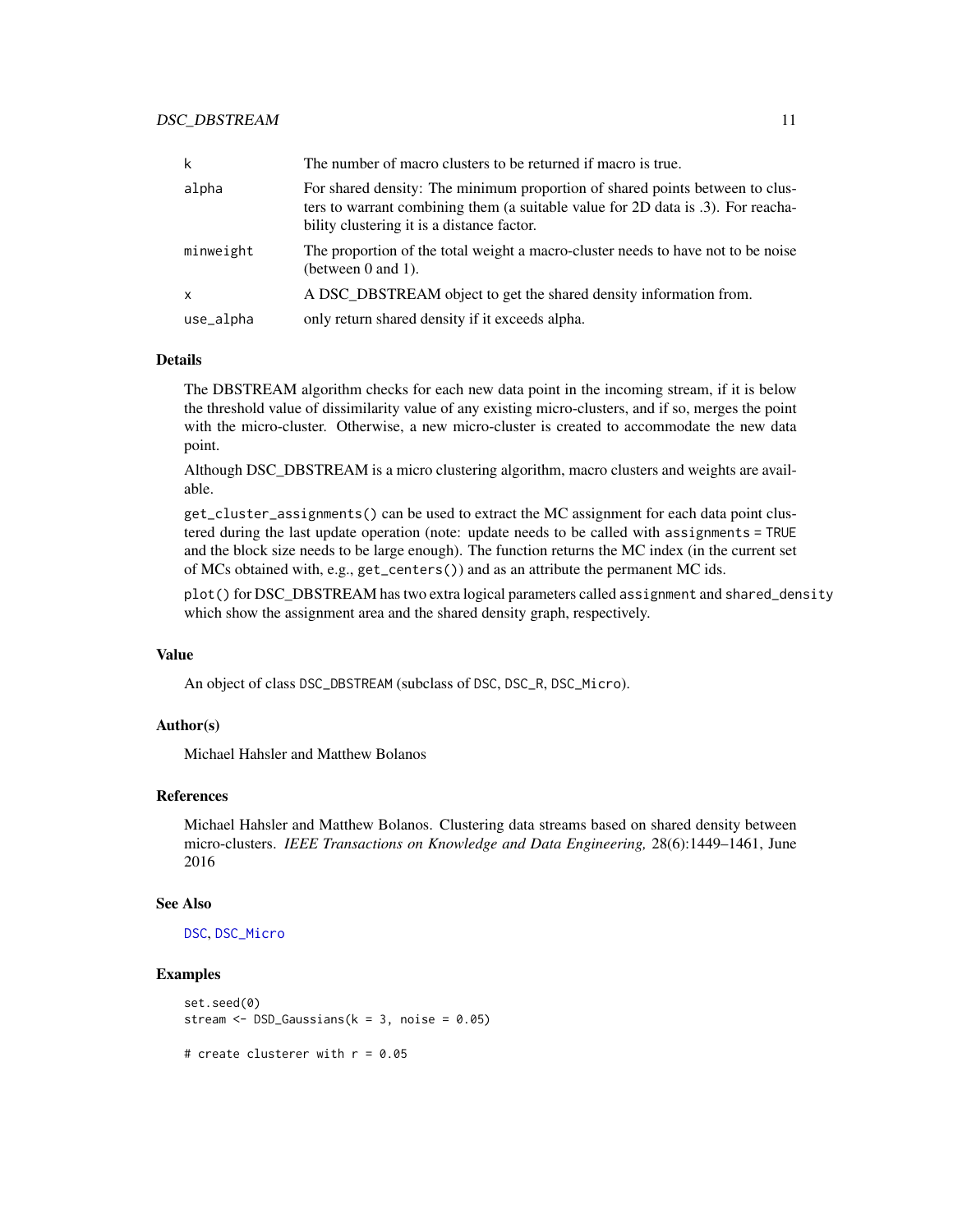```
dbstream <- DSC_DBSTREAM(r = .05)
update(dbstream, stream, 1000)
dbstream
# check micro-clusters
nclusters(dbstream)
head(get_centers(dbstream))
plot(dbstream, stream)
# plot macro-clusters
plot(dbstream, stream, type = "both")
# plot micro-clusters with assignment area
plot(dbstream, stream, type = "both", assignment = TRUE)
# DBSTREAM with shared density
dbstream <- DSC_DBSTREAM(r = .05, shared_density = TRUE, Cm=5)
update(dbstream, stream, 1000)
dbstream
plot(dbstream, stream, type = "both")
# plot the shared density graph (several options)
plot(dbstream, stream, type = "both", shared_density = TRUE)
plot(dbstream, stream, type = "micro", shared_density = TRUE)
plot(dbstream, stream, type = "micro", shared_density = TRUE, assignment = TRUE)
plot(dbstream, stream, type = "none", shared_density = TRUE, assignment = TRUE)
# see how micro and macro-clusters relate
# each microcluster has an entry with the macro-cluster id
# Note: unassigned micro-clusters (noise) have an NA
microToMacro(dbstream)
# do some evaluation
evaluate(dbstream, stream, measure="purity")
evaluate(dbstream, stream, measure="cRand", type="macro")
# use DBSTREAM for conventional clustering (with assignments = TRUE so we can
# later retrieve the cluster assignments for each point)
data("iris")
dbstream <- DSC_DBSTREAM(r = 1)
update(dbstream, iris[,-5], assignments = TRUE)
dbstream
cl <- get_cluster_assignments(dbstream)
c<sub>1</sub># micro-clusters
plot(iris[, -5], col = cl, pch = cl)# macro-clusters
plot(iris[,-5], col = microToMacro(dbstream, cl))
```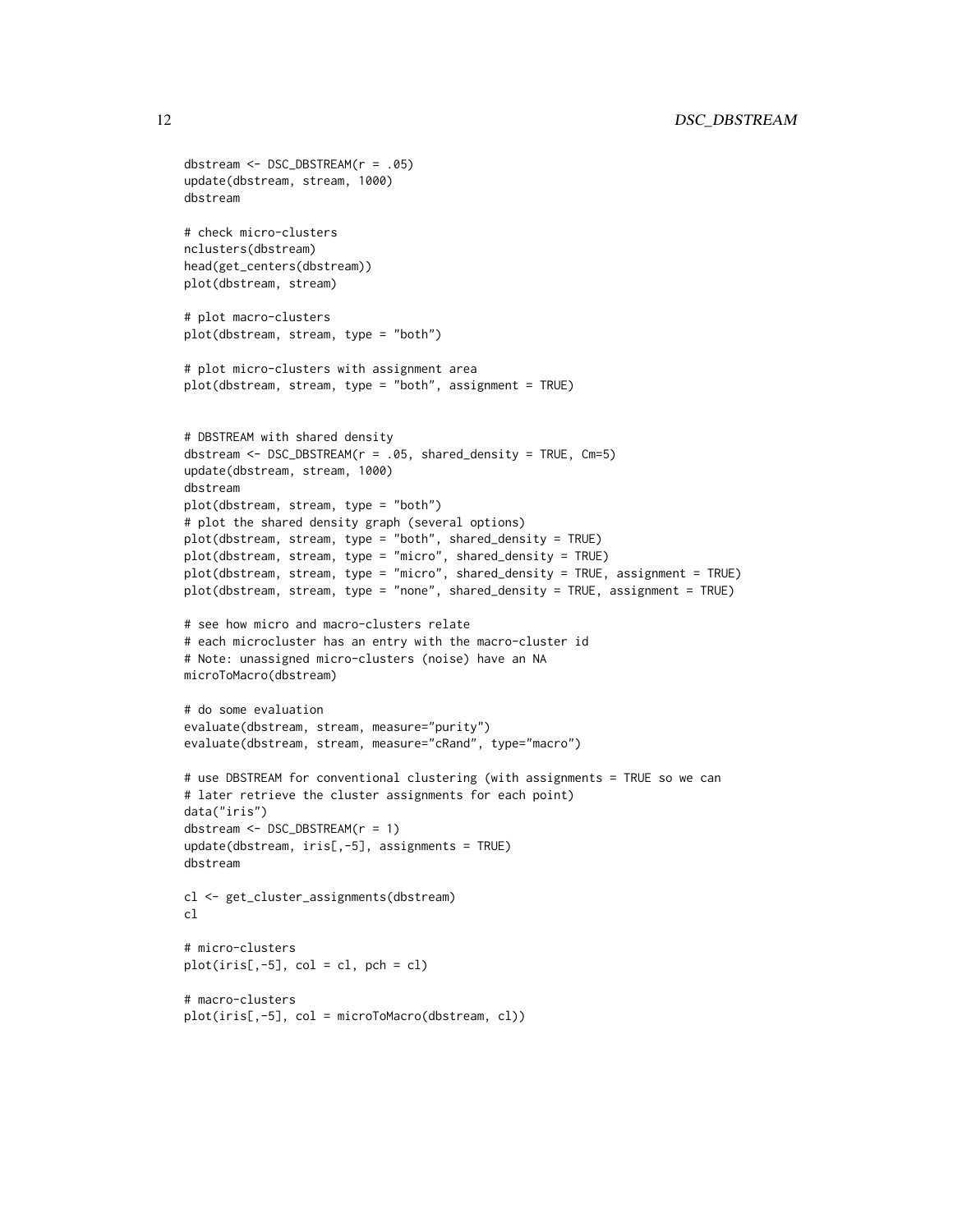<span id="page-12-0"></span>

Implements the D-Stream data stream clustering algorithm.

## Usage

```
DSC_DStream(gridsize, lambda = 1e-3, gaptime=1000L,
 Cm=3, Cl=.8, attraction=FALSE, epsilon=.3, Cm2=Cm, k=NULL, N = 0)
get_attraction(x, relative=FALSE, grid_type = "dense", dist=FALSE)
```
## Arguments

| gridsize       | Size of grid cells.                                                                                                                                                                                                                                                                                                                                                                                                                           |
|----------------|-----------------------------------------------------------------------------------------------------------------------------------------------------------------------------------------------------------------------------------------------------------------------------------------------------------------------------------------------------------------------------------------------------------------------------------------------|
| lambda         | Fading constant used function to calculate the decay factor $2^-$ lambda. (Note:<br>in the paper the authors use lamba to denote the decay factor and not the fading<br>constant!)                                                                                                                                                                                                                                                            |
| gaptime        | sporadic grids are removed every gaptime number of points.                                                                                                                                                                                                                                                                                                                                                                                    |
| Cm             | density threshold used to detect dense grids as a proportion of the average ex-<br>pected density ( $Cm > 1$ ). The average density is given by the total weight of the<br>clustering over $N$ , the number of grid cells.                                                                                                                                                                                                                    |
| C <sub>1</sub> | density threshold to detect sporadic grids $(0 > Cl > Cm)$ . Transitional grids have<br>a density between Cl and Cm.                                                                                                                                                                                                                                                                                                                          |
| attraction     | compute and store information about the attraction between adjacent grids. If<br>TRUE then attraction is used to create macro-clusters, otherwise macro-clusters<br>are created by merging adjacent dense grids.                                                                                                                                                                                                                              |
| epsilon        | overlap parameter for attraction as a proportion of gridsize.                                                                                                                                                                                                                                                                                                                                                                                 |
| Cm2            | threshold on attraction to join two dense grid cells (as a proportion on the aver-<br>age expected attraction). In the original algorithm Cm2 is equal to Cm.                                                                                                                                                                                                                                                                                 |
| k              | alternative to Cm2 (not in the original algorithm). Create k clusters based on<br>attraction. In case of more than k unconnected components, closer groups of<br>MCs are joined.                                                                                                                                                                                                                                                              |
| N              | Fix the number of grid cells used for the calculation of the density thresholds<br>with Cl and Cm. If $N$ is not given $(0)$ then the algorithm tries to determine $N$<br>from the data. Note that this means that N potentially increases over time and<br>outliers might produce an extremely large value which will lead to a sudden<br>creation of too many dense micro-clusters. The original paper assumed that N<br>is known a priori. |
| X              | DSC_DStream object to get attraction values from.                                                                                                                                                                                                                                                                                                                                                                                             |
| relative       | calculates relative attraction (normalized by the cluster weight).                                                                                                                                                                                                                                                                                                                                                                            |
| grid_type      | the attraction between what grid types should be returned?                                                                                                                                                                                                                                                                                                                                                                                    |
| dist           | make attraction symmetric and transform into a distance.                                                                                                                                                                                                                                                                                                                                                                                      |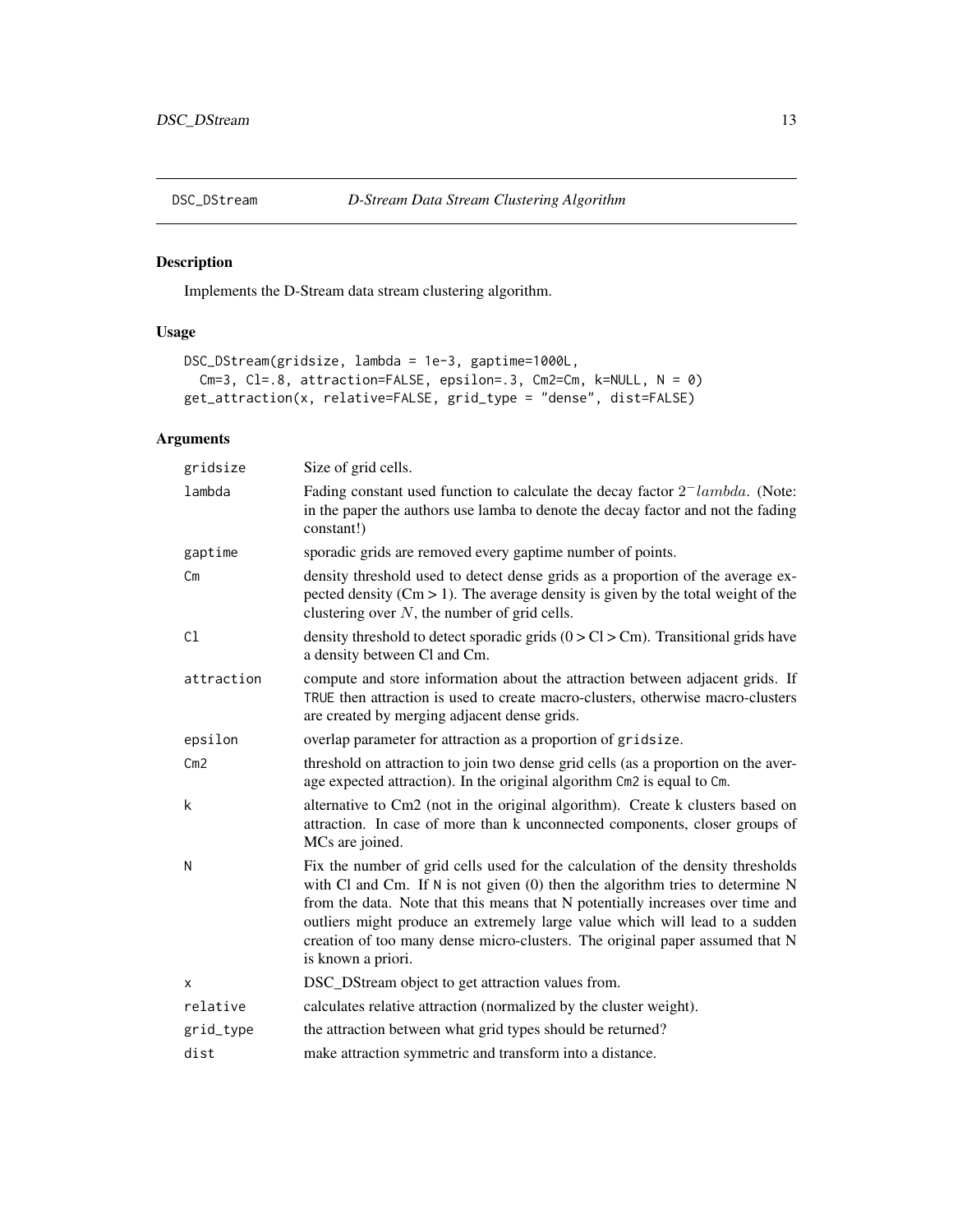## Details

D-Stream creates an equally spaced grid and estimates the density in each grid cell using the count of points falling in the cells. Grid cells are classified based on density into dense, transitional and sporadic cells. The density is faded after every new point by a factor of  $2^{-lambda}$ . Every gaptime number of points sporadic grid cells are removed.

For reclustering D-Stream (2007 version) merges adjacent dense grids to form macro-clusters and then assigns adjacent transitional grids to macro-clusters. This behavior is implemented as attraction=FALSE.

The 2009 version of the algorithm adds the concept of attraction between grids cells. If attraction=TRUE is used then the algorithm produces macro-clusters based on attraction between dense adjacent grids (uses Cm2 which in the original algorithm is equal to Cm).

For many functions (e.g., get\_centers(), plot()), D-Stream adds a parameter grid\_type with possible values of "dense", "transitional", "sparse", "all" and "used". This only returns the selected type of grid cells. "used" includes dense and adjacent transitional cells which are used in D-Stream for reclustering.

For plot D-Stream also provides extra parameters "grid" and "grid\_type" to show micro-clusters as grid cells (density represented by gray values).

Note that DSC\_DStream can at this point not be saved to disk using save() or saveRDS(). This functionality will be added later!

#### Value

An object of class DSC\_DStream (subclass of DSC, DSC\_R, DSC\_Micro).

#### Author(s)

Michael Hahsler

#### References

Yixin Chen and Li Tu. 2007. Density-based clustering for real-time stream data. In *Proceedings of the 13th ACM SIGKDD International Conference on Knowledge Discovery and Data Mining (KDD '07).* ACM, New York, NY, USA, 133-142.

Li Tu and Yixin Chen. 2009. Stream data clustering based on grid density and attraction. *ACM Transactions on Knowledge Discovery from Data,* 3(3), Article 12 (July 2009), 27 pages.

#### See Also

[DSC](#page-5-1), [DSC\\_Micro](#page-21-2)

## Examples

```
stream <- DSD_BarsAndGaussians(noise=.05)
plot(stream)
```

```
# we set Cm=.8 to pick up the lower density clusters
dstream1 <- DSC_DStream(gridsize=1, Cm=1.5)
update(dstream1, stream, 1000)
dstream1
```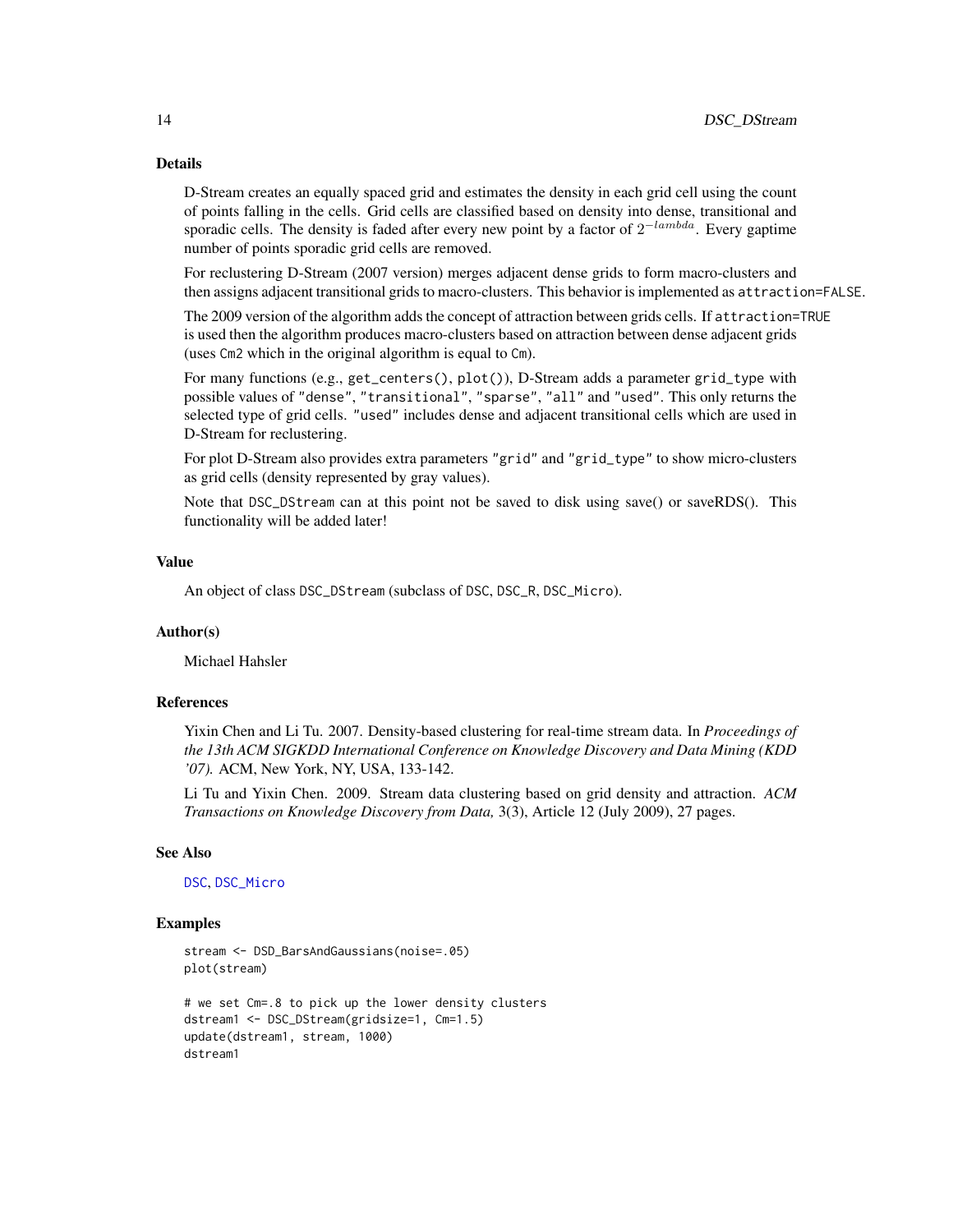#### <span id="page-14-0"></span> $DSC\_EA$  15

```
# micro-clusters (these are "used" grid cells)
nclusters(dstream1)
head(get_centers(dstream1))
# plot (DStream provides additional grid visualization)
plot(dstream1, stream)
plot(dstream1, stream, grid=TRUE)
# look only at dense grids
nclusters(dstream1, grid_type="dense")
plot(dstream1, stream, grid=TRUE, grid_type="dense")
# look at transitional and sparse cells
plot(dstream1, stream, grid=TRUE, grid_type="transitional")
plot(dstream1, stream, grid=TRUE, grid_type="sparse")
### Macro-clusters
# standard D-Stream uses reachability
nclusters(dstream1, type="macro")
get_centers(dstream1, type="macro")
plot(dstream1, stream, type="both", grid=TRUE)
evaluate(dstream1, stream, measure="crand", type="macro")
# use attraction for reclustering
dstream2 <- DSC_DStream(gridsize=1, attraction=TRUE, Cm=1.5)
update(dstream2, stream, 1000)
dstream2
plot(dstream2, stream, type="both", grid=TRUE)
evaluate(dstream2, stream, measure="crand", type="macro")
```
DSC\_EA *Evolutionary Algorithm*

#### Description

Reclustering using an evolutionary algorithm. This approach was designed for evoStream but can also be used for other micro-clustering algorithms. The evolutionary algorithm uses existing clustering solutions and creates small variations of them by combining and randomly modfiying them. The modified solutions can yield better partitions and thus can improve the clustering over time. The evolutionary algorithm is incremental, which allows to improve existing macro-clusters instead of recomputing them every time.

#### Usage

```
DSC_EA(k, generations = 2000, crossoverRate = 0.8,
 mutationRate = 0.001, populationSize = 100)
```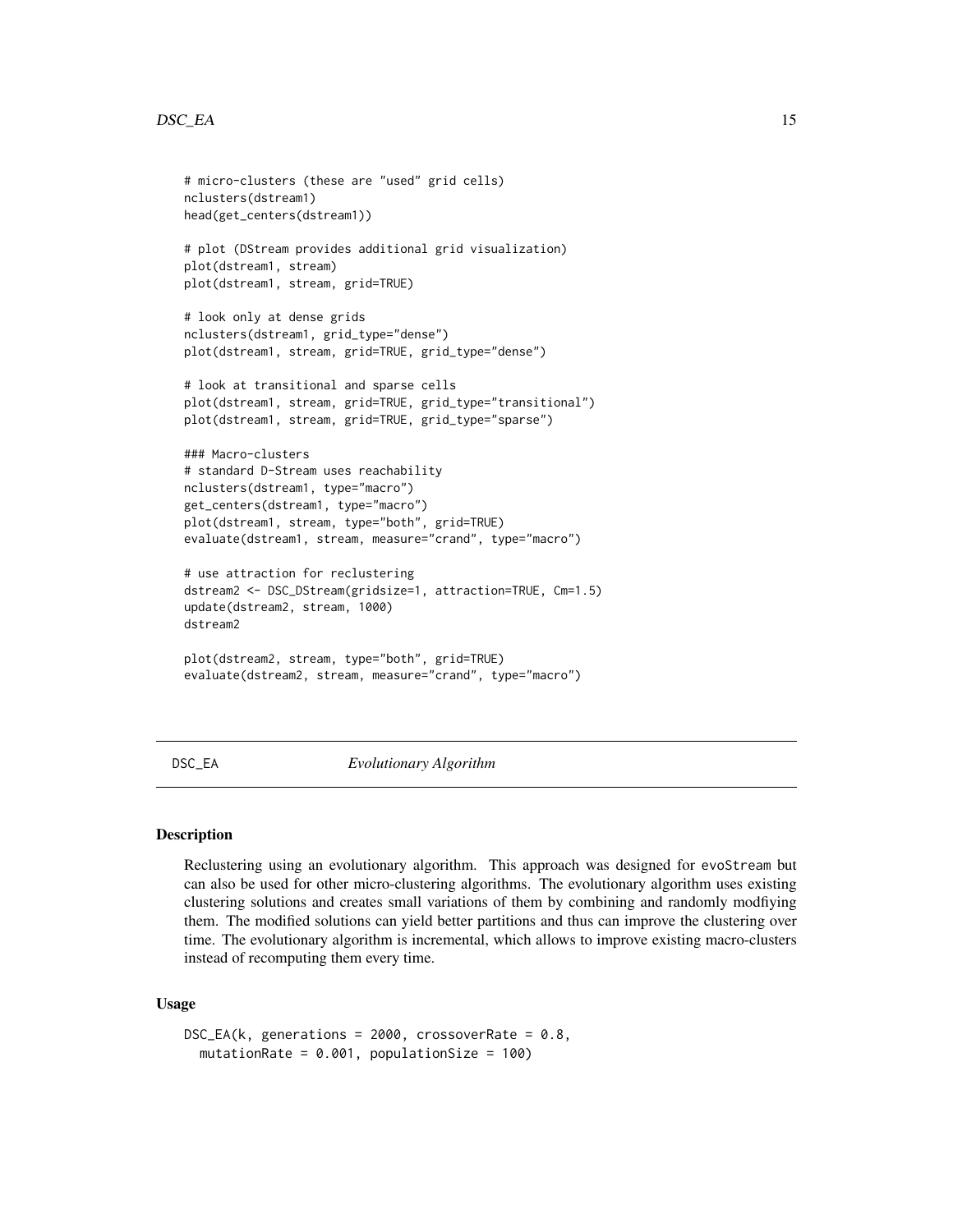#### **Arguments**

| k             | number of macro-clusters                                                      |
|---------------|-------------------------------------------------------------------------------|
| generations   | number of EA generations performed during reclustering                        |
| crossoverRate | cross-over rate for the evolutionary algorithm                                |
| mutationRate  | mutation rate for the evolutionary algorithm                                  |
|               | population Size number of solutions that the evolutionary algorithm maintains |

#### Author(s)

Matthias Carnein <Matthias.Carnein@uni-muenster.de>

## References

Carnein M. and Trautmann H. (2018), "evoStream - Evolutionary Stream Clustering Utilizing Idle Times", Big Data Research.

#### Examples

```
stream <- DSD_Memory(DSD_Gaussians(k = 3, d = 2), 1000)
## online algorithm
dbstream <- DSC_DBSTREAM(r=0.1)
## offline algorithm
EA <- DSC_EA(k=3, generations=1000)
## create pipeline and insert observations
two <- DSC_TwoStage(dbstream, EA)
update(two, stream, n=1000)
## plot resut
reset_stream(stream)
plot(two, stream, type="both")
## if we have time, evaluate additional generations. This can be
## called at any time, also between observations.
two$macro_dsc$RObj$recluster(2000)
## plot improved result
reset_stream(stream)
plot(two, stream, type="both")
## alternatively: do not create twostage but apply directly
reset_stream(stream)
update(dbstream, stream, n = 1000)
recluster(EA, dbstream)
reset_stream(stream)
plot(EA, stream)
```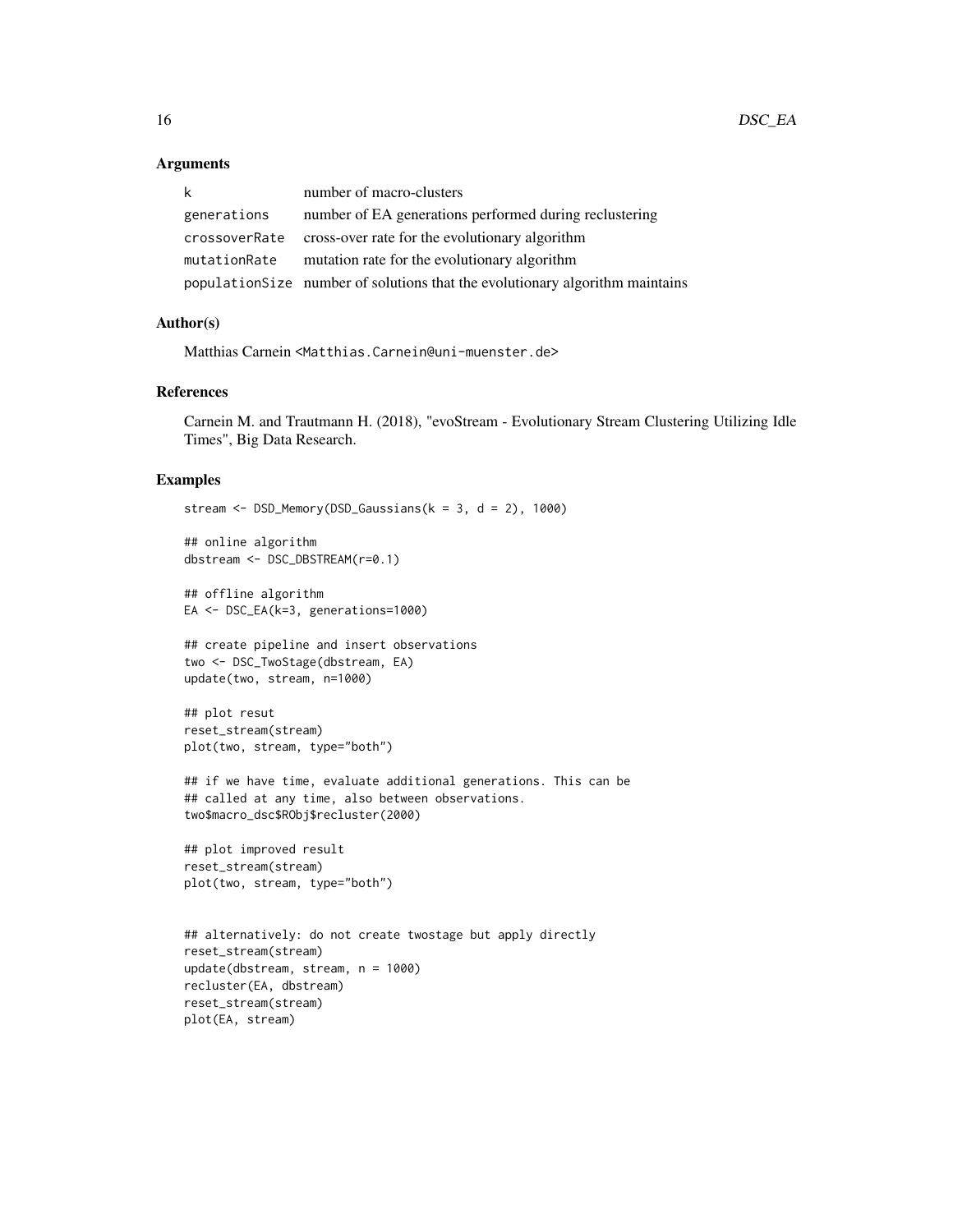<span id="page-16-0"></span>Stream clustering algorithm based on evolutionary optimization. The online component uses a simplified version of DBSTREAM to generate micro-clusters. The micro-clusters are then incrementally reclustered using an evloutionary algorithm. Evolutionary algorithms create slight variations by combining and randomly modifying existing solutions. By iteratively selecting better solutions, an evolutionary pressure is created which improves the clustering over time. Since the evolutionary algorithm is incremental, it is possible to apply it between observations, e.g. in the idle time of the stream. Whenever there is idle time, we can call the recluster function of the reference class to improve the macro-clusters (see example). The evolutionary algorithm can also be applied as a traditional reclustering step, or a combination of both. In addition, this implementation also allows to evaluate a fixed number of generations after each observation.

## Usage

```
DSC_evoStream(r, lambda = 0.001, tgap = 100, k = 2,
  crossoverRate = 0.8, mutationRate = 0.001, populationSize = 100,
  initializeAfter = 2 * k, incrementalGenerations = 1,
  reclusterGenerations = 1000)
```
#### Arguments

| r                      | radius threshold for micro-cluster assignment                                               |  |
|------------------------|---------------------------------------------------------------------------------------------|--|
| lambda                 | decay rate                                                                                  |  |
| tgap                   | time-interval between outlier detection and clean-up                                        |  |
| k                      | number of macro-clusters                                                                    |  |
| crossoverRate          | cross-over rate for the evolutionary algorithm                                              |  |
| mutationRate           | mutation rate for the evolutionary algorithm                                                |  |
|                        | population Size number of solutions that the evolutionary algorithm maintains               |  |
| initializeAfter        |                                                                                             |  |
|                        | number of micro-cluster required for the initialization of the evolutionary algo-<br>rithm. |  |
| incrementalGenerations |                                                                                             |  |
|                        | number of EA generations performed after each observation                                   |  |
| reclusterGenerations   |                                                                                             |  |
|                        | number of EA generations performed during reclustering                                      |  |

#### Author(s)

Matthias Carnein <Matthias.Carnein@uni-muenster.de>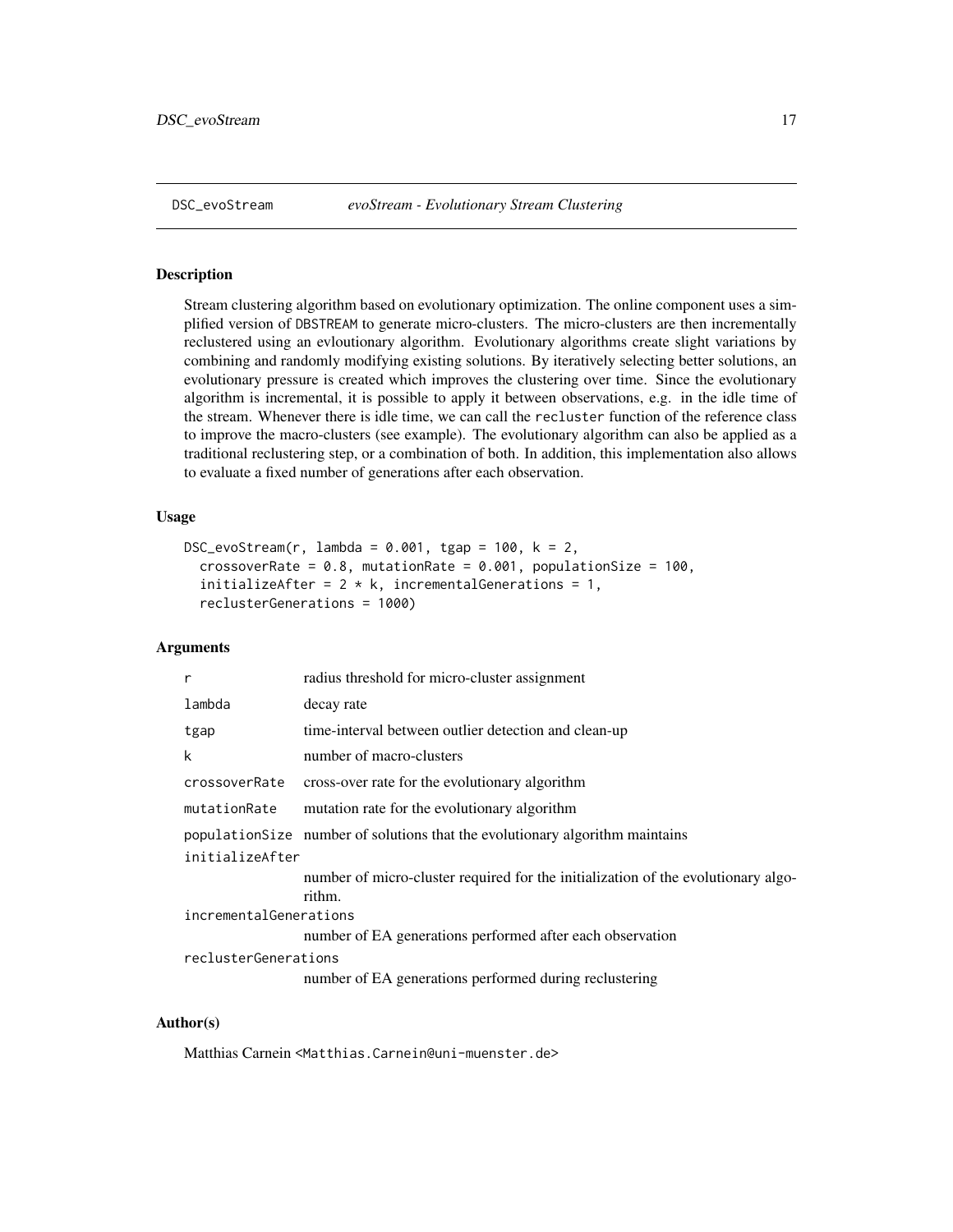#### <span id="page-17-0"></span>References

Carnein M. and Trautmann H. (2018), "evoStream - Evolutionary Stream Clustering Utilizing Idle Times", Big Data Research.

#### Examples

```
stream \leq DSD_Memory(DSD_Gaussians(k = 3, d = 2), 500)
## init evoStream
evoStream \leq DSC_evoStream(r = 0.05, k = 3,
  incrementalGenerations = 1, reclusterGenerations = 500)
## insert observations
update(evoStream, stream, n = 500)
## micro clusters
get_centers(evoStream, type = "micro")
## micro weights
get_weights(evoStream, type = "micro")
## macro clusters
get_centers(evoStream, type = "macro")
## macro weights
get_weights(evoStream, type = "macro")
## plot result
reset_stream(stream)
plot(evoStream, stream, type = "both")
## if we have time, evaluate additional generations.
## This can be called at any time, also between observations.
## by default, 1 generation is evaluated after each observation and
## 1000 generations during reclustering but we set it here to 500
evoStream$RObj$recluster(500)
## plot improved result
reset_stream(stream)
plot(evoStream, stream, type = "both")
## get assignment of micro to macro clusters
microToMacro(evoStream)
```
DSC\_Hierarchical *Hierarchical Micro-Cluster Reclusterer*

#### Description

Implementation of hierarchical clustering to recluster a set of micro-clusters.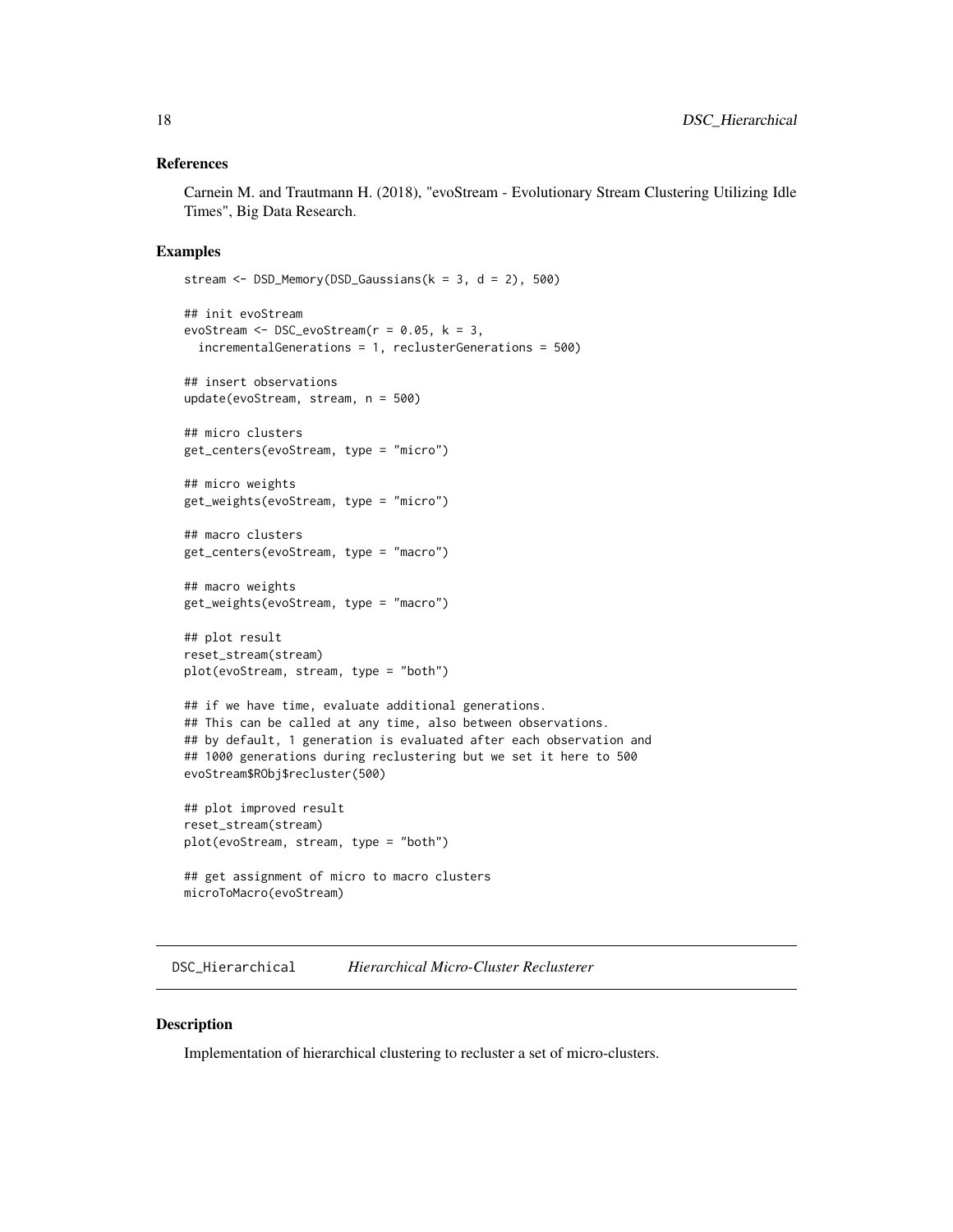## DSC\_Hierarchical 19

## Usage

```
DSC_Hierarchical(k=NULL, h=NULL, method = "complete", min_weight=NULL,
  description=NULL)
```
#### Arguments

| k           | The number of desired clusters.                                                                                                                                                  |
|-------------|----------------------------------------------------------------------------------------------------------------------------------------------------------------------------------|
| h           | Height where to cut the dendrogram.                                                                                                                                              |
| method      | the agglomeration method to be used. This should be (an unambiguous abbrevi-<br>ation of) one of "ward", "single", "complete", "average", "moquitty", "median"<br>or "centroid". |
| min_weight  | micro-clusters with a weight less than this will be ignored for reclustering.                                                                                                    |
| description | optional character string to describe the clustering method.                                                                                                                     |

## Details

Please refer to hclust for more details on the behavior of the algorithm.

Note that this clustering cannot be updated iteratively and every time it is used for (re)clustering, the old clustering is deleted.

#### Value

A list of class DSC, DSC\_R, DSC\_Macro, and DSC\_Hierarchical. The list contains the following items:

| description | The name of the algorithm in the DSC object. |
|-------------|----------------------------------------------|
| RObi        | The underlying R object.                     |

## Author(s)

Michael Hahsler

## See Also

[DSC](#page-5-1), [DSC\\_Macro](#page-20-1)

## Examples

```
# Cassini dataset
stream <- DSD_mlbenchGenerator("cassini")
```

```
# Use hierarchical clustering to recluster micro-clusters
dbstream <- DSC_DBSTREAM(r = .05)
update(dbstream, stream, 500)
```

```
# reclustering using single-link and specifying k
hc \leq DSC_Hierarchical(k = 3, method = "single")
recluster(hc, dbstream)
```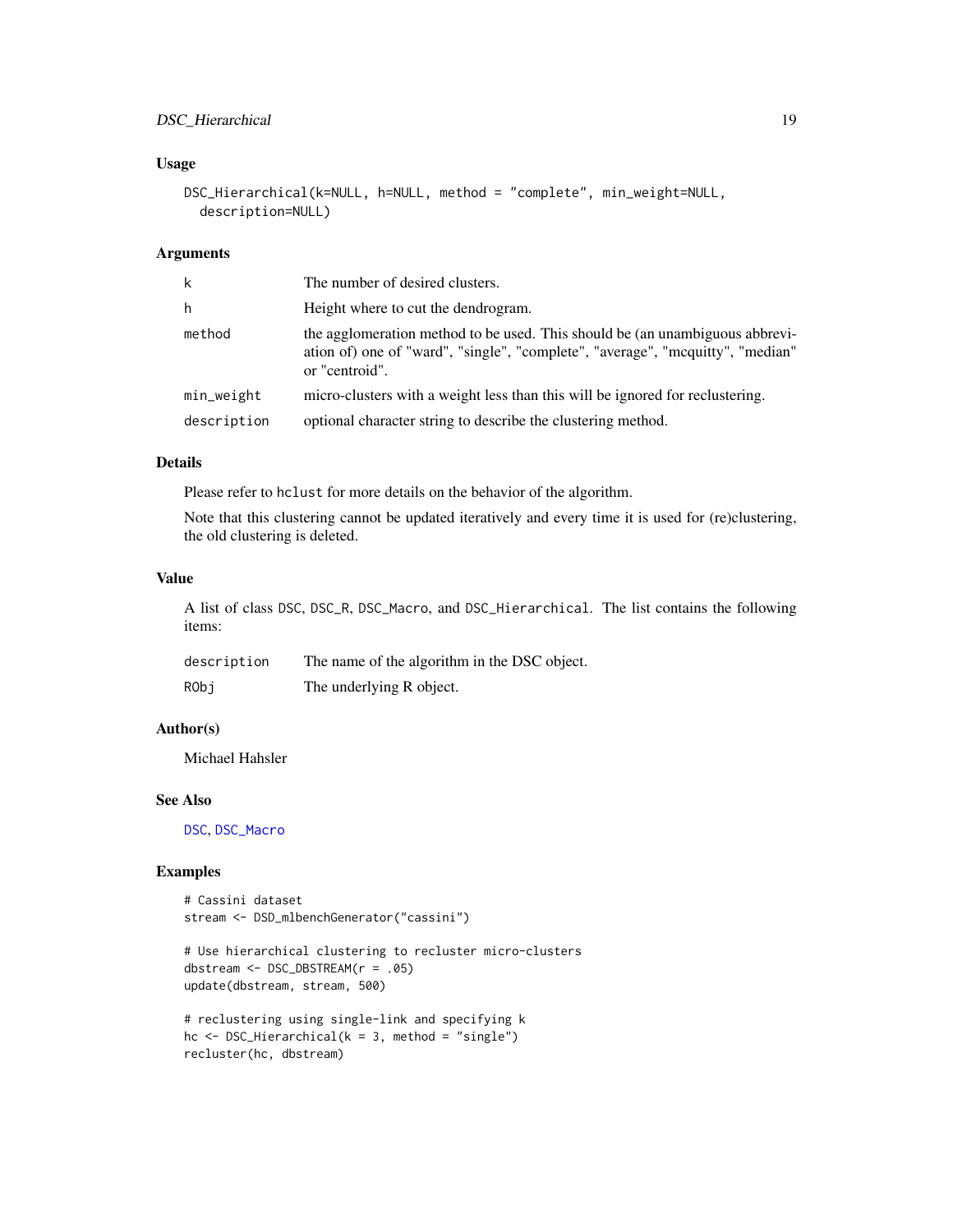```
hc
plot(hc, stream, type = "both")
# reclustering by specifying height
hc <- DSC_Hierarchical(h = .2, method = "single")
recluster(hc, dbstream)
hc
plot(hc, stream, type = "both")
# For comparison we use hierarchical clustering directly on the data
# Note: hierarchical clustering is not a data stream clustering algorithm!
hc <- DSC_Hierarchical(k = 3, method = "single")
update(hc, stream, 500)
plot(hc, stream)
```
DSC\_Kmeans *Kmeans Macro-clusterer*

## Description

Class implements the k-means algorithm for reclustering a set of micro-clusters.

## Usage

```
DSC_Kmeans(k, weighted = TRUE, iter.max = 10, nstart = 1,
algorithm = c("Hartigan-Wong", "Lloyd", "Forgy", "MacQueen"),
 min_weight = NULL, description=NULL)
```
### Arguments

| k           | either the number of clusters, say k, or a set of initial (distinct) cluster centers.<br>If a number, a random set of (distinct) rows in x is chosen as the initial centers. |
|-------------|------------------------------------------------------------------------------------------------------------------------------------------------------------------------------|
| weighted    | use a weighted k-means (algorithm is ignored).                                                                                                                               |
| iter.max    | the maximum number of iterations allowed.                                                                                                                                    |
| nstart      | if centers is a number, how many random sets should be chosen?                                                                                                               |
| algorithm   | character: may be abbreviated.                                                                                                                                               |
| min_weight  | micro-clusters with a weight less than this will be ignored for reclustering.                                                                                                |
| description | optional character string to describe the clustering method.                                                                                                                 |

### Details

Please refer to function kmeans in stats for more details on the algorithm.

Note that this clustering cannot be updated iteratively and every time it is used for (re)clustering, the old clustering is deleted.

<span id="page-19-0"></span>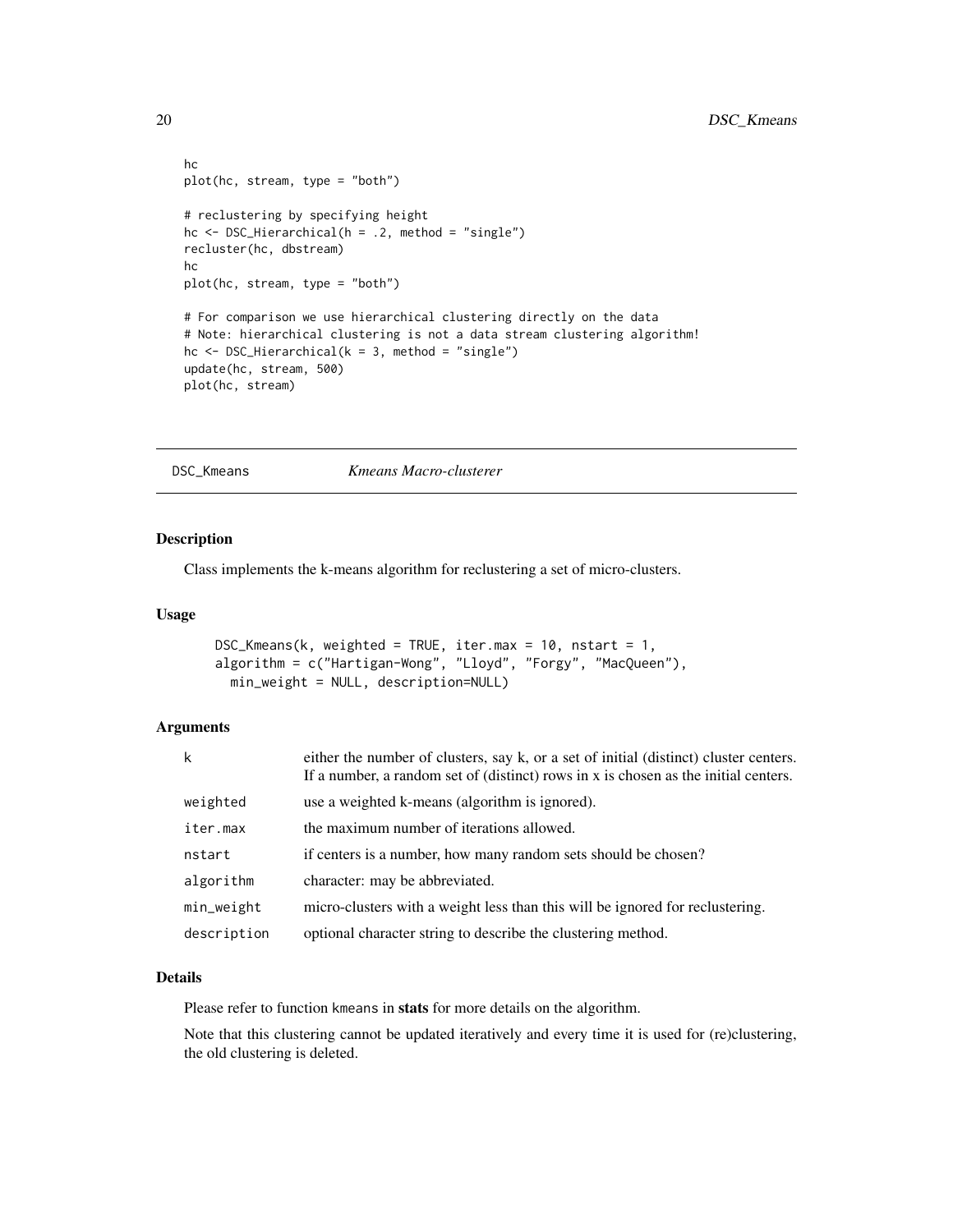## <span id="page-20-0"></span>DSC\_Marco 21

## Value

An object of class DSC\_Kmeans (subclass of DSC, DSC\_R, DSC\_Macro)

#### Author(s)

Michael Hahsler

## See Also

[DSC](#page-5-1), [DSC\\_Macro](#page-20-1)

#### Examples

```
stream <- DSD_Gaussians(k=3, noise=0)
```
# create micro-clusters via sampling sample <- DSC\_Sample(k=20) update(sample, stream, 500) sample

# recluster micro-clusters kmeans <- DSC\_Kmeans(k=3) recluster(kmeans, sample) plot(kmeans, stream, type="both")

```
# For comparison we use k-means directly to cluster data
# Note: k-means is not a data stream clustering algorithm
kmeans <- DSC_Kmeans(k=3)
update(kmeans, stream, 500)
plot(kmeans, stream)
```
DSC\_Marco *Abstract Class for Macro Clusterers*

#### <span id="page-20-1"></span>Description

Abstract class for all DSC Macro Clusterers.

#### Details

DSC\_Macro cannot be instantiated. Calling DSC\_Macro() results in an error.

## Author(s)

Michael Hahsler

#### See Also

[DSC](#page-5-1)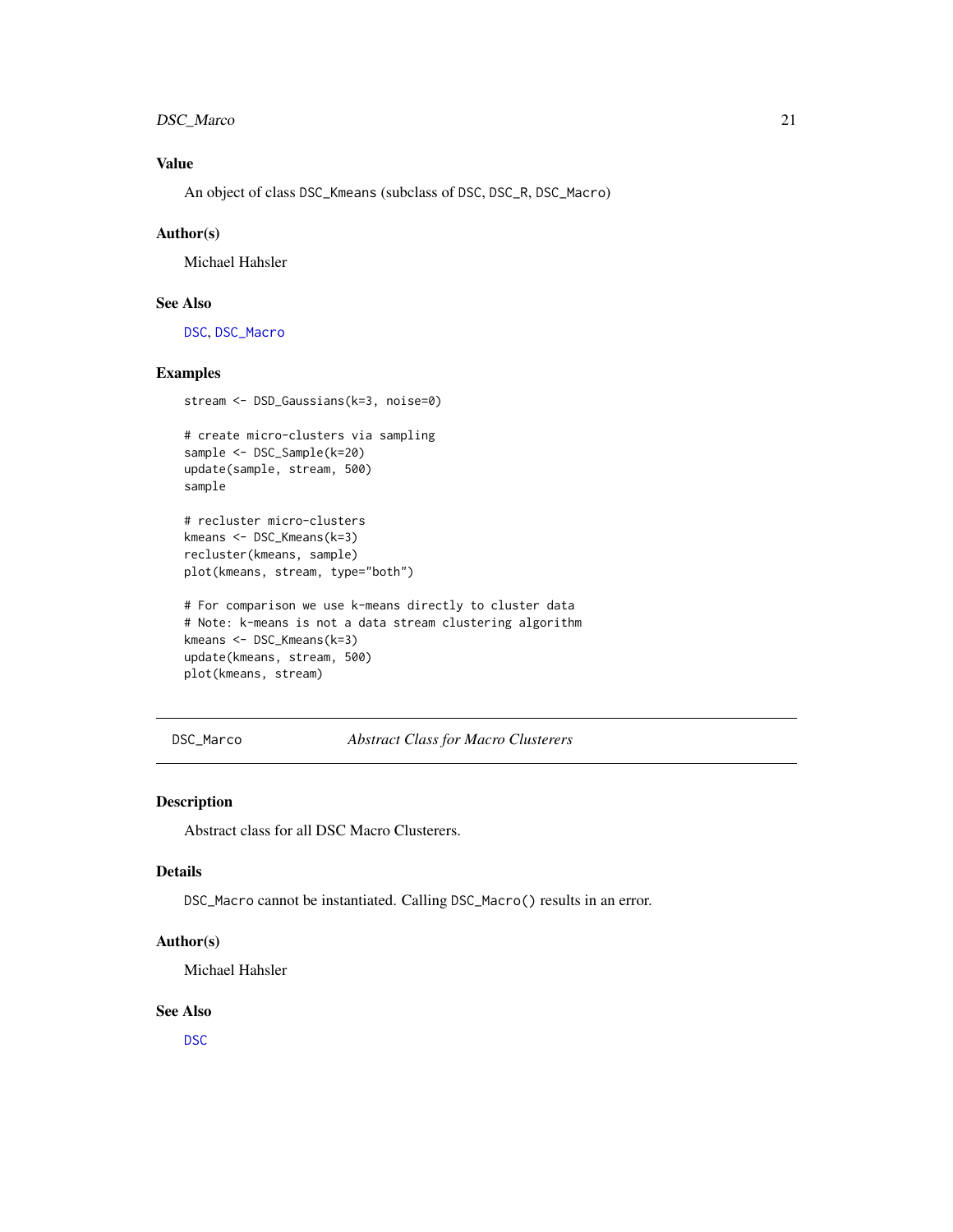<span id="page-21-2"></span><span id="page-21-0"></span>

Abstract class for all DSC Micro Clusterers.

## Details

DSC\_Micro cannot be instantiated. Calling DSC\_Micro() results in an error.

#### Author(s)

Michael Hahsler

#### See Also

[DSC](#page-5-1)

DSC\_Outlier-class *Abstract Class for Outlier Detection Clusterers*

## <span id="page-21-1"></span>**Description**

The abstract class for all outlier detection clusterers. Cannot be instantiated. Must be inherited. An implementation is available in package streamMOA.

#### Methods

clean\_outliers( $x, \ldots$ ) A method that requires removal of all outliers from the addressed outlier detection clusterer.

get\_outlier\_positions(x, ...) Returns spatial positions of all current outliers.

recheck\_outlier(x, outlier\_correlated\_id, ...) Re-checks the outlier having outlier\_correlated\_id. If this object is still an outlier, the method returns TRUE.

 $n$ outliers(x, ...) Returns the current number of outliers.

- $print(x, \ldots)$  Prints out the general info and statistics about the outlier detection clusterer.
- get\_assignment(x, points, type=c("auto", "micro", "macro"), method=c("auto", "nn", "model"), outlier\_th Calculates assignments and outlier marks for the points data frame. Points are assigned to an outlier only if they are inside outlier\_threshold distance from its position. This implementation is heavily dependant on the Euclidean distance measure and should be overwritten by concrete outlier detection clusterer implementations.

#### Author(s)

Dalibor Krleža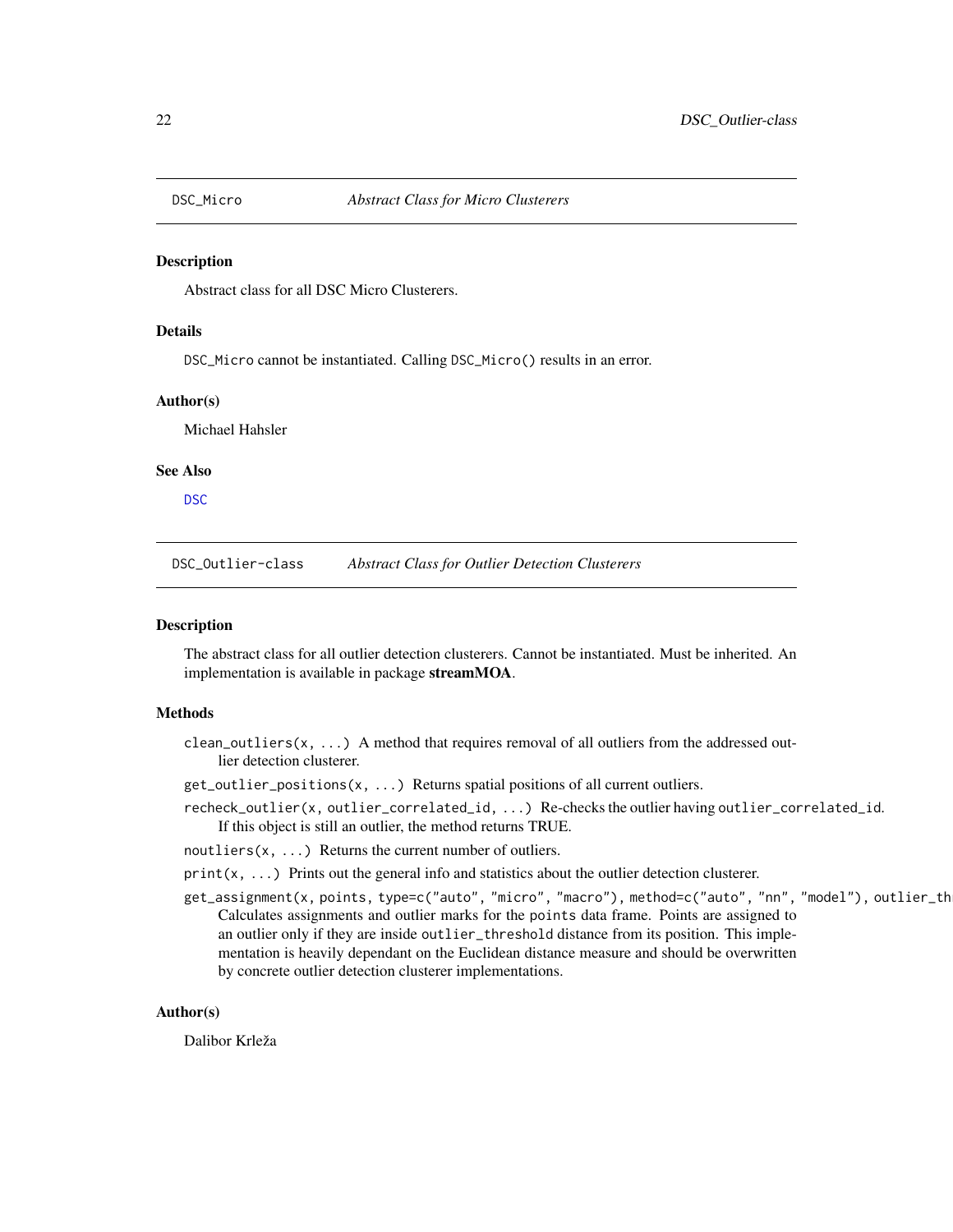<span id="page-22-0"></span>DSC\_Reachability *Reachability Micro-Cluster Reclusterer*

#### Description

Implementation of reachability clustering (based on DBSCAN's concept of reachability) to recluster a set of micro-clusters. Two micro-clusters are directly reachable if they are within each other's epsilon-neighborhood (i.e., the distance between the centers is less then epsilon). Two microclusters are reachable if they are connected by a chain of pairwise directly reachable micro-clusters. All mutually reachable micro-clusters are put in the same cluster.

#### Usage

DSC\_Reachability(epsilon, min\_weight=NULL, description=NULL)

## Arguments

| epsilon     | radius of the epsilon-neighborhood.                                           |
|-------------|-------------------------------------------------------------------------------|
| min_weight  | micro-clusters with a weight less than this will be ignored for reclustering. |
| description | optional character string to describe the clustering method.                  |

#### Details

Reachability uses internally DSC\_Hierarchical with single link.

Note that this clustering cannot be updated iteratively and every time it is used for (re)clustering, the old clustering is deleted.

## Value

An object of class DSC\_Reachability. The object contains the following items:

| description | The name of the algorithm in the DSC object. |
|-------------|----------------------------------------------|
| RObi        | The underlying R object.                     |

#### Author(s)

Michael Hahsler

#### References

Martin Ester, Hans-Peter Kriegel, Joerg Sander, Xiaowei Xu (1996). A density-based algorithm for discovering clusters in large spatial databases with noise. In Evangelos Simoudis, Jiawei Han, Usama M. Fayyad. *Proceedings of the Second International Conference on Knowledge Discovery and Data Mining (KDD-96).* AAAI Press. pp. 226-231.

## See Also

[DSC](#page-5-1), [DSC\\_Macro](#page-20-1)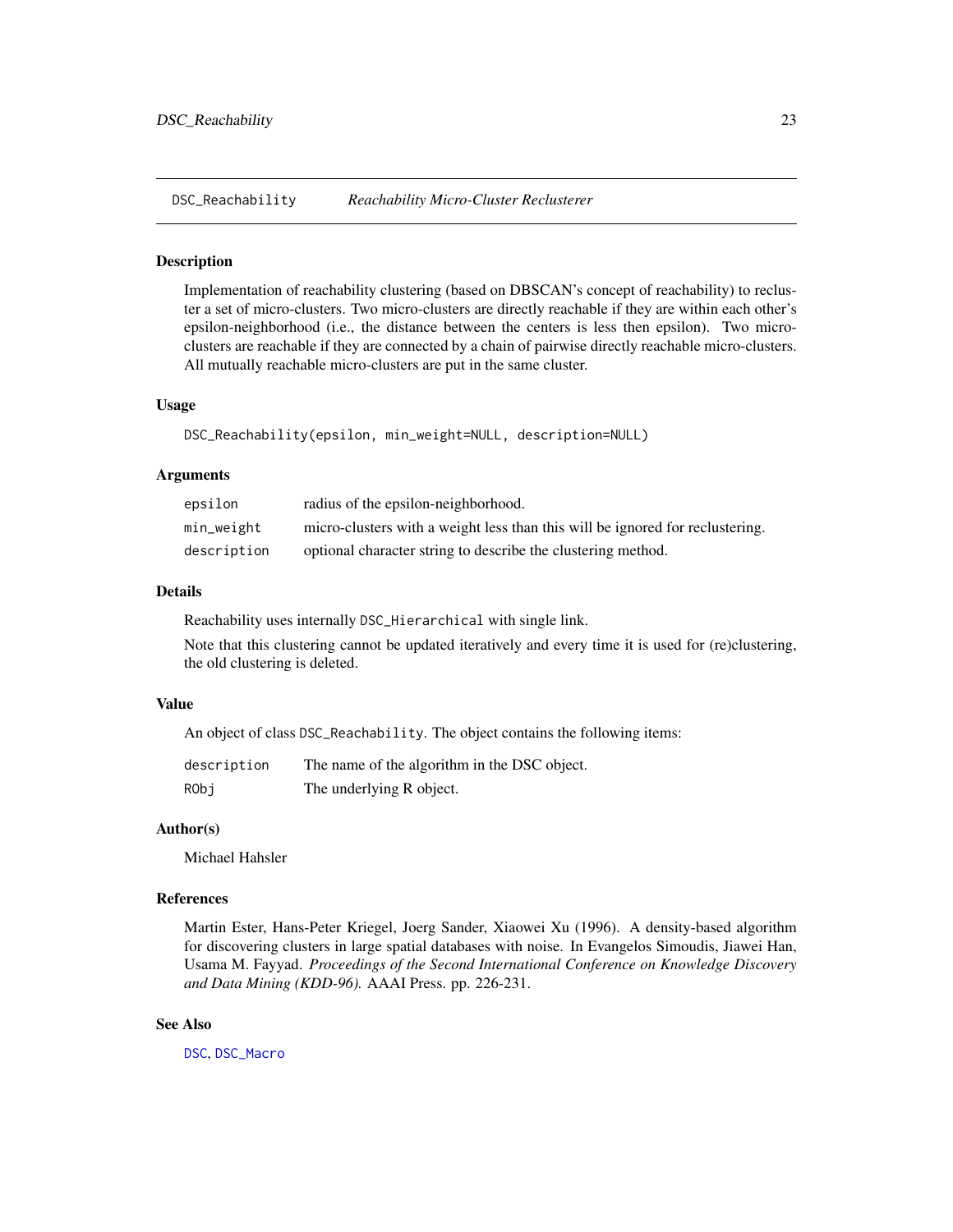## Examples

```
stream <- DSD_mlbenchGenerator("cassini")
# Recluster micro-clusters from DSC_Sample with reachability
sample <- DSC_Sample(k = 200)
update(sample, stream, 1000)
reach <- DSC_Reachability(epsilon=0.3)
recluster(reach, sample)
plot(reach, stream, type="both")
# For comparison we using reachability clustering directly on data points
# Note: reachability is not a data stream clustering algorithm taking O(n^2)
# time and space.
reach <- DSC_Reachability(epsilon=0.2)
update(reach, stream, 500)
reach
plot(reach, stream)
```
DSC\_Sample *Extract a Fixed-size Sample from a Data Stream*

#### **Description**

Extracts a sample form a data stream using Reservoir Sampling. The sample is stored as a set of micro-clusters to be compatible with other data DSC stream clustering algorithms.

#### Usage

 $DSC_Sample(k = 100, biased = FALSE)$ 

#### Arguments

| k      | the number of points to be sampled from the stream.                             |
|--------|---------------------------------------------------------------------------------|
| biased | if FALSE then a regular (unbiased) reservoir sampling is used. If true then the |
|        | sample is biased towards keeping more recent data points (see Details section). |

#### Details

If biased=FALSE then the reservoir sampling algorithm by McLeod and Bellhouse (1983) is used. This sampling makes sure that each data point has the same chance to be sampled. All sampled points will have a weight of 1. Note that this might not be ideal for an evolving stream since very old data points have the same chance to be in the sample as newer points.

If bias=TRUE then sampling prefers newer points using the modified reservoir sampling algorithm 2.1 by Aggarwal (2006). New points are always added. They replace a random point in thre reservoir with a probability of reservoir size over k. This an exponential bias function of  $2^{-lambda}$ with  $lambda = 1/k$ .

<span id="page-23-0"></span>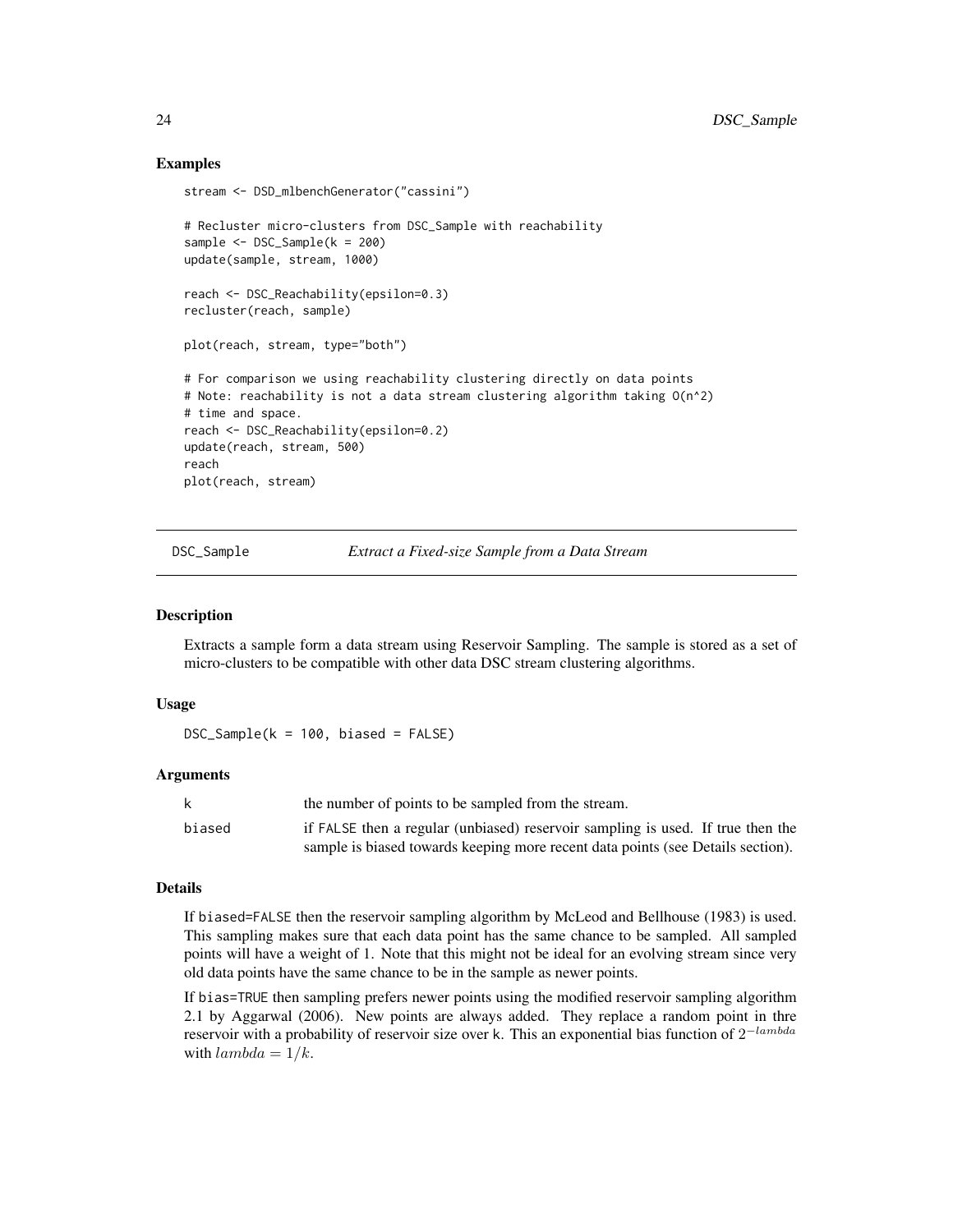## DSC\_Sample 25

## Value

An object of class DSC\_Sample (subclass of DSC, DSC\_R, DSC\_Micro).

#### Author(s)

Michael Hahsler

## References

Vitter, J. S. (1985): Random sampling with a reservoir. *ACM Transactions on Mathematical Software,* 11(1), 37-57.

McLeod, A.I., Bellhouse, D.R. (1983): A Convenient Algorithm for Drawing a Simple Random Sample. *Applied Statistics,* 32(2), 182-184.

Aggarwal C. (2006) On Biased Reservoir Sampling in the Presence of Stream Evolution. *International Conference on Very Large Databases (VLDB'06).* 607-618.

#### See Also

#### [DSC](#page-5-1), [DSC\\_Micro](#page-21-2)

## Examples

```
stream <- DSD_Gaussians(k=3, noise=0.05)
```
sample <- DSC\_Sample(k=20) update(sample, stream, 500) sample

```
# plot micro-clusters
plot(sample, stream)
```

```
# reclustering
kmeans <- DSC_Kmeans(3)
recluster(kmeans, sample)
plot(kmeans, stream, type="both")
```

```
# sample from an evolving stream
stream <- DSD_Benchmark(1)
sample <- DSC_Sample(k=20)
update(sample, stream, 1000)
plot(sample, stream)
# Note: the clusters move from left to right and the sample keeps many
# outdated points
```

```
# use a biased sample to keep more recent data points
stream <- DSD_Benchmark(1)
sample <- DSC_Sample(k=20, biased=TRUE)
update(sample, stream, 1000)
plot(sample, stream)
```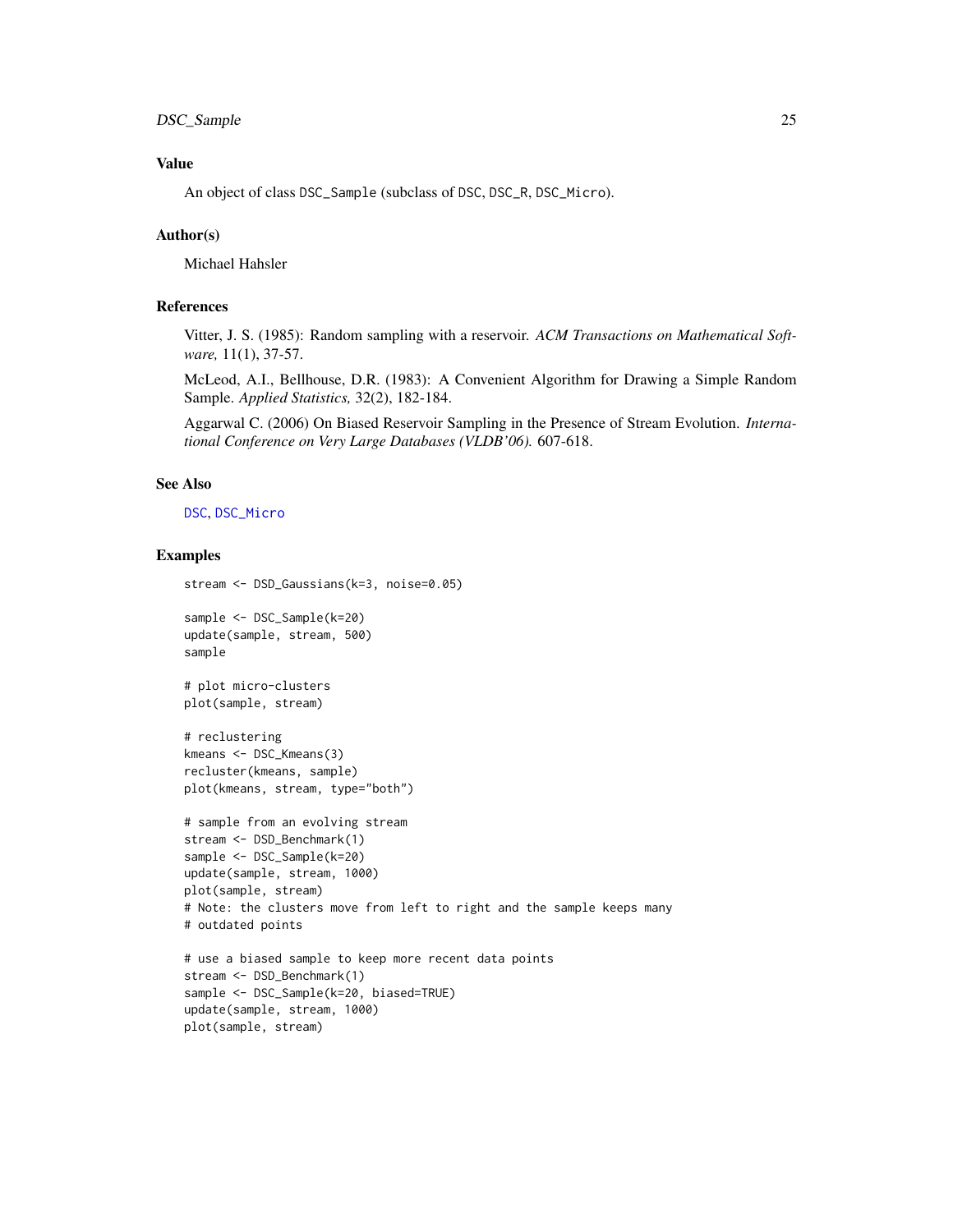<span id="page-25-0"></span>DSC\_SinglePass-class *Abstract Class for Single-Pass Clusterers*

#### Description

The abstract class for all single-pass clusterers. Cannot be instantiated. Must be inherited. Outlier detecting clusterers are usually single-pass clusterers, since the outlier detection event must be reported as soon as possible back to the caller.

## Methods

- get\_assignments(dsc, points, type=c("auto", "micro", "macro"), method=c("auto", "nn", "model"), ...) A method that needs to be re-implemented by all single-pass clusterers. In this method, each data instance retrieved from an input data stream must be processed in two steps:
	- 1. Classification, which contributes to the returning data frame,
	- 2. Model update

## Author(s)

Dalibor Krleža

DSC\_Static *Create as Static Copy of a Clustering*

#### Description

This representation cannot perform clustering anymore, but it also does not need the supporting data structures. It only stores the cluster centers and weights.

#### Usage

```
DSC_Static(x, type=c("auto", "micro", "macro"), k_largest=NULL, min_weight=NULL)
```
#### Arguments

| $\mathsf{x}$ | The clustering (a DSD object) to copy.                          |
|--------------|-----------------------------------------------------------------|
| type         | which clustering to copy.                                       |
| k_largest    | only copy the k largest (highest weight) clusters.              |
| min_weight   | only copy clusters with a weight larger or equal to min_weight. |

#### Value

An object of class DSC\_Static (sub class of DSC, DSC\_R). The list also contains either DSC\_Micro or DSC\_Macro depending on what type of clustering was copied.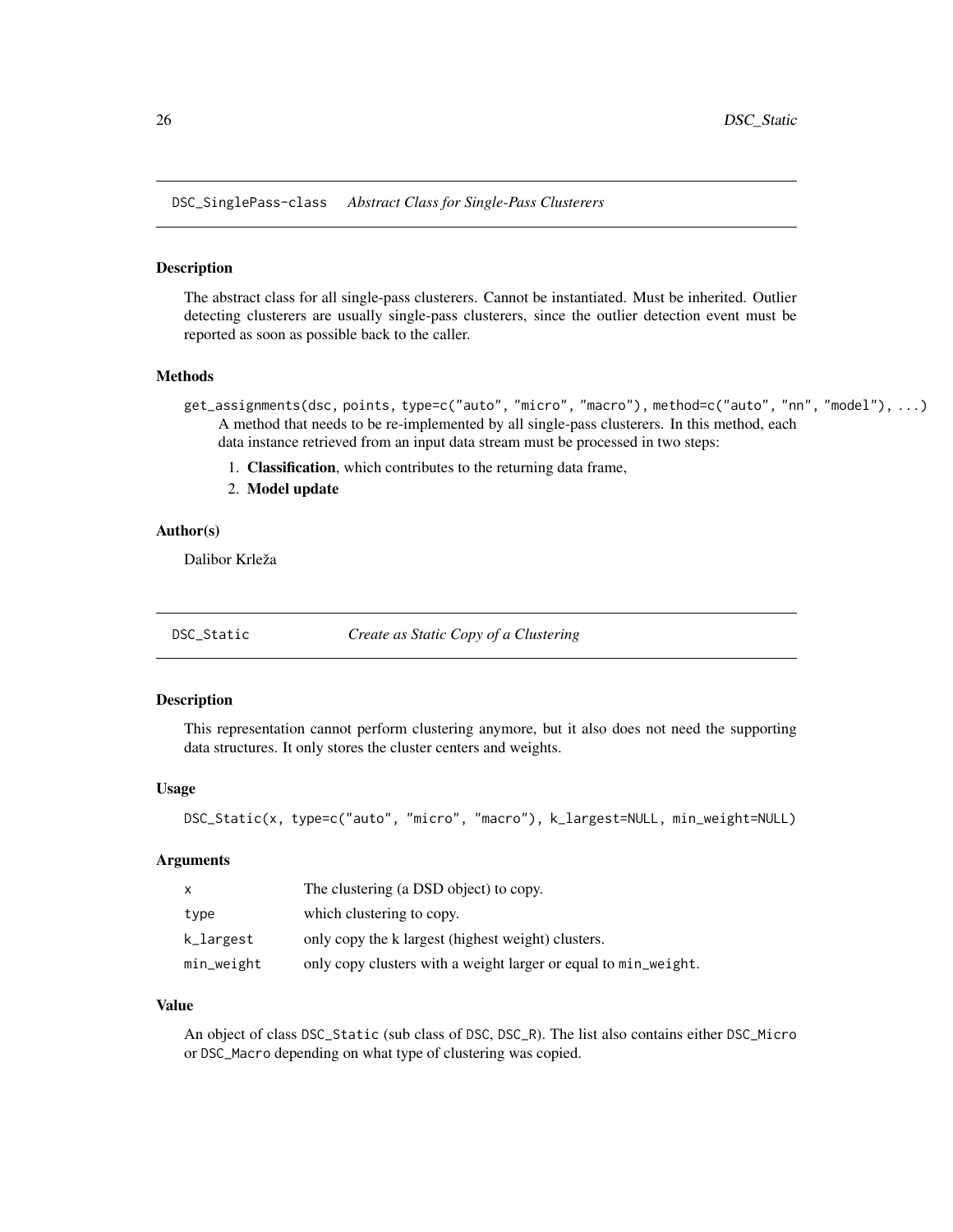## <span id="page-26-0"></span>DSC\_TwoStage 27

## Author(s)

Michael Hahsler

## See Also

[DSC](#page-5-1), [DSC\\_Micro](#page-21-2), [DSC\\_Macro](#page-20-1)

## Examples

stream <- DSD\_Gaussians(k=3, noise=0.05)

```
dstream <- DSC_DStream(gridsize=0.05)
update(dstream, stream, 500)
dstream
plot(dstream, stream)
# create a static copy of the clustering
static <- DSC_Static(dstream)
static
plot(static, stream)
# copy only the 5 largest clusters
static2 <- DSC_Static(dstream, k_largest=5)
static2
plot(static2, stream)
# copy all clusters with a weight of at least .3
static3 <- DSC_Static(dstream, min_weight=.3)
static3
plot(static3, stream)
```
DSC\_TwoStage *TwoStage Clustering Process*

#### Description

Combines a micro and a macro clustering algorithm into a single process.

### Usage

```
DSC_TwoStage(micro, macro)
```
#### Arguments

| micro | Clustering algorithm used in the online stage (DSC_micro)                   |
|-------|-----------------------------------------------------------------------------|
| macro | Clustering algorithm used for reclustering in the offline stage (DSC_macro) |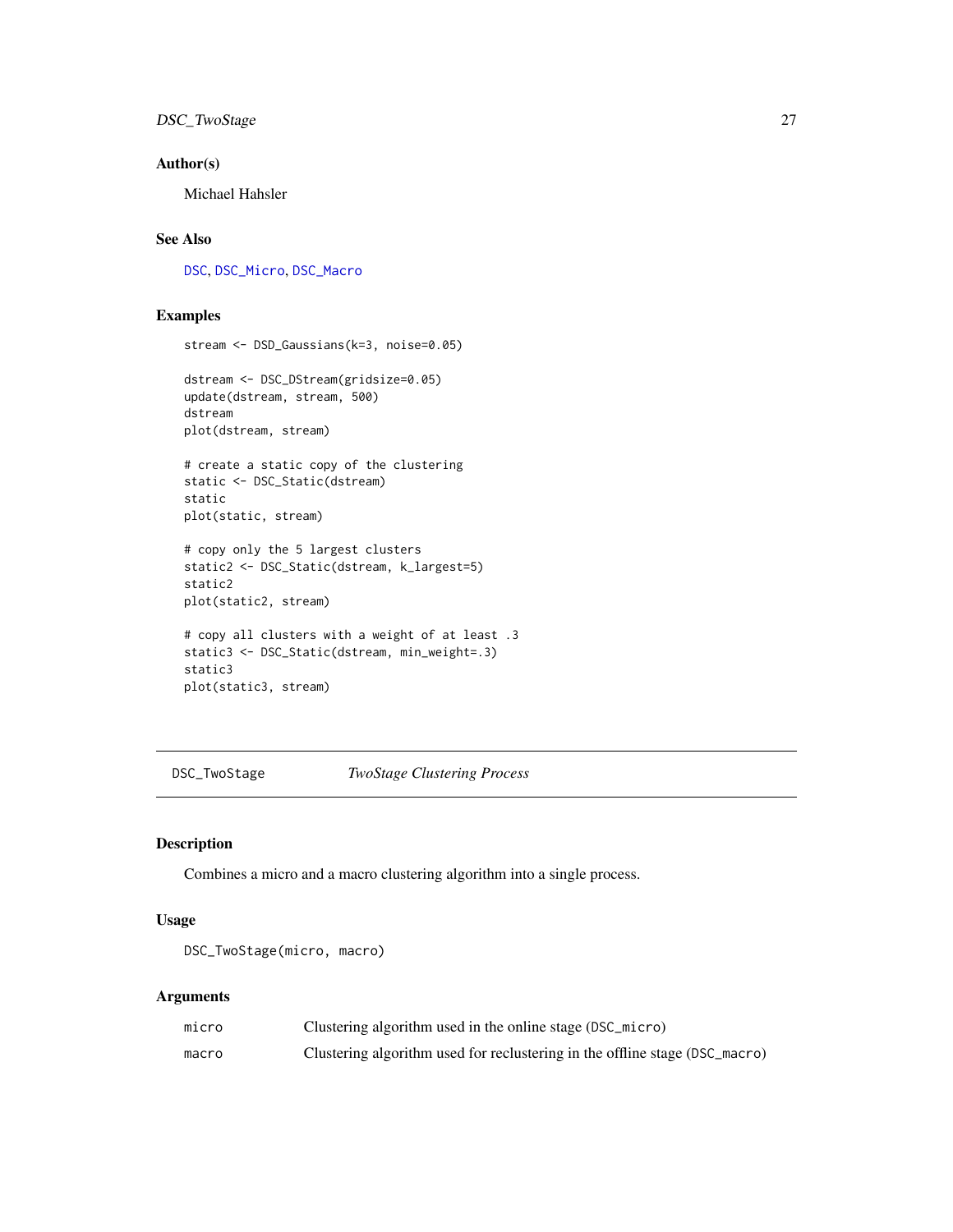## <span id="page-27-0"></span>Details

update() runs the micro-clustering stage and only when macro cluster centers/weights are requested, then the offline stage reclustering is automatically performed.

## Value

An object of class DSC\_TwoStage (subclass of DSC, DSC\_Macro).

#### Author(s)

Michael Hahsler

## See Also

[DSC](#page-5-1), [DSC\\_Macro](#page-20-1)

## Examples

stream <- DSD\_Gaussians(k=3)

```
# Create a clustering process that uses a window for the online stage and
# k-means for the offline stage (reclustering)
win_km <- DSC_TwoStage(
  micro=DSC_Window(horizon=100),
  macro=DSC_Kmeans(k=3)
  )
win_km
update(win_km, stream, 200)
win_km
plot(win_km, stream, type="both")
evaluate(win_km, stream, assign="macro")
```
DSC\_Window *A sliding window from a Data Stream*

#### Description

Implements a sliding window which keeps a fixed amount (window length) of the most recent data points of the stream.

## Usage

DSC\_Window(horizon = 100, lambda=0)

## Arguments

| horizon | the window length.                                             |
|---------|----------------------------------------------------------------|
| lambda  | decay factor damped window model. Lambda=0 means no dampening. |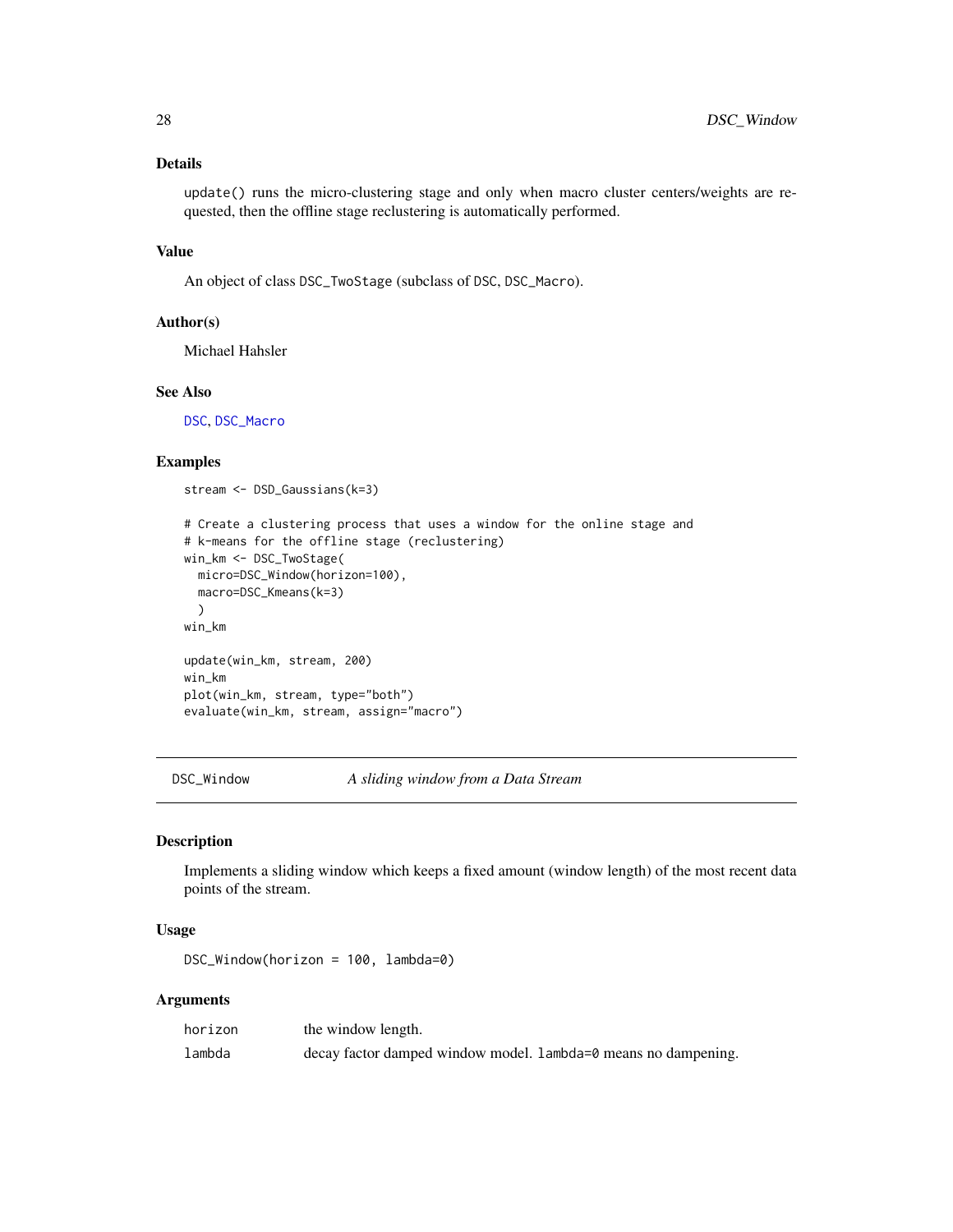#### <span id="page-28-0"></span> $\Box$ DSD  $^{29}$

## Details

If lambda is greater than 0 then the weight uses a damped window model (Zhu and Shasha, 2002). The weight for points in the window follows  $2^{-lambda*t}$  where t is the age of the point.

## Value

An object of class DSC\_Window (subclass of DSC, DSC\_R, DSC\_Micro).

## Author(s)

Michael Hahsler

#### References

Zhu, Y. and Shasha, D. (2002). StatStream: Statistical Monitoring of Thousands of Data Streams in Real Time, *International Conference of Very Large Data Bases (VLDB'02).*

#### See Also

[DSC](#page-5-1), [DSC\\_Micro](#page-21-2)

## Examples

stream <- DSD\_Gaussians(k=3, d=2, noise=0.05)

window <- DSC\_Window(horizon=100) window

update(window, stream, 200) window

# plot micro-clusters plot(window, stream)

```
# animation for a window using a damped window model. The weight decays
# with a half-life of 25
## Not run:
window <- DSC_Window(horizon=25, lambda=1/25)
animate_cluster(window, stream, horizon=1, n=100, xlim=c(0,1), ylim=c(0,1))
```

```
## End(Not run)
```
<span id="page-28-1"></span>DSD *Data Stream Data Generator Base Classes*

#### Description

Abstract base classes for DSD (Data Stream Data Generator).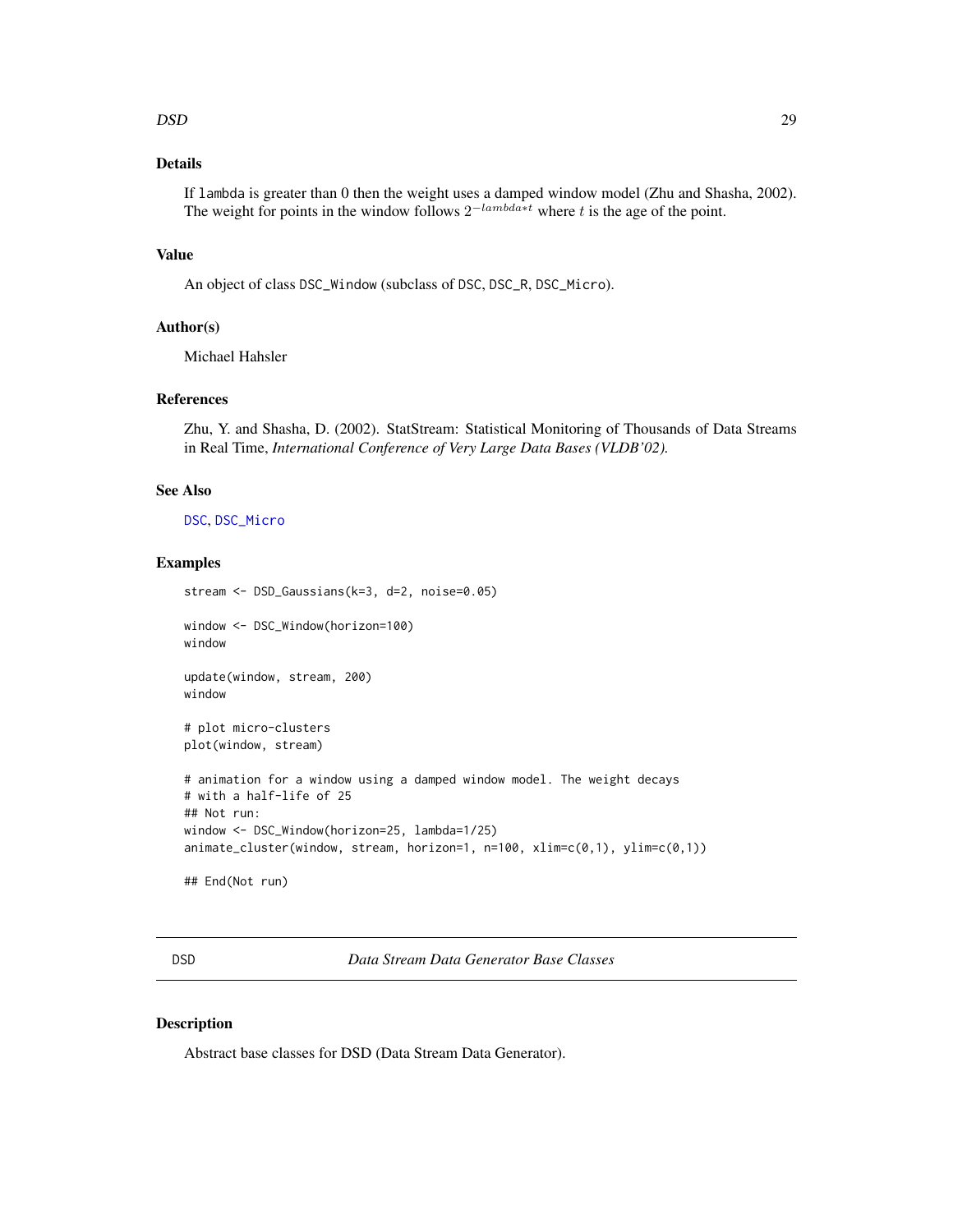## <span id="page-29-0"></span>Details

The DSD class cannot be instantiated, but it serves as a abstract base class from which all DSD objects inherit.

DSD\_R inherits form DSD and is the abstract parent class for DSD implemented in R. To create a new R-based implementation there are only two function that needs to be implemented for a new DSD subclass: A creator function (the name should start with DSD\_) and a method get\_points() for that class.

DSD provides common functionality like print(), plot(), etc.

Note that calling DSD() or DSD\_R() results in an error since both are abstract classes.

#### Author(s)

Michael Hahsler

## See Also

[animate\\_data](#page-2-1), [animate\\_cluster](#page-2-1), [cluster](#page-0-0), [evaluate](#page-53-2), [get\\_points](#page-61-1), [plot](#page-68-1), [recluster](#page-70-1), [write\\_stream.DSD](#page-74-1)

## Examples

```
# create data stream with three clusters in 3-dimensional space
stream <- DSD_Gaussians(k=3, d=3)
# get points from stream
get_points(stream, n=5)
# get points with true cluster assignment
p <- get_points(stream, n=5, cluster=TRUE)
attr(p, "cluster")
# plotting the data (scatter plot matrix, first and third dimension, and first
# two principal components)
plot(stream)
plot(stream, dim=c(1,3))
plot(stream, method="pc")
```
DSD\_BarsAndGaussians *Data Stream Generator for Bars and Gaussians*

#### **Description**

A data stream generator which creates the shape of two bars and two Gaussians clusters with different density.

#### Usage

```
DSD_BarsAndGaussians(angle= NULL, noise = 0)
```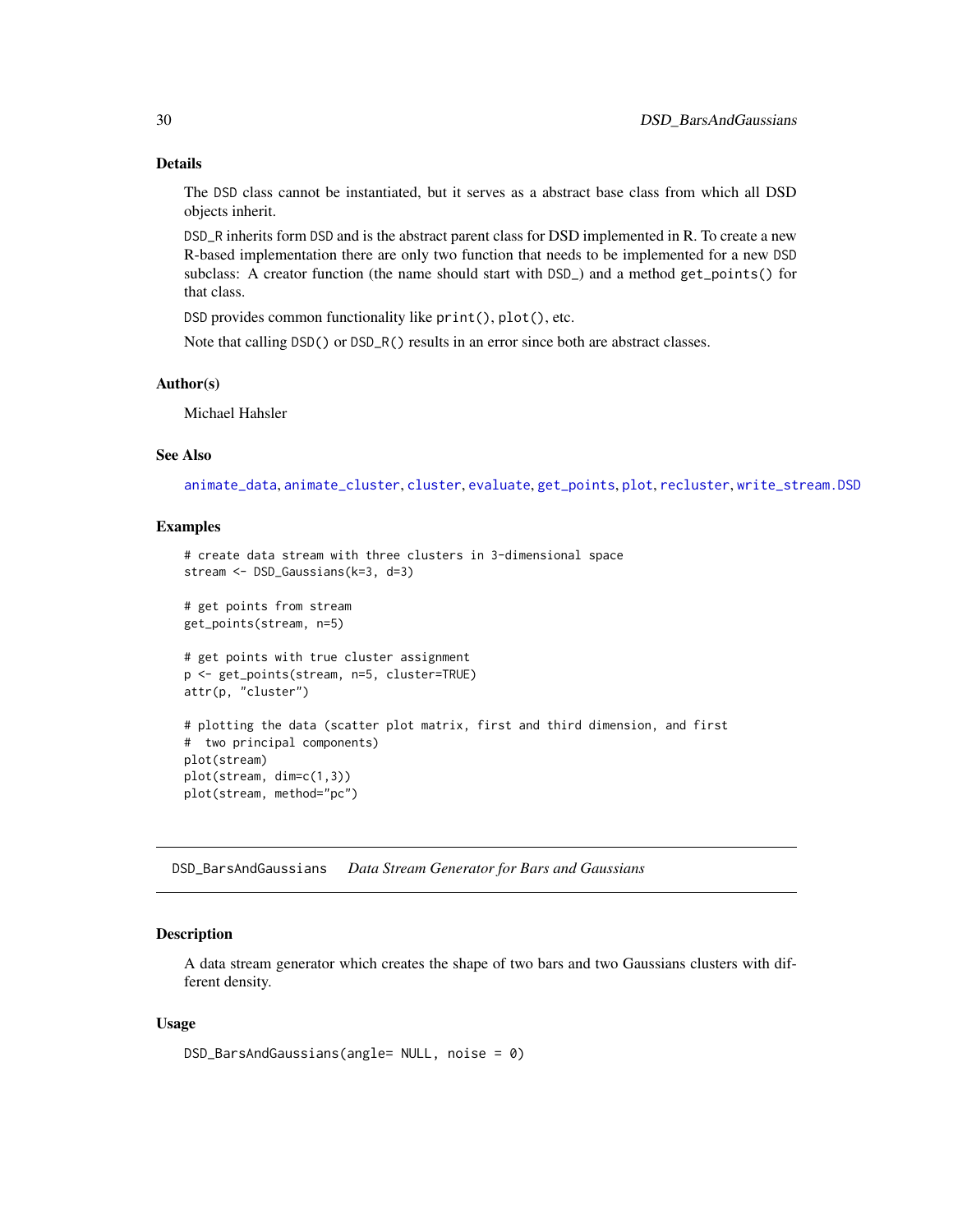## <span id="page-30-0"></span>Arguments

| angle | rotation in degrees. NULL will produce a random rotation. |
|-------|-----------------------------------------------------------|
| noise | The amount of noise that should be added to the output.   |

## Value

Returns a DSD\_BarsAndGaussians object.

#### Author(s)

Michael Hahsler

## See Also

[DSD](#page-28-1)

## Examples

```
# create data stream with three clusters in 2D
stream <- DSD_BarsAndGaussians(noise=0.1)
```

```
# plotting the data
plot(stream)
```
DSD\_Benchmark *Data Stream Generator for Benchmark Data*

## Description

A data stream generator that generates several dynamic streams indented to be benchmarks to compare data stream clustering algorithms.

#### Usage

DSD\_Benchmark(i=1)

#### Arguments

i number of the benchmark.

## Details

Currently available benchmarks are 1 and 2.

## Value

Returns a DSD object.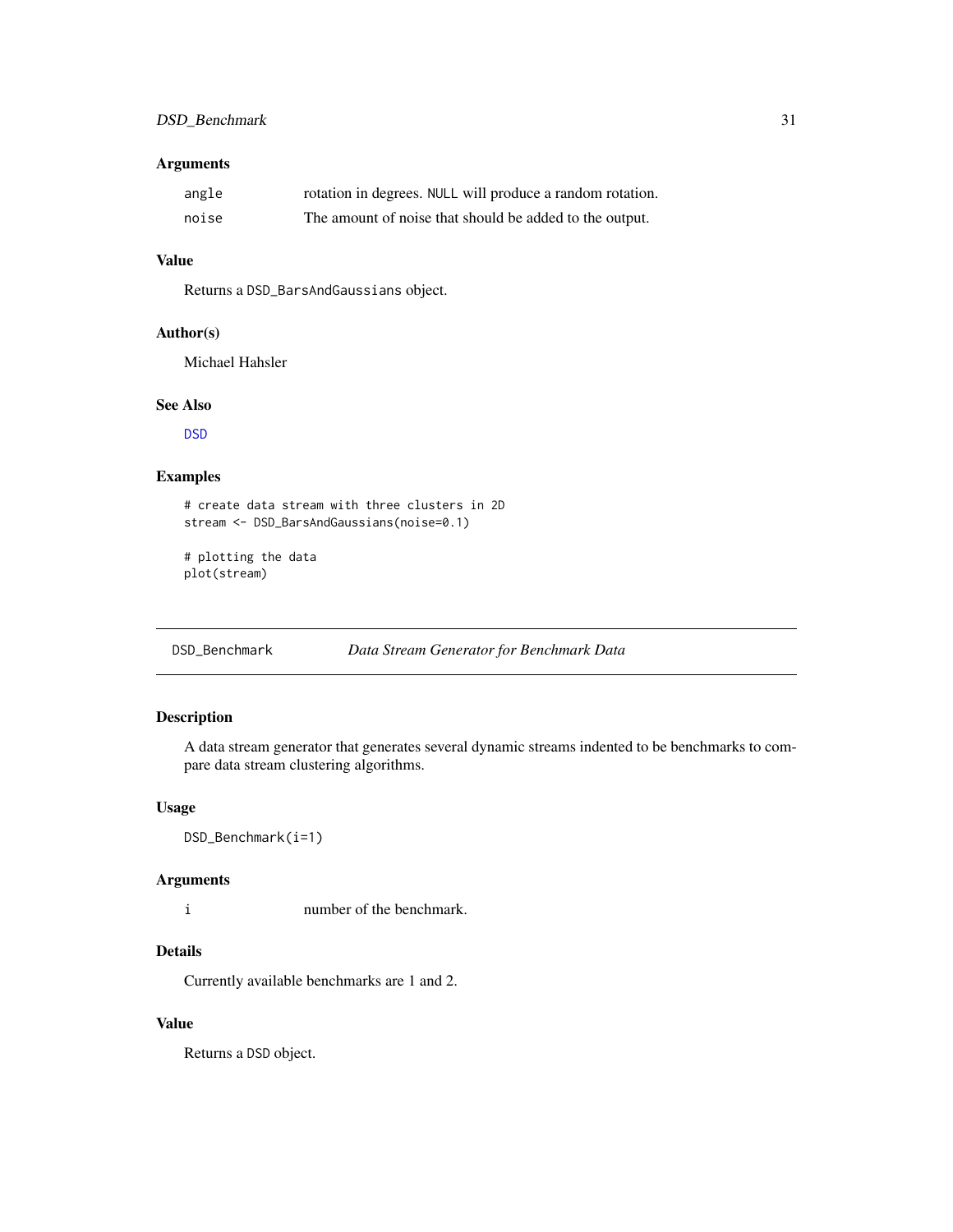## Author(s)

Michael Hahsler

## See Also

[DSD](#page-28-1)

## Examples

```
stream <- DSD_Benchmark(i=1)
## Not run:
animate_data(stream, n=10000, horizon=100, xlim=c(0,1), ylim=c(0,1))
## End(Not run)
```
DSD\_Cubes *Static Cubes Data Stream Generator*

## Description

A data stream generator that produces a data stream with static (hyper) cubes filled uniformly with data points.

## Usage

```
DSD_Cubes(k=2, d=2, center, size, p, noise = 0, noise_range)
```
## Arguments

| $\mathsf{k}$ | Determines the number of clusters.                                                                                                               |
|--------------|--------------------------------------------------------------------------------------------------------------------------------------------------|
| d            | Determines the number of dimensions.                                                                                                             |
| center       | A matrix of means for each dimension of each cluster.                                                                                            |
| size         | A k times d matrix with the cube dimensions.                                                                                                     |
| p            | A vector of probabilities that determines the likelihood of generated a data point<br>from a particular cluster.                                 |
| noise        | Noise probability between 0 and 1. Noise is uniformly distributed within noise<br>range (see below).                                             |
| noise_range  | A matrix with d rows and 2 columns. The first column contains the minimum<br>values and the second column contains the maximum values for noise. |

## Value

Returns a DSD\_Cubes object (subclass of DSD\_R, DSD).

## Author(s)

Michael Hahsler

<span id="page-31-0"></span>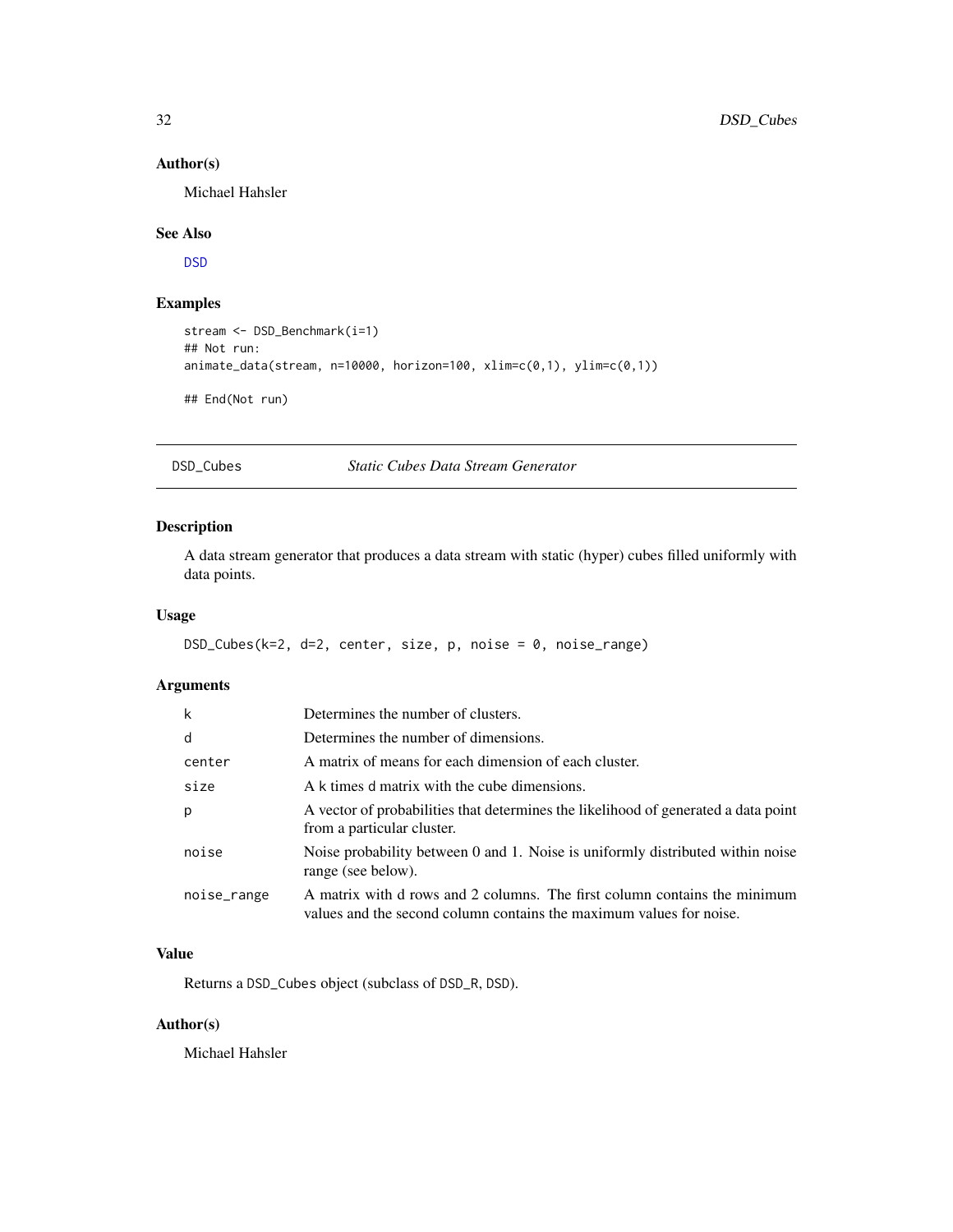## <span id="page-32-0"></span>DSD\_Gaussians 33

## See Also

[DSD](#page-28-1)

## Examples

```
# create data stream with three clusters in 3D
stream <- DSD_Cubes(k=3, d=3)
```
# plotting the data plot(stream)

DSD\_Gaussians *Mixture of Gaussians Data Stream Generator*

## Description

A data stream generator that produces a data stream with a mixture of static Gaussians.

#### Usage

```
DSD_Gaussians(k=2, d=2, mu, sigma, p, noise = 0, noise_range,
           separation_type=c("auto","Euclidean","Mahalanobis"), separation=0.2,
              space\_limit = c(0.2, 0.8), variance\_limit = 0.01,outliers = 0, outlier_options = NULL, verbose=FALSE)
```
## Arguments

| k               | Determines the number of clusters.                                                                                                                                                                                                  |  |  |
|-----------------|-------------------------------------------------------------------------------------------------------------------------------------------------------------------------------------------------------------------------------------|--|--|
| d               | Determines the number of dimensions.                                                                                                                                                                                                |  |  |
| mu              | A matrix of means for each dimension of each cluster.                                                                                                                                                                               |  |  |
| sigma           | A list of length k of covariance matrices.                                                                                                                                                                                          |  |  |
| p               | A vector of probabilities that determines the likelihood of generated a data point<br>from a particular cluster.                                                                                                                    |  |  |
| noise           | Noise probability between 0 and 1. Noise is uniformly distributed within noise<br>range (see below).                                                                                                                                |  |  |
| noise_range     | A matrix with d rows and 2 columns. The first column contains the minimum<br>values and the second column contains the maximum values for noise.                                                                                    |  |  |
| separation_type |                                                                                                                                                                                                                                     |  |  |
|                 | The type of the separation distance calculation. It can be either Euclidean norm<br>or Mahalanobis distance.                                                                                                                        |  |  |
| separation      | Depends on the separation_type parameter. It means minimum separation<br>distance between all generated constructs. When k>0, generated constructs in-<br>clude clusters. When outliers > 0, generated constructs include outliers. |  |  |
| space_limit     | Defines the space bounds. All constructs are generated inside these bounds. For<br>clusters this means that their centroids must be within these space bounds.                                                                      |  |  |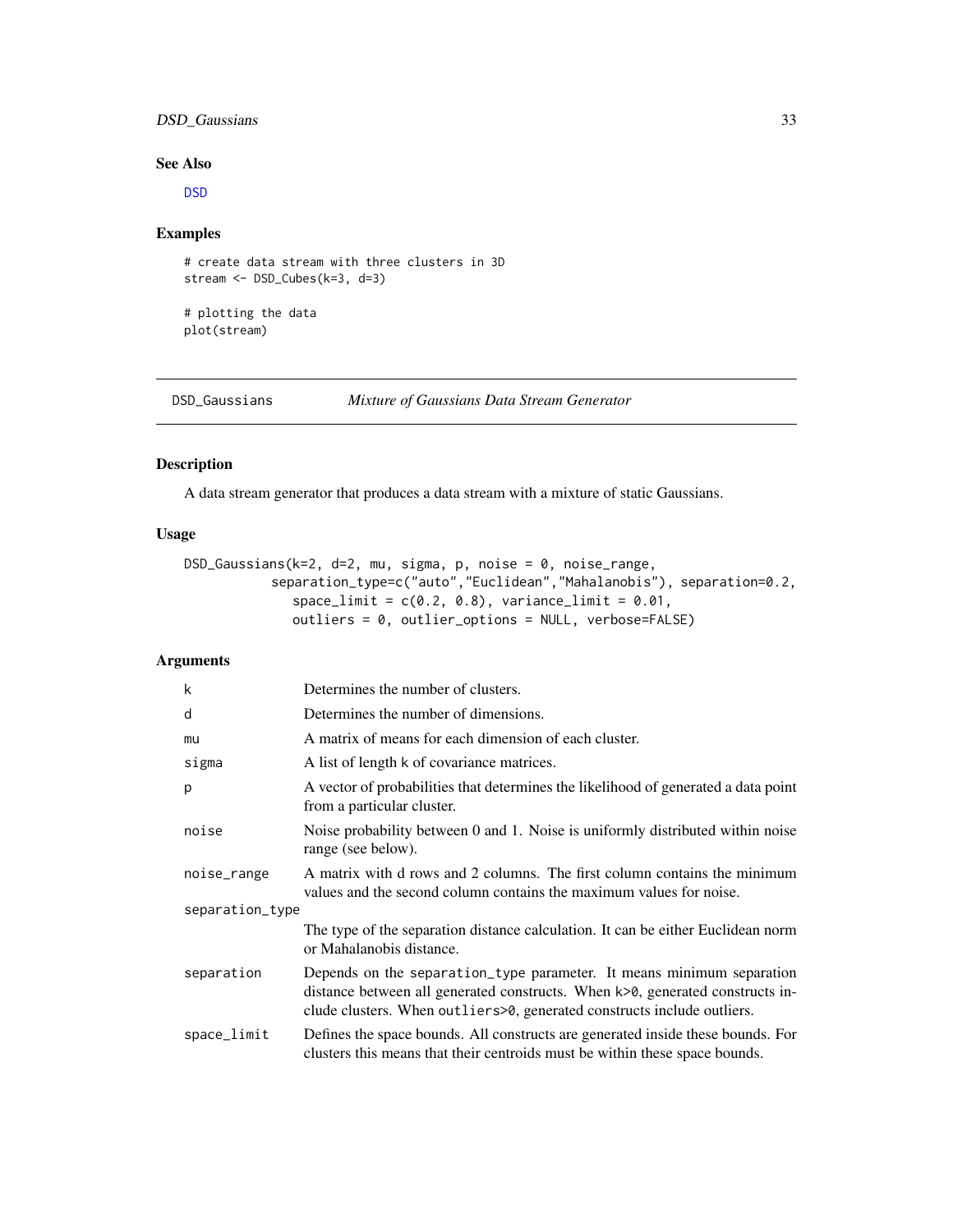|                 |          | variance_limit Upper limit for the randomly generated variance when creating cluster covari-<br>ance matrices.                                                                                                                                                                                                                                                                                                                                                                                                                                                                                                                                                              |
|-----------------|----------|-----------------------------------------------------------------------------------------------------------------------------------------------------------------------------------------------------------------------------------------------------------------------------------------------------------------------------------------------------------------------------------------------------------------------------------------------------------------------------------------------------------------------------------------------------------------------------------------------------------------------------------------------------------------------------|
|                 | outliers | Determines the number of data points marked as outliers. Outliers generated by<br>DSD_Gaussians are statistically separated enough from clusters, so that outlier<br>detectors can find them in the overall data stream. Cluster and outlier separa-<br>tion distance is determined by separation and outlier_virtual_variance<br>parameters. The outlier virtual variance defines an empty space around outliers,<br>which separates them from their surrounding. Unlike noise, outliers are data<br>points of interest for end-users, and the goal of outlier detectors is to find them<br>in data streams. For more details, read the "Introduction to stream" vignette. |
| outlier_options |          |                                                                                                                                                                                                                                                                                                                                                                                                                                                                                                                                                                                                                                                                             |
|                 |          | Effective only when outliers > 0. Comprises the following list of options:                                                                                                                                                                                                                                                                                                                                                                                                                                                                                                                                                                                                  |
|                 |          | • predefined_outlier_space_positions - (Default=NULL) A predefined<br>list of outlier spatial positions. Similar to mu.                                                                                                                                                                                                                                                                                                                                                                                                                                                                                                                                                     |
|                 |          | • predefined_outlier_stream_positions - (Default=NULL) A predefined<br>list of outlier stream positions. Must have the same number of elements as<br>predefined_outlier_space_positions.                                                                                                                                                                                                                                                                                                                                                                                                                                                                                    |
|                 |          | • outlier_horizon - (Default=500) A horizon in the generated data stream<br>measured in data points that will contain requested number of outliers.                                                                                                                                                                                                                                                                                                                                                                                                                                                                                                                         |
|                 |          | • outlier_virtual_variance - (Default=1) A variance used to create the<br>virtual covariance matrices for outliers. Such virtual statistical distribution<br>helps to define an empty space around outliers that separates them from<br>other constructs, both clusters and outliers.                                                                                                                                                                                                                                                                                                                                                                                       |
|                 |          | $\mathbf{D}$ , the state of $\mathbf{A}$ and $\mathbf{A}$ and $\mathbf{A}$ and $\mathbf{A}$ and $\mathbf{A}$ and $\mathbf{A}$ and $\mathbf{A}$ and $\mathbf{A}$                                                                                                                                                                                                                                                                                                                                                                                                                                                                                                             |

verbose Printout of the cluster and outlier generation process.

## Details

DSD\_Gaussians creates a mixture of k static clusters and outliers outliers in a d-dimensional space. The cluster centers mu and the covariance matrices sigma can be supplied or will be randomly generated. The probability vector p defines for each cluster the probability that the next data point will be chosen from it (defaults to equal probability). The outlier spatial positions predefined\_outlier\_space\_positions and the outlier stream positions predefined\_outlier\_stream\_positions can be supplied or will be randomly generated.

Separation between generated clusters and outliers can be imposed by using Euclidean or Mahalanobis distance, which is controlled by the separation\_type parameter. Separation value then is supplied in the separation parameter.

The generation method is similar to the one suggested by Jain and Dubes (1988).

#### Value

Returns a DSD\_Gaussians object (subclass of DSD\_R, DSD) which is a list of the defined params. The params are either passed in from the function or created internally. They include:

| description | A brief description of the DSD object. |
|-------------|----------------------------------------|
| k           | The number of clusters.                |
| d           | The number of dimensions.              |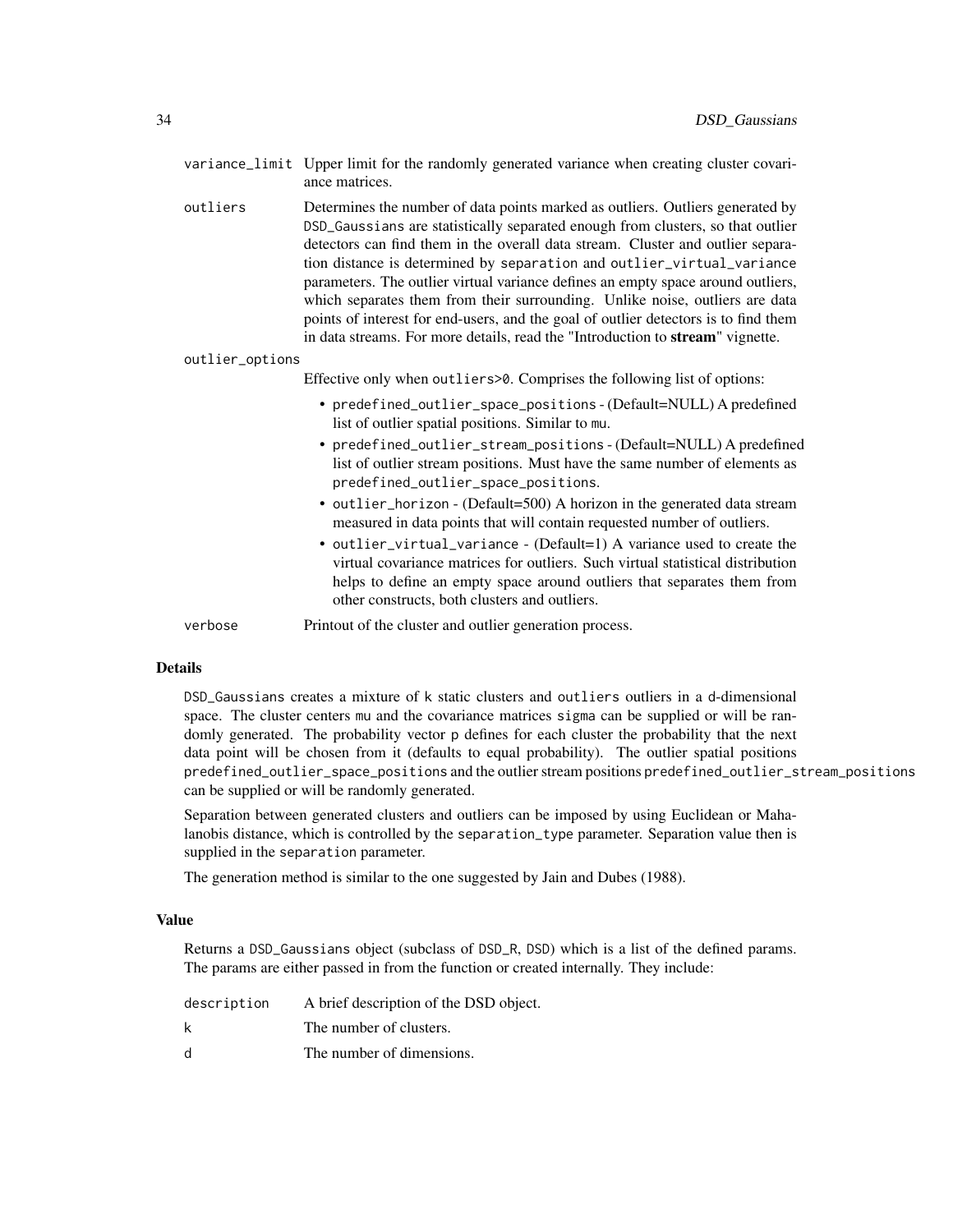| mu       | The matrix of means of the dimensions in each cluster.  |
|----------|---------------------------------------------------------|
| sigma    | The covariance matrix.                                  |
| p        | The probability vector for the clusters.                |
| noise    | A flag that determines if or if not noise is generated. |
| outs     | Outlier spatial positions.                              |
| outs_pos | Outlier stream positions.                               |
| outs_vv  | Outlier virtual variance.                               |

#### Author(s)

Michael Hahsler, Dalibor Krleža

#### References

Jain and Dubes(1988) Algorithms for clustering data, Prentice-Hall, Inc., Upper Saddle River, NJ, USA.

## See Also

[DSD](#page-28-1)

### Examples

```
# create data stream with three clusters in 3-dimensional data space
stream1 <- DSD_Gaussians(k=3, d=3)
plot(stream1)
```

```
# create data stream with specified cluster positions,
# 20% noise in a given bounding box and
# with different densities (1 to 9 between the two clusters)
stream2 <- DSD_Gaussians(k=2, d=2,
    mu=rbind(c(-.5,-.5), c(.5,.5)),noise=0.2, noise_range=rbind(c(-1,1),c(-1,1)),
    p=c(.1,.9))
plot(stream2)
# create 2 clusters and 2 outliers. Clusters and outliers
# are separated by Euclidean distance of 0.5 or more.
stream3 <- DSD_Gaussians(k=2, d=2,
    separation_type="Euclidean", separation=0.5,
    space_limit=c(0,1),
    outliers=2)
plot(stream3)
# create 2 clusters and 2 outliers separated by a Mahalanobis
# distance of 6 or more.
stream4 <- DSD_Gaussians(k=2, d=2,
  separation_type="Mahalanobis", separation=6,
  space_limit=c(0,25), variance_limit=2,
```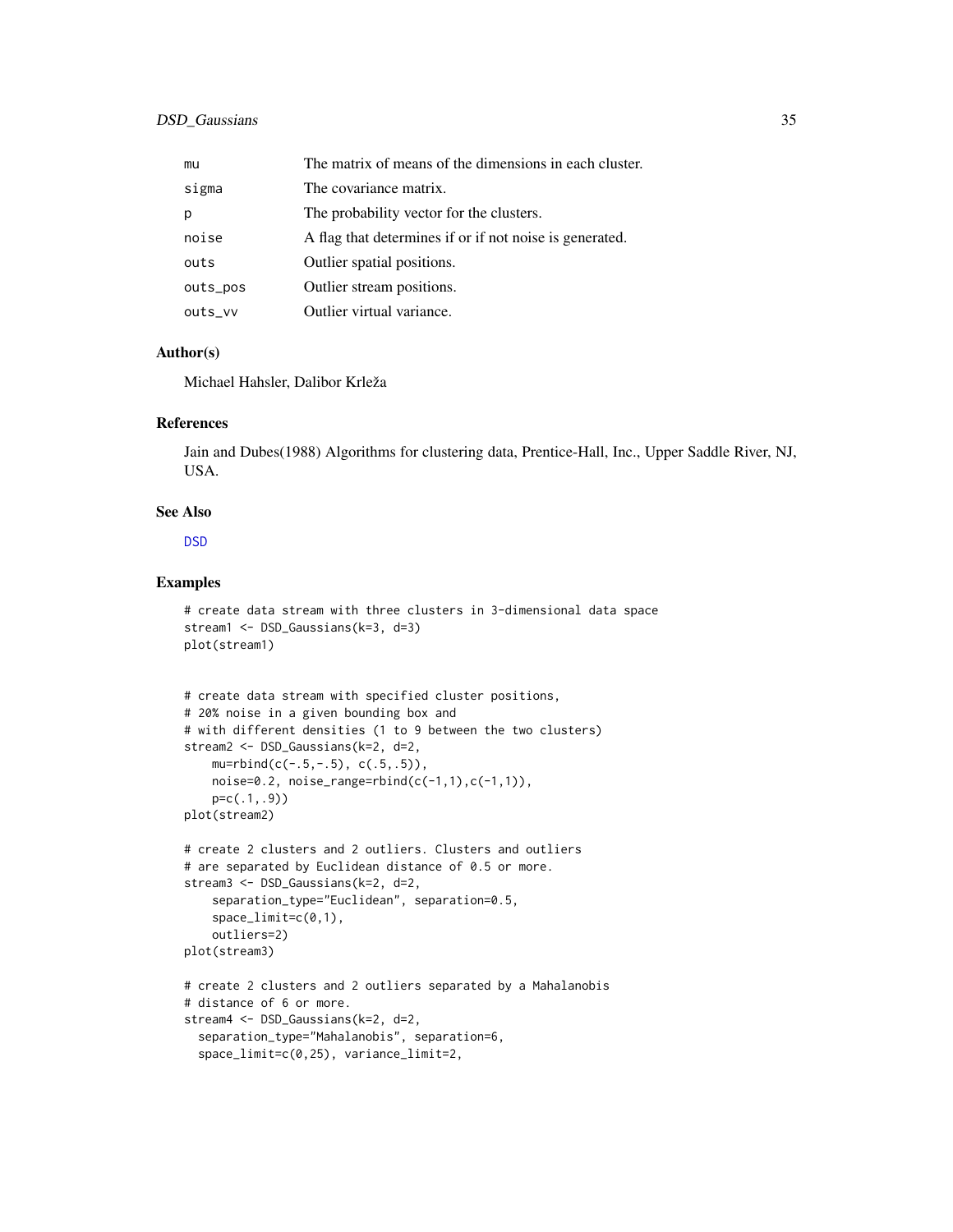```
outliers=2)
plot(stream4)
# spread outliers over 20000 data instances
stream5 <- DSD_Gaussians(k=2, d=2,
 separation_type="Mahalanobis", separation=6,
 space_limit=c(0,45), variance_limit=2,
 outliers=20, outlier_options=list(
   outlier_horizon=20000,
   outlier_virtual_variance = 0.3))
plot(stream5, n=20000)
```
DSD\_Memory *A Data Stream Interface for Data Stored in Memory*

## Description

This class provides a data stream interface for data stored in memory as matrix-like objects (including data frames). All or a portion of the stored data can be replayed several times.

#### Usage

```
DSD_Memory(x, n, k=NA, loop=FALSE, class = NULL, outlier = NULL,
description=NULL)
```
## Arguments

| $\mathsf{x}$ | A matrix-like object containing the data. If $x$ is a DSD object then a data frame<br>for n data points from this DSD is created.                                                                                                            |
|--------------|----------------------------------------------------------------------------------------------------------------------------------------------------------------------------------------------------------------------------------------------|
| n            | Number of points used if $x$ is a DSD object. If $x$ is a matrix-like object then n is<br>ignored.                                                                                                                                           |
| k            | Optional: The known number of clusters in the data                                                                                                                                                                                           |
| loop         | Should the stream start over when it reaches the end?                                                                                                                                                                                        |
| class        | Vector with the class/cluster label (only used if x is not a DSD object).                                                                                                                                                                    |
| outlier      | A logical vector with outlier marks (only used if x is not a DSD object). FALSE<br>$=$ the corresponding data instance in the x data frame is not an outlier, TRUE $=$<br>the corresponding data instance in the x data frame is an outlier. |
| description  | character string with a description.                                                                                                                                                                                                         |

## Details

In addition to regular data.frames other matrix-like objects that provide subsetting with the bracket operator can be used. This includes ffdf (large data.frames stored on disk) from package ff and big.matrix from bigmemory.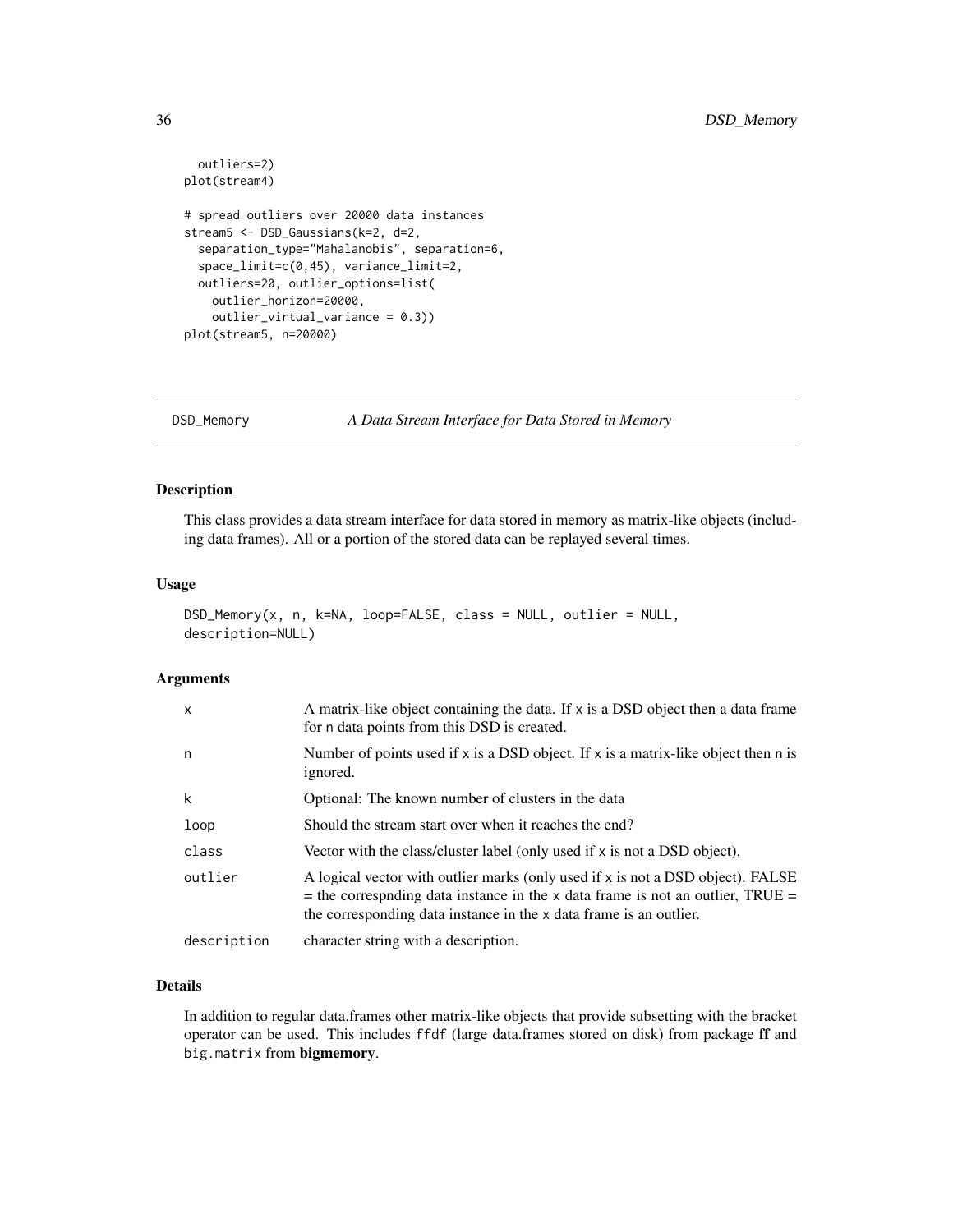## DSD\_Memory 37

## Value

Returns a DSD\_Memory object (subclass of DSD\_R, DSD).

#### Author(s)

Michael Hahsler, Dalibor Krleža

#### See Also

[DSD](#page-28-0), [reset\\_stream](#page-71-0)

```
# store 1000 points from a stream
stream <- DSD_Gaussians(k=3, d=2)
replayer <- DSD_Memory(stream, k=3, n=1000)
replayer
plot(replayer)
# creating 2 clusterers of different algorithms
dsc1 <- DSC_DBSTREAM(r=0.1)
dsc2 <- DSC_DStream(gridsize=0.1, Cm=1.5)
# clustering the same data in 2 DSC objects
reset_stream(replayer) # resetting the replayer to the first position
update(dsc1, replayer, 500)
reset_stream(replayer)
update(dsc2, replayer, 500)
# plot the resulting clusterings
reset_stream(replayer)
plot(dsc1, replayer, main="DBSTREAM")
reset_stream(replayer)
plot(dsc2, replayer, main="D-Stream")
### use a data.frame to create a stream (3rd col. contains the assignment)
df <- data.frame(x=runif(100), y=runif(100),
  class=sample(1:3, 100, replace=TRUE))
head(df)
### add some outliers
out <- runif(100) >.95
### re-assign classes for outliers
df[which(out),"class"]<-sample(4:(4+sum(out)-1),sum(out),replace=FALSE)
stream <- DSD_Memory(df[,c("x", "y")], class=df[,"class"], outlier=out)
stream
reset_stream(stream)
plot(stream, n=100)
```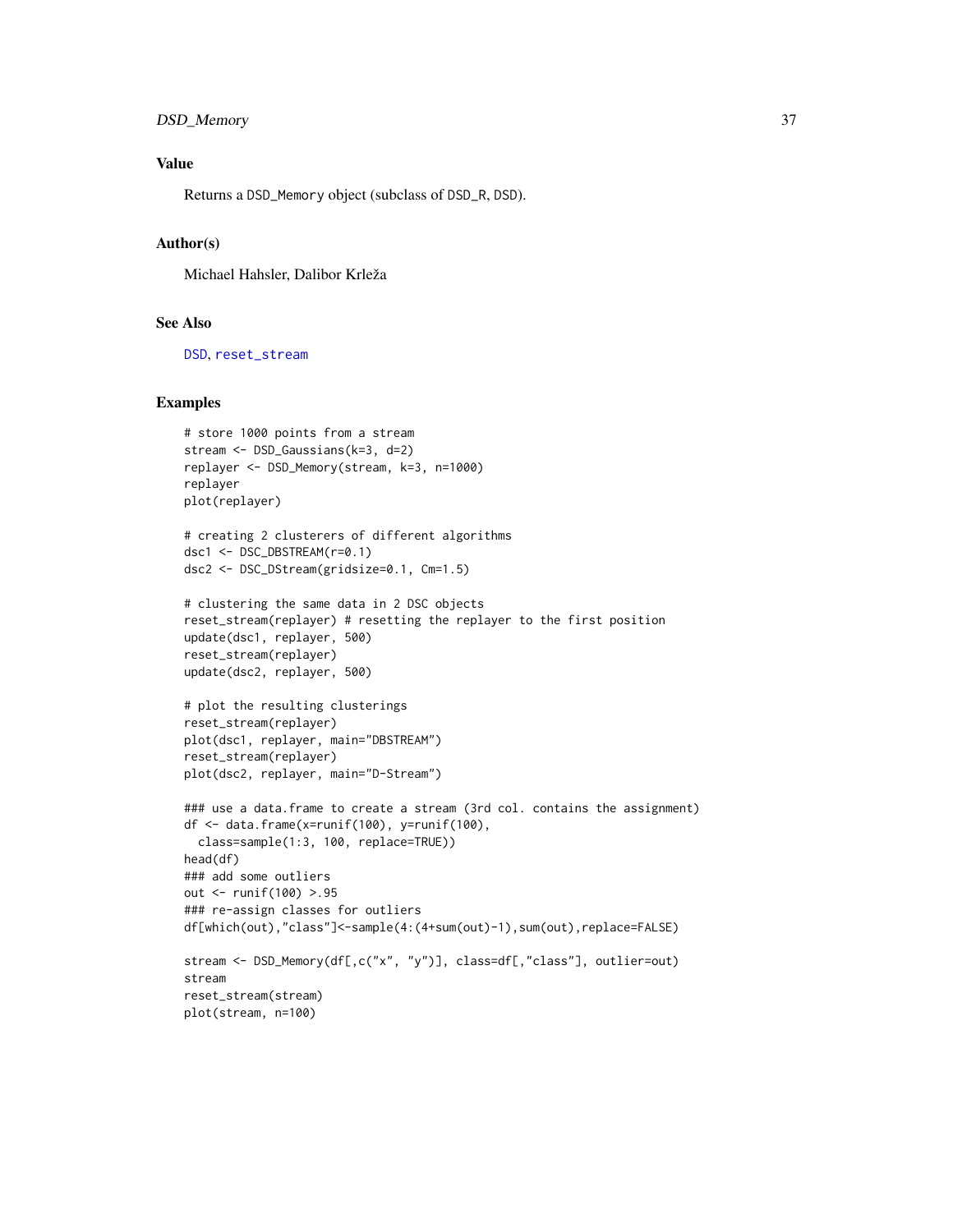<span id="page-37-0"></span>

Creates an evolving DSD that consists of several MGCs.

## Usage

```
DSD_MG(dimension = 2, ..., labels=NULL, description=NULL)
add_cluster(x, c, label=NULL)
get_clusters(x)
remove_cluster(x, i)
```
## Arguments

| dimension     | the dimension of the DSD object                                                                                                      |
|---------------|--------------------------------------------------------------------------------------------------------------------------------------|
| $\ddots$      | initial set of MGCs                                                                                                                  |
| x             | A DSD_MG object.                                                                                                                     |
| C.            | The cluster that should be added to the DSD_MG object.                                                                               |
| i             | The index of the cluster that should be removed from the DSD_MG object.                                                              |
| label, labels | integer representing the cluster label. NA represents noise. If labels are not<br>specified, then each new cluster gets a new label. |
| description   | An optional string used by print to describe the data generator.                                                                     |

# Details

This DSD is able to generate complex datasets that are able to evolve over a period of time. Its behavior is determined by the MGCs it is composed of.

## Author(s)

Matthew Bolanos

#### See Also

[MGC\\_Function](#page-63-0), [MGC\\_Linear](#page-63-0), [MGC\\_Noise](#page-63-0), [MGC\\_Random](#page-63-0) for details on the different MGC objects.

# Examples

```
### create an empty DSD_MG
stream <- DSD_MG(dim = 2)
stream
```
### add two clusters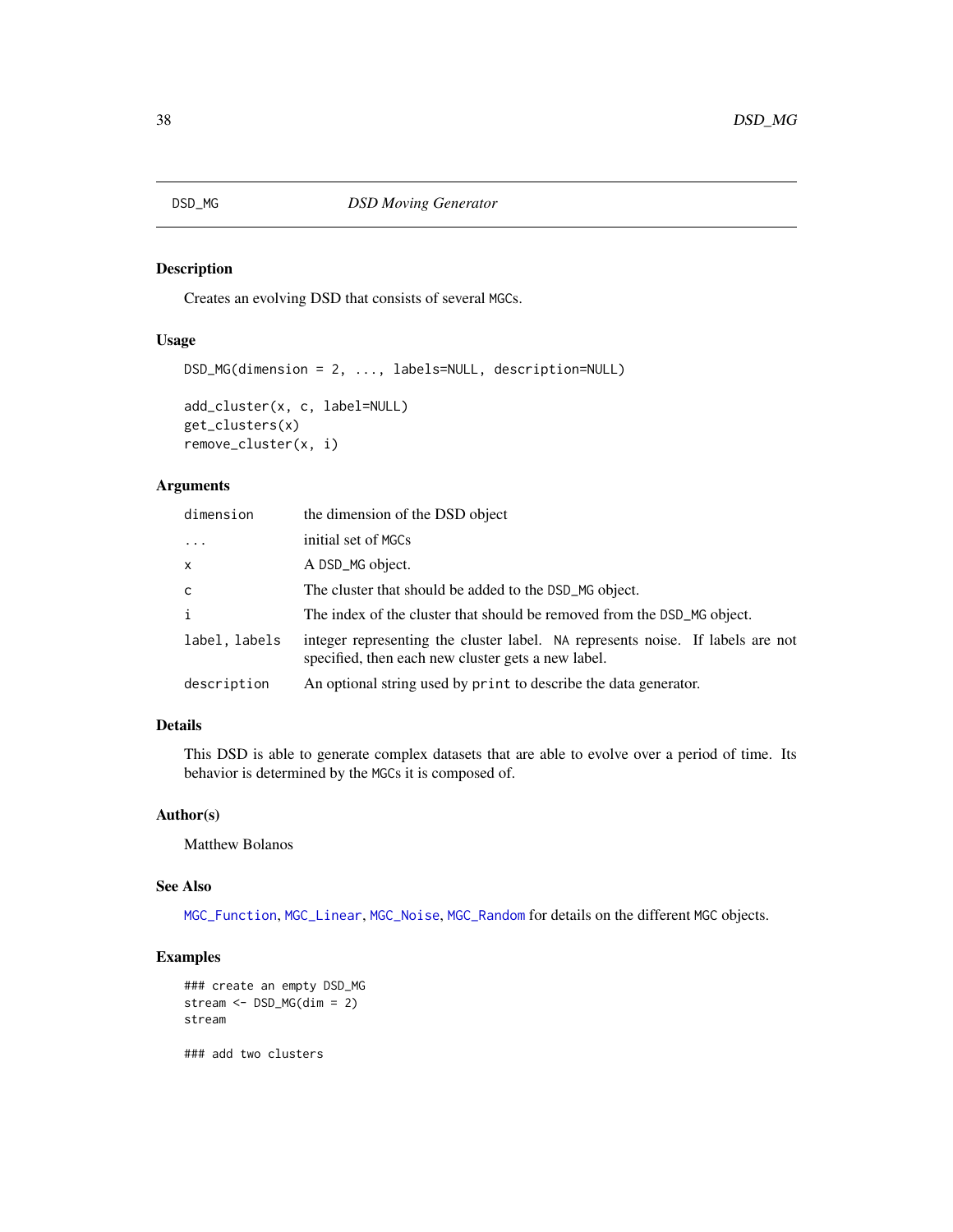#### $DSD\_MG$  39

```
c1 <- MGC_Random(density=50, center=c(50,50), parameter=1, randomness = )
add_cluster(stream, c1)
stream
c2 <- MGC_Noise(density=1, range=rbind(c(-20,120), c(-20,120)))
add_cluster(stream, c2)
stream
get_clusters(stream)
plot(stream, xlim=c(-20,120), ylim=c(-20,120))
## Not run:
animate_data(stream, n=5000, xlim=c(-20,120), ylim=c(-20,120))
## End(Not run)
### remove cluster 1
remove_cluster(stream,1)
get_clusters(stream)
plot(stream, xlim=c(-20,120), ylim=c(-20,120))
### create a more complicated cluster structure (using 2 clusters with the same
### label to form an L shape)
stream <- DSD_MG(dim=2,
  MGC_Static(density=10, center=c(.5,.2), par=c(.4,.2), shape=MGC_Shape_Block),
  MGC_Static(density=10, center=c(.6,.5), par=c(.2,.4), shape=MGC_Shape_Block),
  MGC_Static(density=5, center=c(.39,.53), par=c(.16,.35), shape=MGC_Shape_Block),
  MGC_Noise(density=1, range=rbind(c(0,1), c(0,1))),
  labels= c(1, 1, 2, NA)
  )
plot(stream, xlim=c(0,1), ylim=c(0,1))
### simulate the clustering of a splitting cluster
c1 <- MGC_Linear(dim = 2, keyframelist = list(
  keyframe(time = 1, dens = 20, center = c(\emptyset, \emptyset), param = 10),
  keyframe(time = 50, dens = 10, center = c(50, 50), param = 10),
  keyframe(time = 100,dens = 10, center = c(50,100),param = 10)
))
### Note: Second cluster appearch at time=50
c2 \leq MGC Linear(dim = 2, keyframelist = list(
  keyframe(time = 50, dens = 10, center = c(50, 50), param = 10),
  keyframe(time = 100,dens = 10, center = c(100,50),param = 10)
))
stream <- DSD_MG(dim = 2, c1, c2)
stream
dbstream <- DSC_DBSTREAM(r=10, lambda=0.1)
```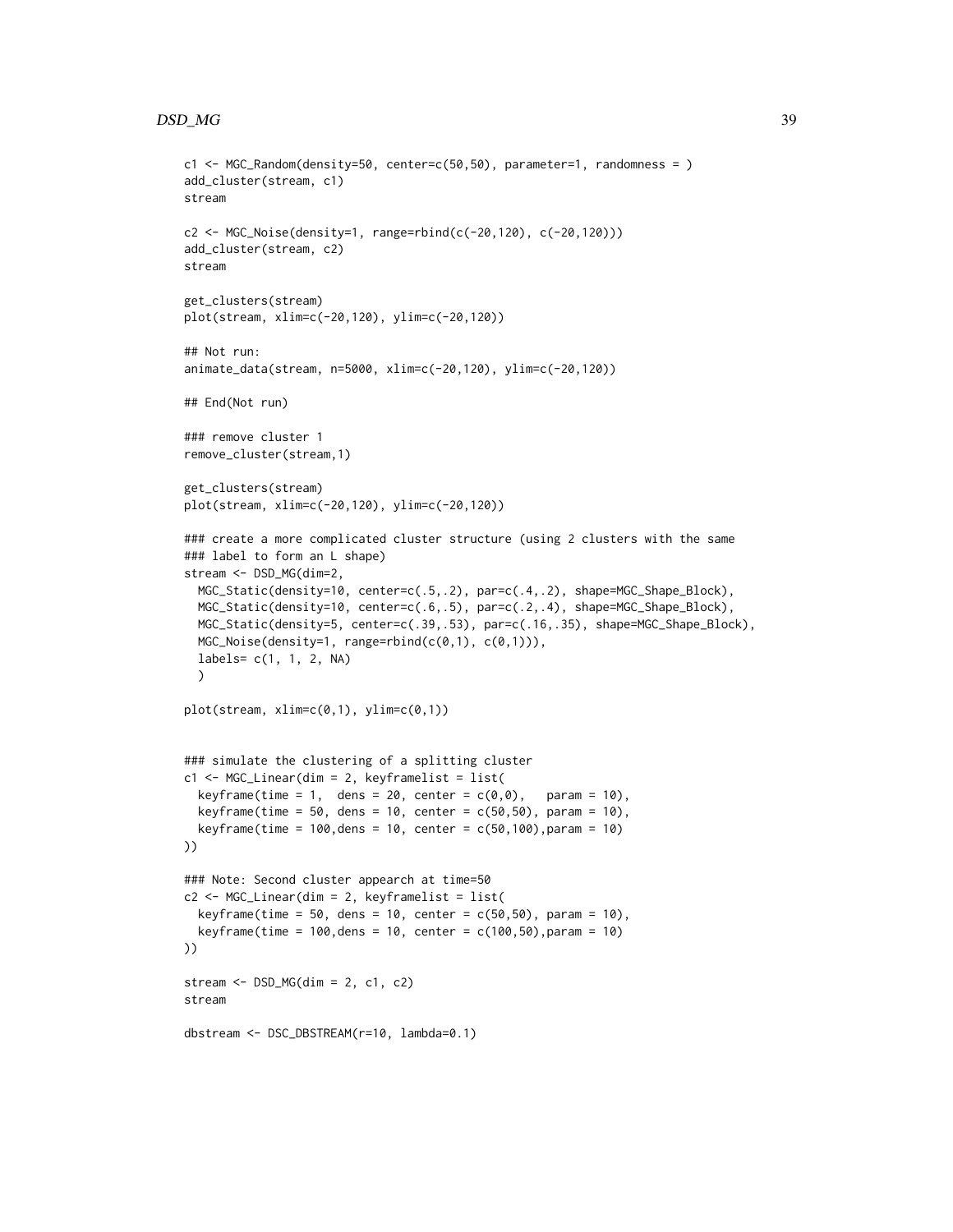```
## Not run:
purity <- animate_cluster(dbstream, stream, n=2500, type="both",
 xlim=c(-10,120), ylim=c(-10,120), evaluationMeasure="purity", horizon=100)
## End(Not run)
```
DSD\_mlbenchData *Stream Interface for Data Sets From mlbench*

## Description

Provides a convenient stream interface for data sets from the mlbench package.

## Usage

```
DSD_mlbenchData(data=NULL, loop = FALSE, random = FALSE, scale = FALSE)
```
# Arguments

| data   | The name of the dataset from mibench. If missing then a list of all available data<br>sets is shown and returned. |
|--------|-------------------------------------------------------------------------------------------------------------------|
| loop   | A flag that tells the stream to loop or not to loop over the data frame.                                          |
| random | A flag that determines if the data should be in a random order.                                                   |
| scale  | A flag that determines if the data should be scaled.                                                              |

## Details

The DSD\_mlbenchData class is designed to be a wrapper class for data that is held in memory in either a data frame or matrix form. It is a subclass of DSD\_Memory.

Call DSD\_mlbenchData with a missing value for data to get a list of all available data sets.

# Value

Returns a DSD\_mlbenchData object which is also of class DSD\_Memory.

# Author(s)

Michael Hahsler and Matthew Bolanos

# See Also

[DSD](#page-28-0), [DSD\\_Memory](#page-35-0), [reset\\_stream](#page-71-0)

## Examples

```
stream <- DSD_mlbenchData("Shuttle")
stream
```
plot(stream, n=100)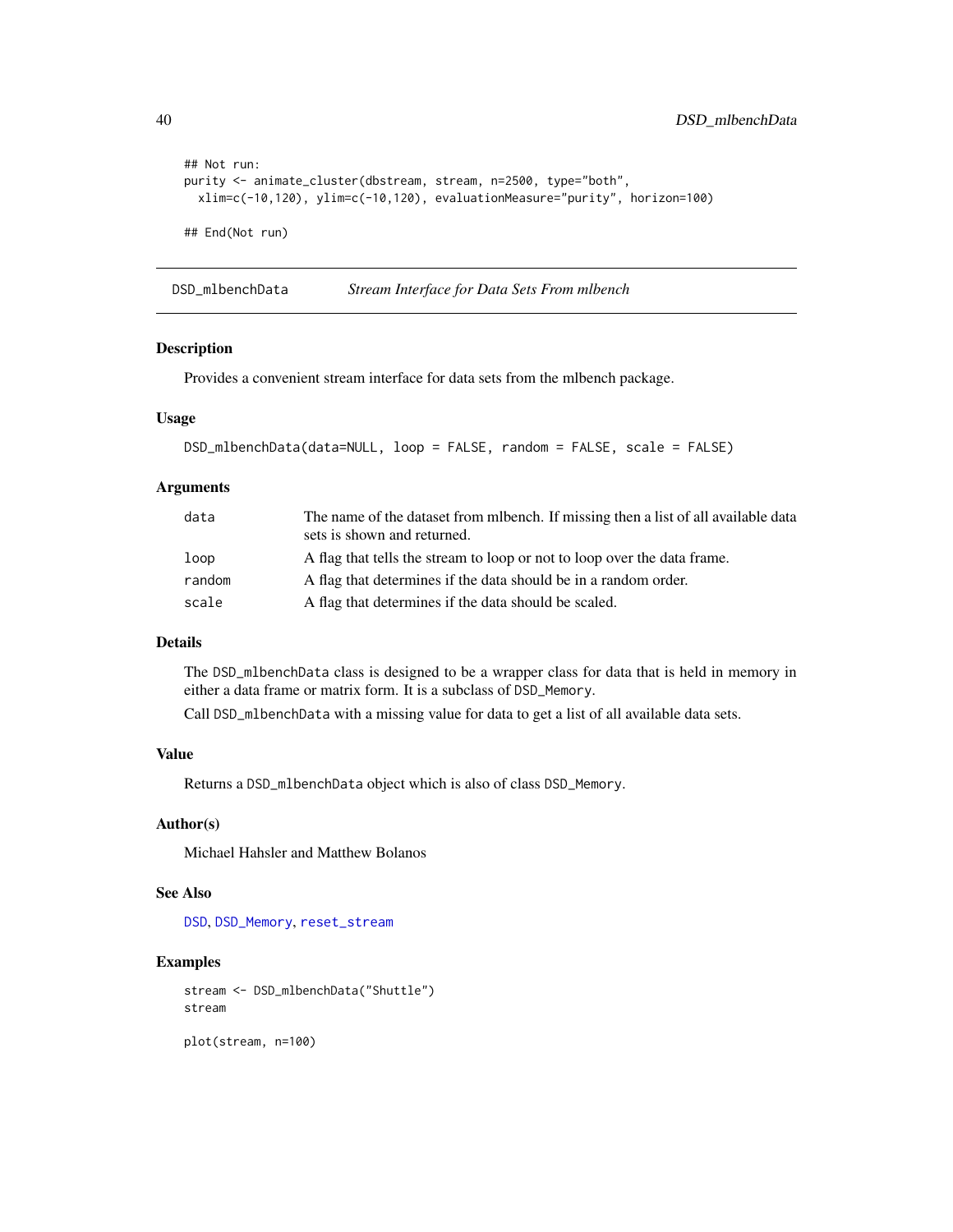DSD\_mlbenchGenerator *mlbench Data Stream Generator*

## Description

A data stream generator class that interfaces data generators found in mlbench.

#### Usage

```
DSD_mlbenchGenerator(method, ...)
```
# Arguments

| method  | The name of the milbench data generator.    |
|---------|---------------------------------------------|
| $\cdot$ | Parameters for the milbench data generator. |

# Details

The DSD\_mlbenchGenerator class is designed to be a wrapper class for data created by data generators in the mlbench library.

Call DSD\_mlbenchGenerator with missing method to get a list of available methods.

### Value

Returns a DSD\_mlbenchGenerator object (subclass of DSD\_R, DSD) which is a list of the defined parameters. The parameters are either passed in from the function or created internally. They include:

| description | The name of the class of the DSD object.         |
|-------------|--------------------------------------------------|
| method      | The name of the milbench data generator.         |
| variables   | The variables for the milteriangleria generator. |

## Author(s)

John Forrest

# See Also

**[DSD](#page-28-0)** 

## Examples

stream <- DSD\_mlbenchGenerator(method="cassini")

plot(stream, n=500)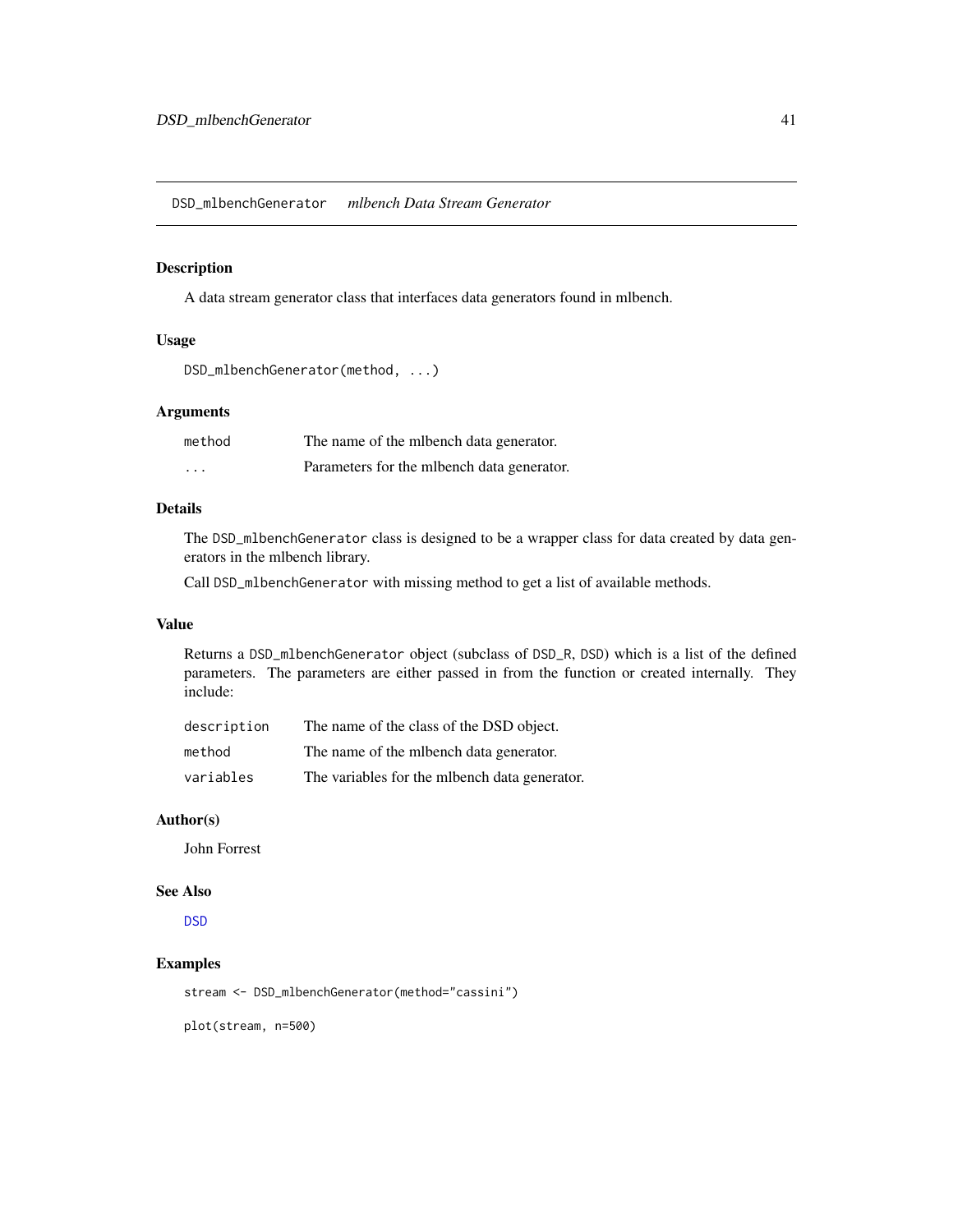<span id="page-41-0"></span>

A DSD class that reads a data stream from a file or any R connection.

## Usage

```
DSD_ReadCSV(file, k=NA, o=NA,
  take=NULL, class=NULL, outlier=NULL, loop=FALSE,
  sep=",", header=FALSE, skip=0, colClasses = NA, ...)
close_stream(dsd)
```
#### Arguments

| file       | A file/URL or an open connection.                                                                                                                       |
|------------|---------------------------------------------------------------------------------------------------------------------------------------------------------|
| k          | Number of true clusters, if known.                                                                                                                      |
| $\circ$    | Number of outliers, if known.                                                                                                                           |
| take       | indices of columns to extract from the file.                                                                                                            |
| class      | column index for the class attribute/cluster label. If take is specified then it<br>needs to also include the class/label column.                       |
| outlier    | column index for the outlier mark. If take is specified then it needs to also<br>include the outlier column.                                            |
| loop       | If enabled, the object will loop through the stream when the end has been<br>reached. If disabled, the object will warn the user upon reaching the end. |
| sep        | The character string that separates dimensions in data points in the stream.                                                                            |
| header     | Does the first line contain variable names?                                                                                                             |
| skip       | the number of lines of the data file to skip before beginning to read data.                                                                             |
| colClasses | A vector of classes to be assumed for the columns passed on to read. table.                                                                             |
| .          | Further arguments are passed on to read. table. This can for example be used<br>for encoding, quotes, etc.                                              |
| dsd        | A object of class DSD_ReadCSV.                                                                                                                          |
|            |                                                                                                                                                         |

## Details

DSD\_ReadCSV uses read.table() to read in data from an R connection. The connection is responsible for maintaining where the stream is currently being read from. In general, the connections will consist of files stored on disk but have many other possibilities (see [connection](#page-0-0)).

The implementation tries to gracefully deal with slightly corrupted data by dropping points with inconsistent reading and producing a warning. However, this might not always be possible resulting in an error instead.

The position in the file can be reset to the beginning using reset\_stream(). The connection can be closed using close\_stream().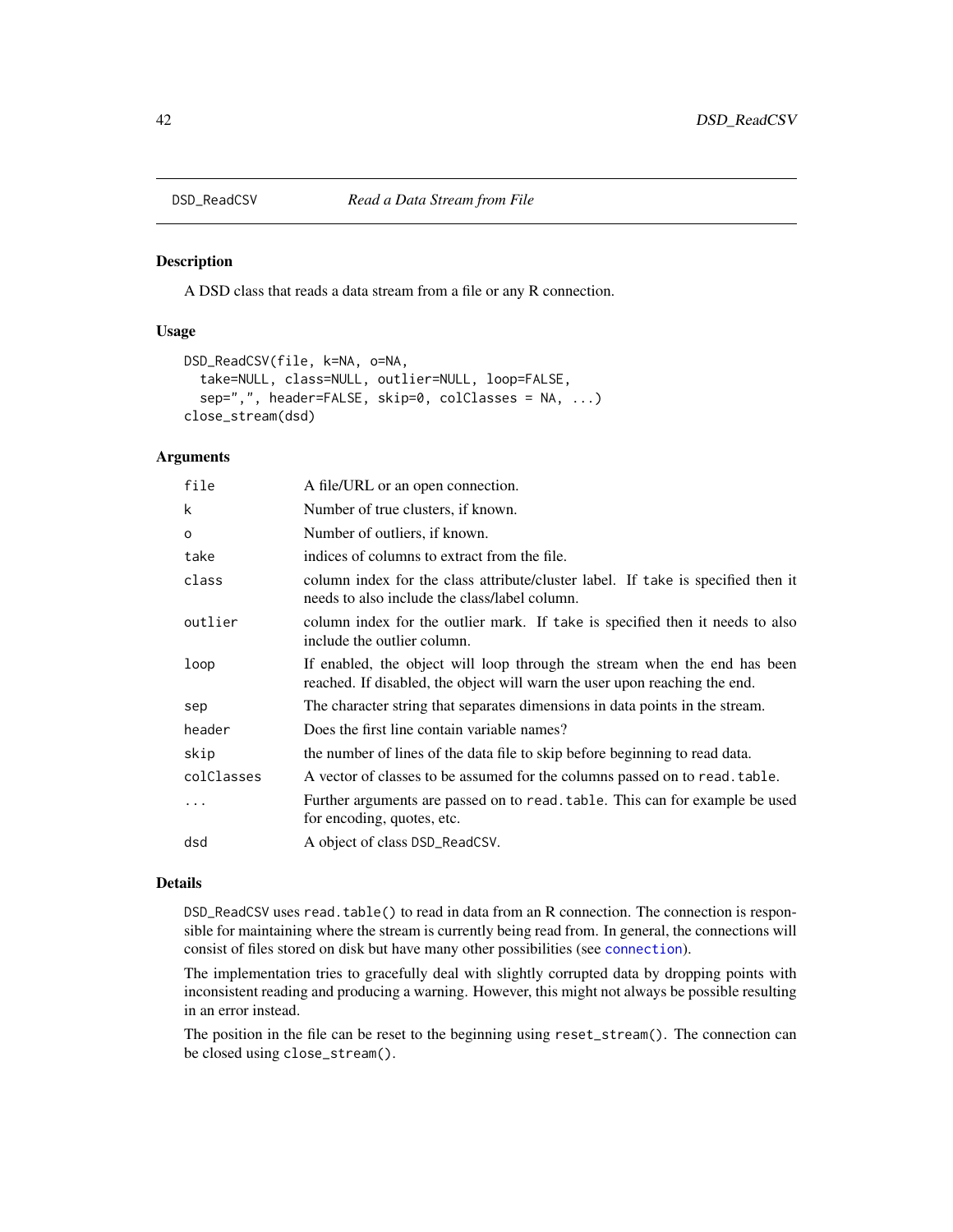## DSD\_ReadCSV 43

# Value

An object of class DSD\_ReadCSV (subclass of DSD\_R, DSD).

## Author(s)

Michael Hahsler, Dalibor Krleža

# See Also

[DSD](#page-28-0), [reset\\_stream](#page-71-0), [read.table](#page-0-0).

```
# creating data and writing it to disk
stream <- DSD_Gaussians(k=3, d=5, outliers=1, space_limit=c(0,2),
  outlier_options = list(outlier_horizon=10))
write_stream(stream, "data.txt", n=10, header = TRUE, sep=",", class=TRUE, write_outliers=TRUE)
# reading the same data back (as a loop)
stream2 <- DSD_ReadCSV(k=3, o=1, "data.txt", sep=",", header = TRUE, loop=TRUE, class="class",
                       outlier="outlier")
stream2
# get points (fist a single point and then 20 using loop)
get_points(stream2)
p <- get_points(stream2, n=20, outlier=TRUE)
message(paste("Outliers",sum(attr(p,"outlier"))))
# clean up
close_stream(stream2)
file.remove("data.txt")
# example with a part of the kddcup1999 data (take only cont. variables)
file <- system.file("examples", "kddcup10000.data.gz", package="stream")
stream <- DSD_ReadCSV(gzfile(file),
        take=c(1, 5, 6, 8:11, 13:20, 23:42), class=42, k=7)
stream
get_points(stream, 5, class = TRUE)
# plot 100 points (projected on the first two principal components)
plot(stream, n=100, method="pc")
close_stream(stream)
```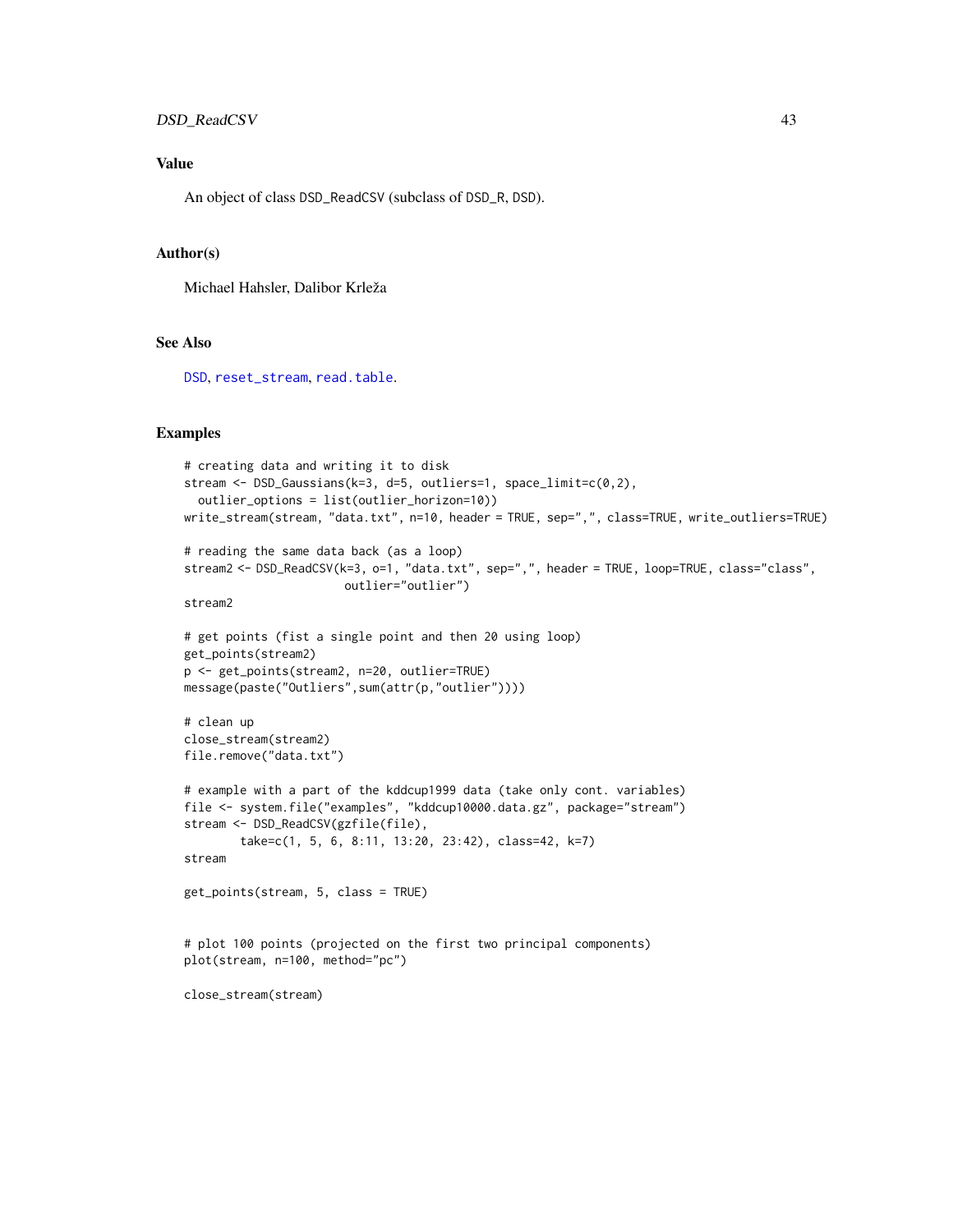A DSD class that reads a data stream from an open DB result set from a relational database with using R's data base interface (DBI).

#### Usage

```
DSD_ReadDB(result, k=NA, o=NA, class=NULL, outlier=NULL, description=NULL)
```
## Arguments

| result      | An open DBI result set.                        |
|-------------|------------------------------------------------|
| k           | Number of true clusters, if known.             |
| $\Omega$    | Number of outliers, if known.                  |
| class       | column index for the class/cluster assignment. |
| outlier     | column index for the outlier mark.             |
| description | a character string describing the data.        |

#### Details

This class provides a streaming interface for result sets from a data base with via DBI. You need to connect to the data base and submit a SQL query using dbGetQuery() to obtain a result set. Make sure that your query only includes the columns that should be included in the stream (including class and outlier marking columns). Do not forget to close the result set and the data base connection.

#### Value

An object of class DSD\_ReadDB (subclass of DSD\_R, DSD).

#### Author(s)

Michael Hahsler, Dalibor Krleža

## See Also

[DSD](#page-28-0), [dbGetQuery](#page-0-0)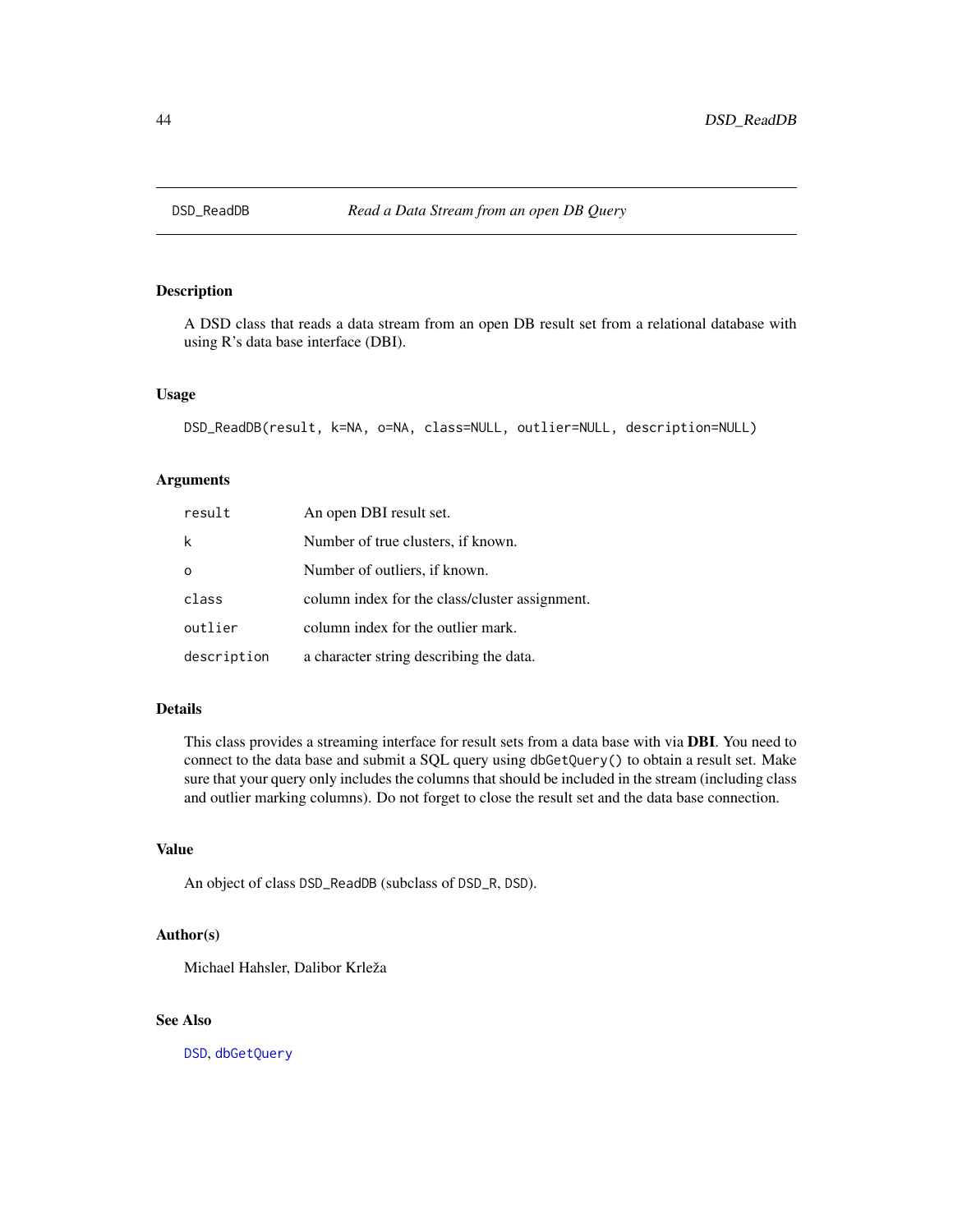# DSD\_ScaleStream 45

## Examples

```
### create a data base with a table with 3 Gaussians
library("RSQLite")
con <- dbConnect(RSQLite::SQLite(), ":memory:")
points <- get_points(DSD_Gaussians(k=3, d=2, outliers=1,
  outlier_options=list(outlier_horizon=600)), 600,
  class = TRUE, outlier = TRUE)
points <- cbind(points, outlier=attr(points,"outlier"))
head(points)
dbWriteTable(con, "gaussians", points)
### prepare a query result set
res <- dbSendQuery(con, "SELECT X1, X2, class, outlier FROM gaussians")
res
### create a stream interface to the result set
stream <- DSD_ReadDB(res, k=3, o=1, class = 3, outlier = 4)
### get points
get_points(stream, 5, class = TRUE, outlier=TRUE)
plot(stream)
### clean up
dbClearResult(res)
dbDisconnect(con)
```
<span id="page-44-0"></span>DSD\_ScaleStream *Scale a Stream from a DSD*

#### Description

Make an unscaled data stream into a scaled data stream.

#### Usage

```
DSD_ScaleStream(dsd, center=TRUE, scale=TRUE, n=1000, reset=FALSE)
```

| dsd           | A object of class DSD that will be scaled.                                                                               |
|---------------|--------------------------------------------------------------------------------------------------------------------------|
| center. scale | logical or a numeric vector of length equal to the number of columns used for<br>centering/scaling (see function scale). |
| n             | The number of points used to creating the centering/scaling                                                              |
| reset         | Try to reset the stream to its beginning after taking n points for scaling.                                              |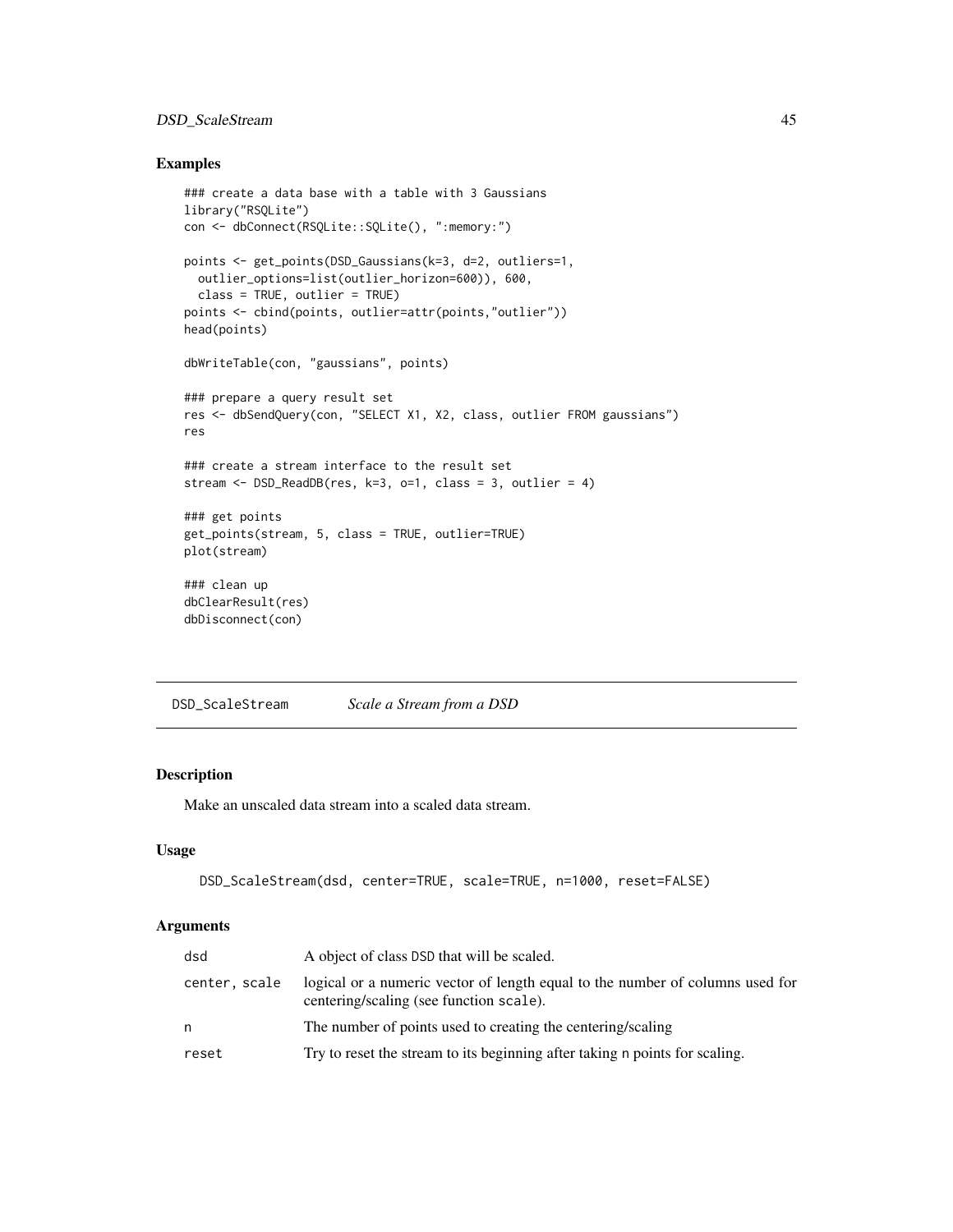## Details

scale\_stream() estimates the values for centering and scaling (see scale in base) using n points from the stream.

## Value

An object of class DSD\_ScaleStream (subclass of DSD\_R, DSD).

## Author(s)

Michael Hahsler

# See Also

[DSD](#page-28-0), [reset\\_stream](#page-71-0), [scale](#page-0-0) in base,

## Examples

```
stream <- DSD_Gaussians(k=3, d=3)
plot(stream)
```

```
# scale stream using 100 points
stream_scaled <- DSD_ScaleStream(stream, n=100)
plot(stream_scaled)
```
## DSD\_Target *Target Data Stream Generator*

# Description

A data stream generator that generates a data stream in the shape of a target. It has a single Gaussian cluster in the center and a ring that surrounds it.

## Usage

 $DSD_Target(center_s d = 0.05, center_weight = 0.5, ring_r = 0.2,$  $ring_s d = 0.02$ , noise = 0)

| center_sd     | standard deviation of center      |
|---------------|-----------------------------------|
| center_weight | proportion of points in center    |
| $r$ ing_ $r$  | average ring radius               |
| ring_sd       | standard deviation of ring radius |
| noise         | proportion of noise               |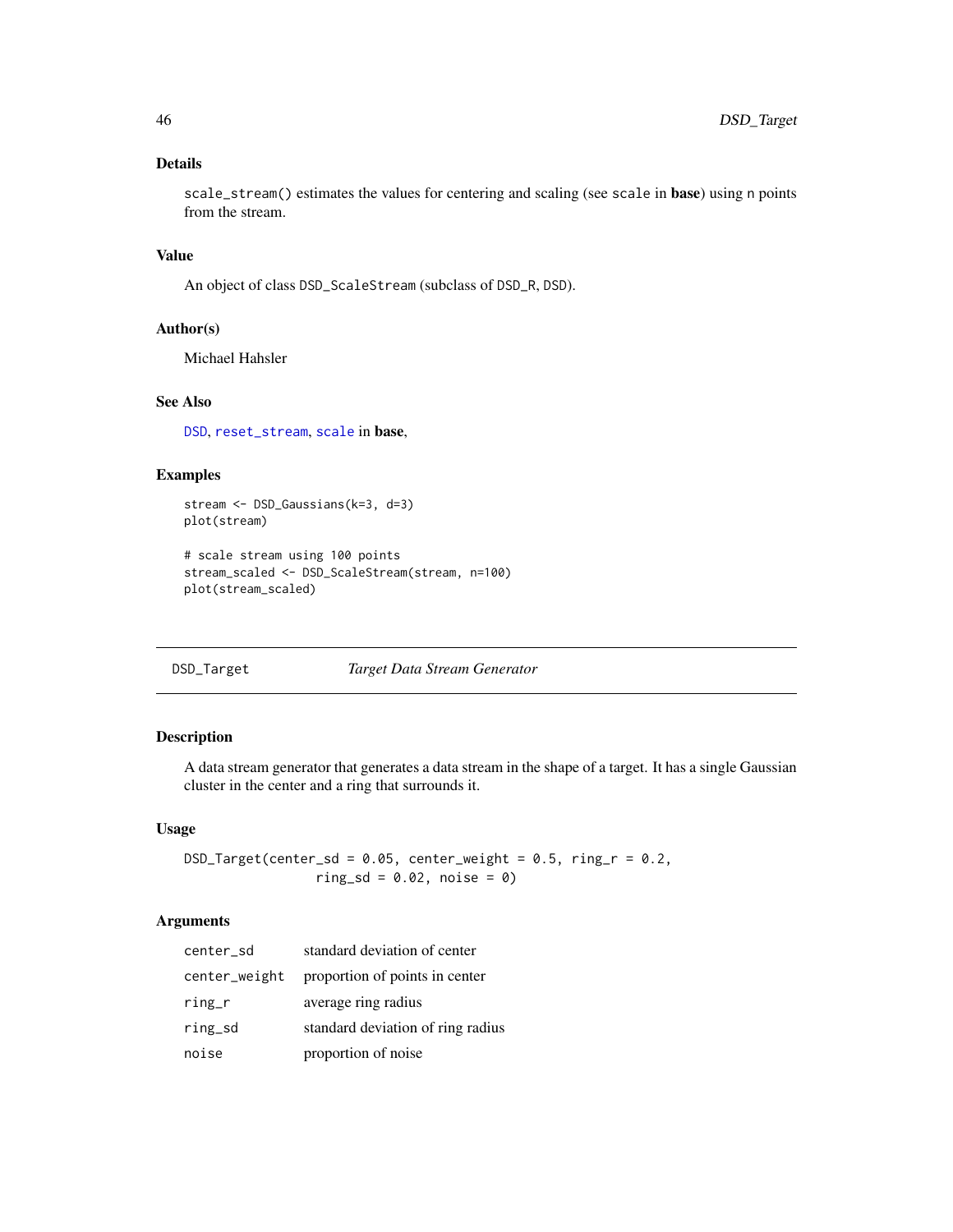## Details

DSD\_Target is a DSD generator for stream data. It has been implemented entirely in R, so there is no computational overhead with communicating to the Java Runtime Interface (JRI) or native C code. This DSD will produce a singular Gaussian cluster in the center with a ring around it.

# Value

Returns a DSD\_Target object which is a list of the defined params. The params are either passed in from the function or created internally. They include:

| description | A brief description of the DSD object. |
|-------------|----------------------------------------|
| k           | The number of clusters.                |
| d           | The number of dimensions.              |

# Author(s)

Michael Hahsler

#### See Also

[DSD](#page-28-0)

# Examples

```
# create data stream with three clusters in 2D
stream <- DSD_Target()
# plotting the data
plot(stream)
```
DSD\_UniformNoise *Uniform Noise Data Stream Generator*

# Description

This generator produces uniform noise in a d-dimensional unit (hyper) cube.

## Usage

```
DSD_UniformNoise(d=2, range=NULL)
```

|       | Determines the number of dimensions.                                    |
|-------|-------------------------------------------------------------------------|
| range | A matrix with two columns and d rows giving the minimum and maximum for |
|       | each dimension. Defaults to the range of $[0, 1]$ .                     |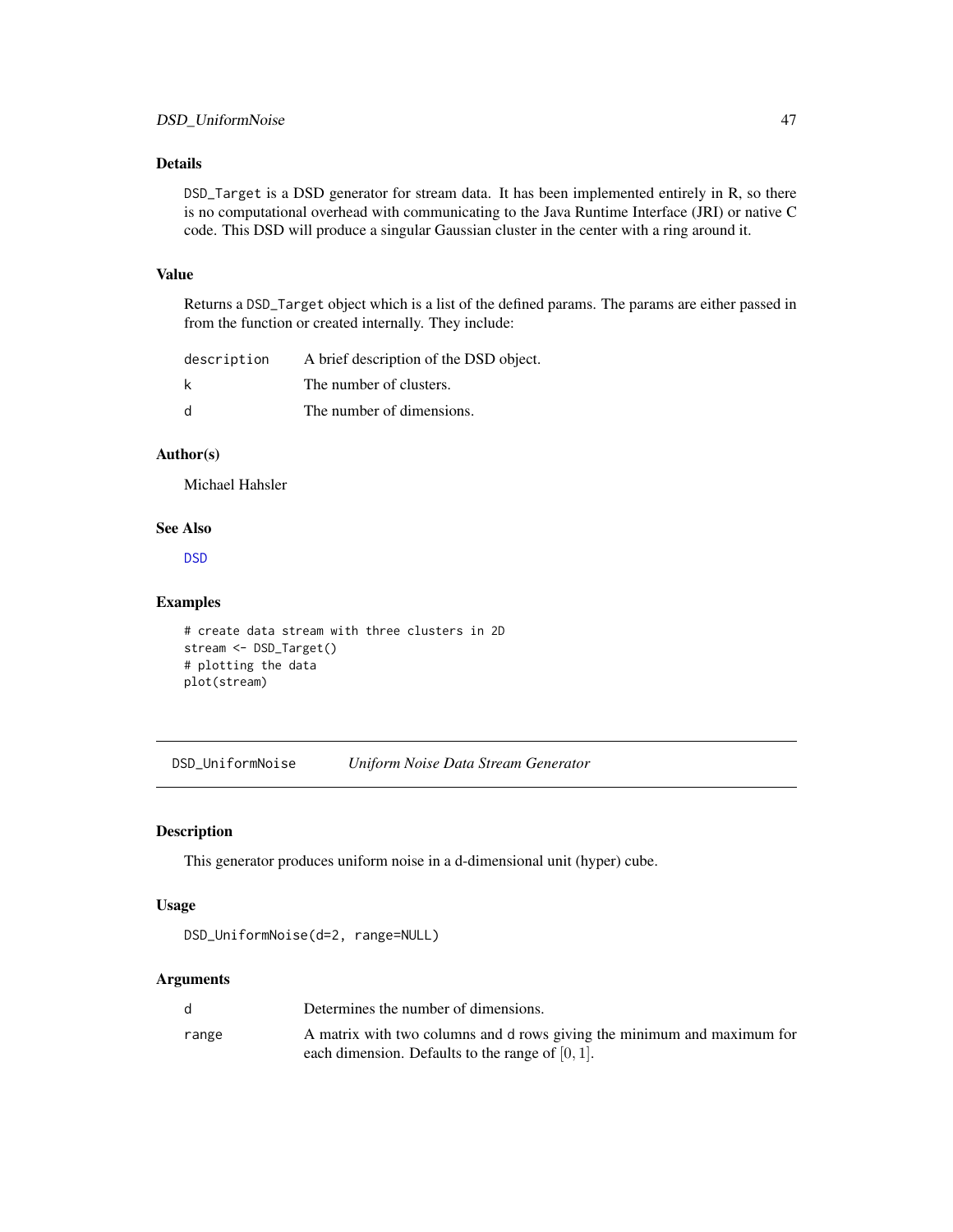# Value

Returns a DSD\_UniformNoise object.(subclass of DSD\_R, DSD).

## Author(s)

Michael Hahsler

## See Also

[DSD](#page-28-0)

# Examples

```
# create data stream with three clusters in 2D
stream <- DSD_UniformNoise(d=2)
plot(stream, n=100)
```

```
# specify a different range for each dimension
stream <- DSD_UniformNoise(d=3, range=rbind(c(0,1), c(0,10), c(0,5)))
plot(stream, n=100)
```
<span id="page-47-0"></span>

| <b>DSFP</b> |                |  |  | Abstract Class for Frequent Pattern Mining Algorithms for Data |  |
|-------------|----------------|--|--|----------------------------------------------------------------|--|
|             | <i>Streams</i> |  |  |                                                                |  |

## Description

Abstract class for frequent pattern mining algorithms for data streams. Currently, stream does not implement frequent pattern mining algorithms.

#### Author(s)

Michael Hahsler

# See Also

[DST](#page-51-0)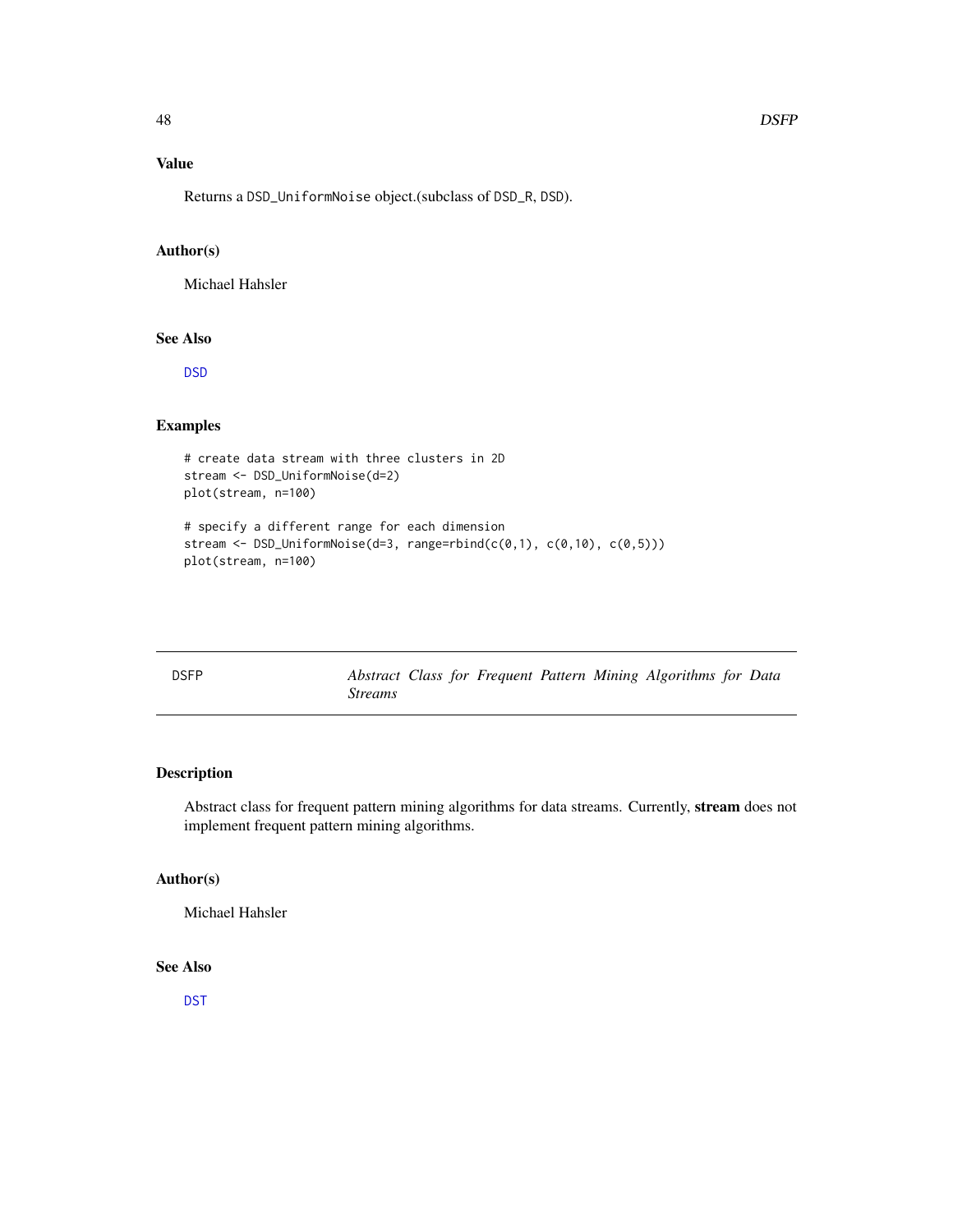<span id="page-48-1"></span>Abstract base classes for all DSO (Data Stream Operator) classes.

# Details

The DSO class cannot be instantiated (calling DSO() produces errors), but it serve as a base class from which other DSO classes inherit.

Data stream operators use update() to process new data from the stream. The result of the operator can be optained via get\_points() and get\_weights().

#### Author(s)

Michael Hahsler

## See Also

[update](#page-73-0), [get\\_points](#page-61-0), [get\\_weights](#page-62-0), [DSO\\_Window](#page-50-0), [DSO\\_Sample](#page-48-0)

<span id="page-48-0"></span>DSO\_Sample *Sampling from a Data Stream (Data Stream Operator)*

#### Description

Extracts a sample form a data stream using Reservoir Sampling.

## Usage

DSO\_Sample(k = 100, biased = FALSE)

| k      | the number of points to be sampled from the stream.                             |
|--------|---------------------------------------------------------------------------------|
| biased | if FALSE then a regular (unbiased) reservoir sampling is used. If true then the |
|        | sample is biased towards keeping more recent data points (see Details section). |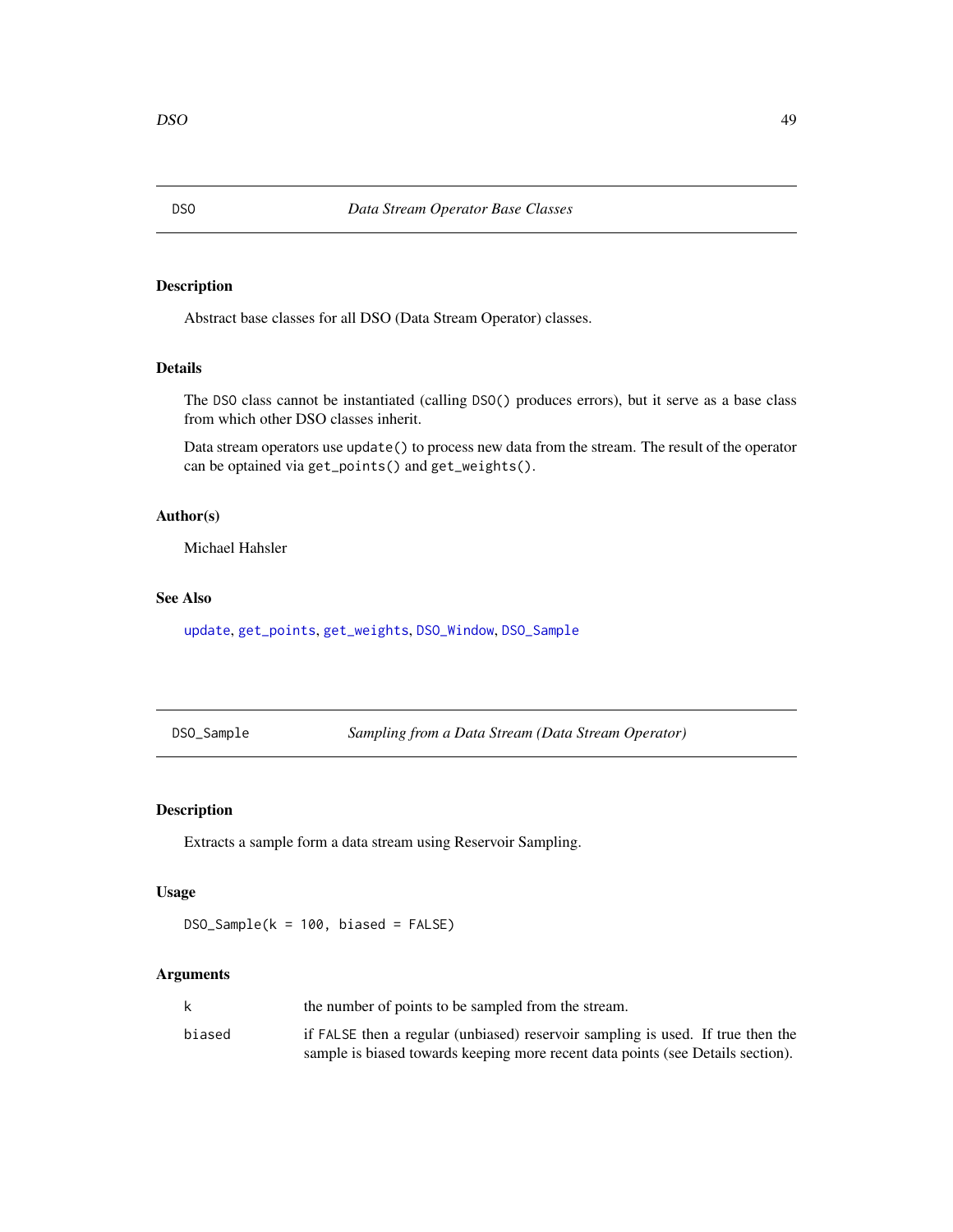# Details

If biased=FALSE then the reservoir sampling algorithm by McLeod and Bellhouse (1983) is used. This sampling makes sure that each data point has the same chance to be sampled. All sampled points will have a weight of 1. Note that this might not be ideal for an evolving stream since very old data points have the same chance to be in the sample as newer points.

If bias=TRUE then sampling prefers newer points using the modified reservoir sampling algorithm 2.1 by Aggarwal (2006). New points are always added. They replace a random point in thre reservoir with a probability of reservoir size over k. This an exponential bias function of  $2^{-lambda}$ with  $lambda = 1/k$ .

## Value

An object of class DSO\_Sample (subclass of DSO).

#### Author(s)

Michael Hahsler

## References

Vitter, J. S. (1985): Random sampling with a reservoir. ACM Transactions on Mathematical Software, 11(1), 37-57.

McLeod, A.I., Bellhouse, D.R. (1983): A Convenient Algorithm for Drawing a Simple Random Sample. Applied Statistics, 32(2), 182-184.

Aggarwal C. (2006) On Biased Reservoir Sampling in the Presence of Stream Evolution. International Conference on Very Large Databases (VLDB'06). 607-618.

## See Also

[DSO](#page-48-1)

```
stream <- DSD_Gaussians(k=3, noise=0.05)
sample <- DSO_Sample(k=20)
update(sample, stream, 500)
sample
# plot points in sample
plot(get_points(sample))
```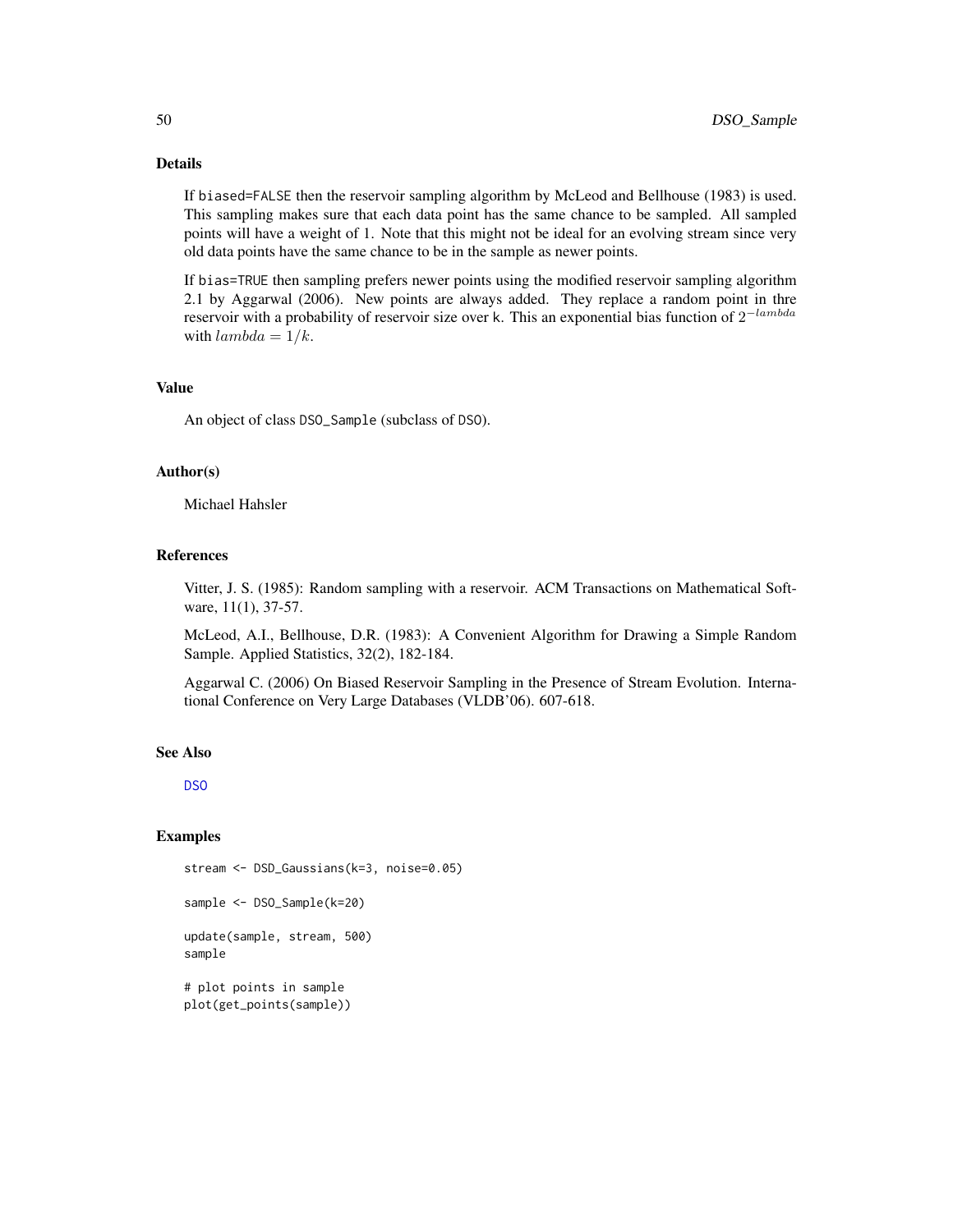<span id="page-50-0"></span>

Implements a sliding window data stream operator which keeps a fixed amount (window length) of the most recent data points of the stream.

### Usage

DSO\_Window(horizon = 100, lambda=0)

## Arguments

| horizon | the window length.                                             |
|---------|----------------------------------------------------------------|
| lambda  | decay factor damped window model. Lambda=0 means no dampening. |

# Details

If lambda is greater than 0 then the weight uses a damped window model (Zhu and Shasha, 2002). The weight for points in the window follows  $2^{-lambda*t}$  where t is the age of the point.

## Value

An object of class DSO\_Window (subclass of DSO.

#### Author(s)

Michael Hahsler

## References

Zhu, Y. and Shasha, D. (2002). StatStream: Statistical Monitoring of Thousands of Data Streams in Real Time, Intl. Conference of Very Large Data Bases (VLDB'02).

#### See Also

[DSO](#page-48-1)

```
stream <- DSD_Gaussians(k=3, d=2, noise=0.05)
window <- DSO_Window(horizon=100)
window
update(window, stream, 200)
window
```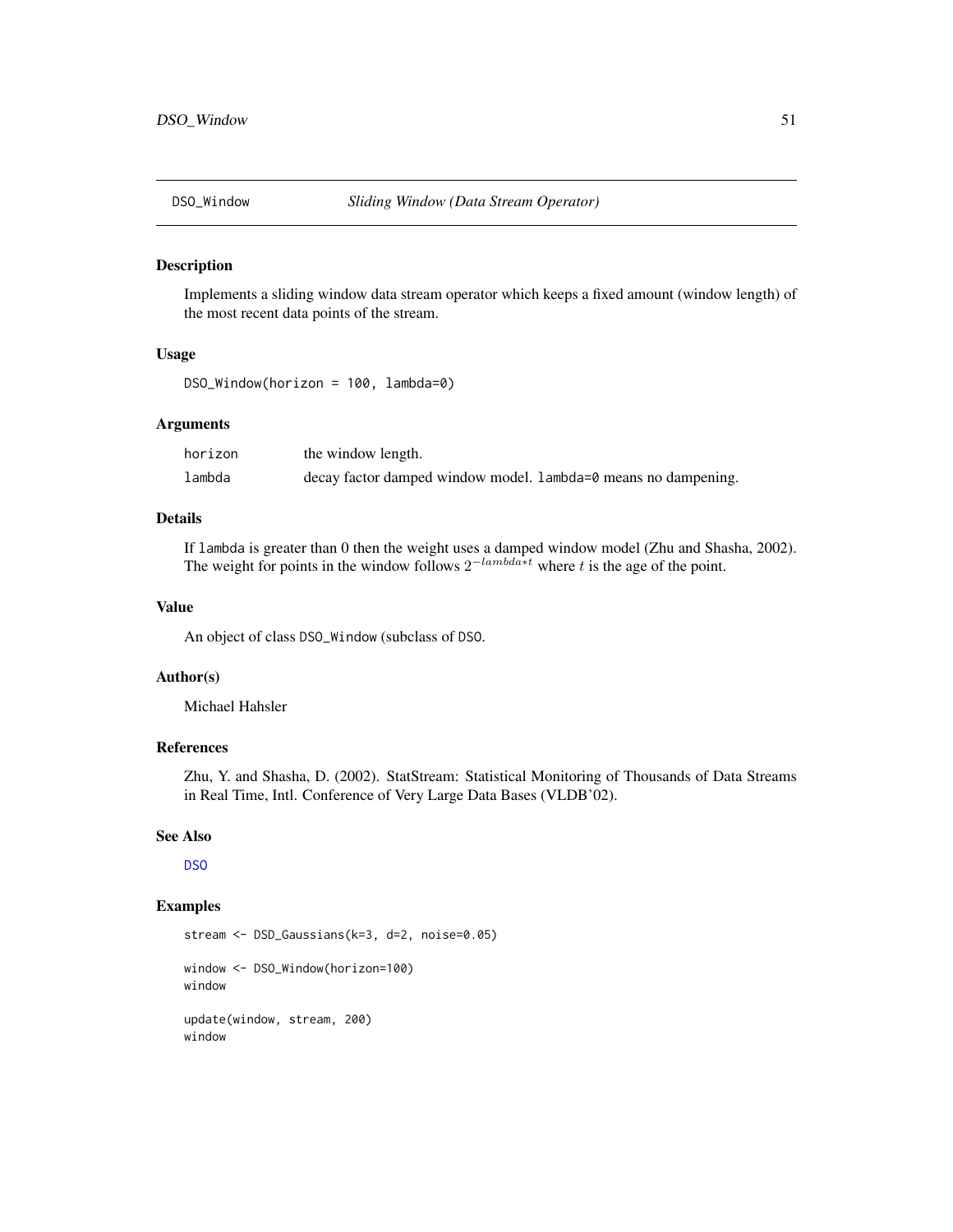# plot points in window plot(get\_points(window))

<span id="page-51-0"></span>DST *Abstract Base Class for All Data Stream Mining Tasks*

## Description

Abstract base class for all data stream mining tasks. Current tasks are data stream clustering DSC, classification on data streams DSClassify and frequent pattern mining on data streams DSFP.

## Author(s)

Michael Hahsler

## See Also

[DSC](#page-5-0), [DSClassify](#page-5-1), [DSFP](#page-47-0)

EvalCallback-class *Abstract Class for Evaluation Callbacks*

## <span id="page-51-1"></span>Description

The abstract class for all evaluation callbacks. Cannot be instantiated. Must be inherited. Evaluation is the process of the clustering quality assessment. This assessment can include clustering results, as well as the clustering process, e.g., duration, spatial query performance, and similar. The *stream* package has some measurements (see [evaluate](#page-53-0) for details) already implemented. All other measurements can be externally implemented without need to extend the *stream* package, by using callbacks.

#### Fields

all measures A list of all measures this object contributes to the evaluation. Union of all callback measures defines measures the end-user can use.

internal\_measures A list of internal measures. A subset of all\_measures.

external\_measures A list of external measures. A subset of all\_measures.

outlier\_measures A list of outlier measures. A subset of all\_measures.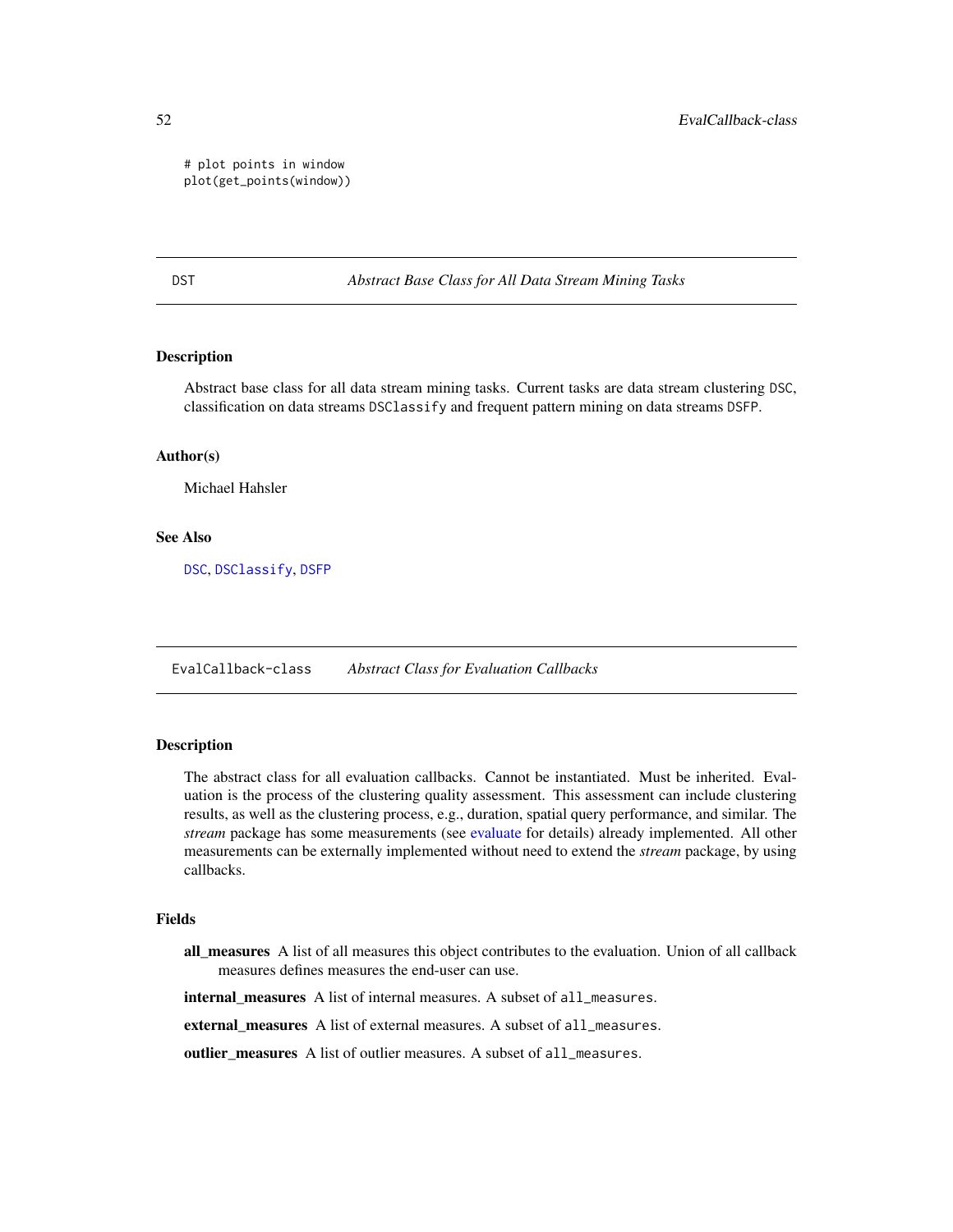# Methods

evaluate\_callback(cb\_obj, dsc, measure, points, actual, predict, outliers, predict\_outliers, predict\_ou A method that allows callback for external clustering results evaluation.

- cb\_obj The callback object (EvalCallback).
- dsc The clusterer object (DSC).
- measure The requested measures.
- points A data frame contining all data items.
- actual Actual assignments for the related data instance in points, given by the used data stream generator.
- predict Assignments for the related data instance in points, given by the clusterer.
- outliers Outlier marks for the related data instance in points, marked by the used data stream generator.
- predict\_outliers Outlier marks for the related data instance in points, marked by the clusterer.
- predict\_outliers\_corrid Outlier identifiers assigned by the clusterer.
- centers Cluster centers given by the clusterer.
- noise Noise assignments (NA) for the related data instance in points, for all data instances that cannot be classified neither into clusters or outliers.

# Author(s)

Dalibor Krleža

```
CustomCallback <- function() {
 env <- environment()
 all_measures <- c("LowestWeightPercentage")
 internal_measures <- c()
 external_measures <- all_measures
 outlier_measures <- c()
 this <- list(description = "Custom evaluation callback",
               env = environment())
 class(this) <- c("CustomCallback", "EvalCallback")
 this
}
evaluate_callback.CustomCallback <- function(cb_obj, dsc, measure, points,
                                              actual, predict, outliers,
                                              predict_outliers,
                                              predict_outliers_corrid,
                                              centers, noise) {
    r \leftarrow list()if("LowestWeightPercentage" %in% measure)
        r$LowestWeightPercentage=min(get_weights(dsc))/sum(get_weights(dsc))
   r
}
stream <- DSD_Gaussians(k = 3, d = 2, p = c(0.2, 0.4, 0.4))
km <- DSC_Kmeans(3)
update(km, stream, n=500)
```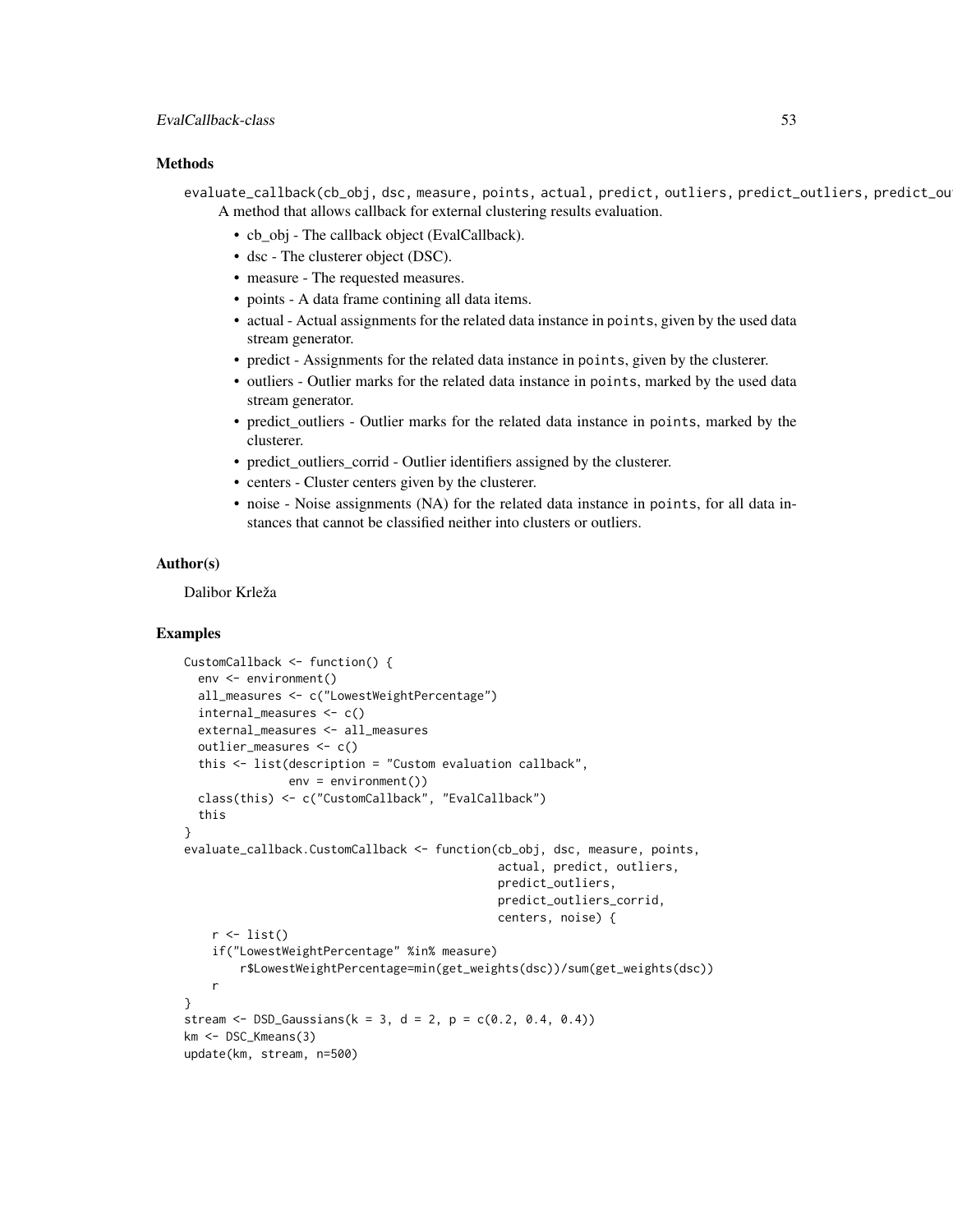54 evaluate experience of the second service of the service of the service of the service of the service of the service of the service of the service of the service of the service of the service of the service of the servi

```
evaluate_with_callbacks(km, stream, type="macro", n=500,
                        measure = c("crand","LowestWeightPercentage"),
                        callbacks = list(cc=CustomCallback()))
```
<span id="page-53-0"></span>

evaluate *Evaluate Clusterings*

## Description

Gets evaluation measures for micro or macro-clusters from a DSC object given the original DSD object.

#### Usage

```
evaluate(dsc, dsd, measure, n = 100, type=c("auto", "micro", "macro"),
  assign="micro", assignmentMethod=c("auto", "model", "nn"),
  noise = c("class", "exclude"), ...)evaluate_with_callbacks(dsc, dsd, measure, callbacks=NULL, n = 100,
  type=c("auto", "micro", "macro"), assign="micro",
 assignmentMethod=c("auto", "model", "nn"), noise = c("class", "exclude"), ...)
evaluate_cluster(dsc, dsd, measure, n = 1000,
  type=c("auto", "micro", "macro"),
  assign="micro", assignmentMethod=c("auto", "model", "nn"),
  horizon=100, verbose=FALSE, noise = c("class", "exclude"), ...)
evaluate_cluster_with_callbacks(dsc, dsd, measure, callbacks=NULL,
  n = 1000, type=c("auto", "micro", "macro"),
  assign="micro", assignmentMethod=c("auto", "model", "nn"),
  horizon=100, verbose=FALSE, noise = c("class", "exclude"), ...)
```

| dsc              | The DSC object that the evaluation measure is being requested from.                                                               |  |
|------------------|-----------------------------------------------------------------------------------------------------------------------------------|--|
| dsd              | The DSD object that holds the initial training data for the DSC.                                                                  |  |
| measure          | Evaluation measure(s) to use. If missing then all available measures are re-<br>turned.                                           |  |
| n                | The number of data points being requested.                                                                                        |  |
| type             | Use micro- or macro-clusters for evaluation. Auto used the class of dsc to de-<br>cide.                                           |  |
| assign           | Assign points to micro or macro-clusters?                                                                                         |  |
| assignmentMethod |                                                                                                                                   |  |
|                  | How are points assigned to clusters for evaluation (see get_assignment)?                                                          |  |
| horizon          | Evaluation is done using horizon many previous points (see detail section).                                                       |  |
| verbose          | Report progress?                                                                                                                  |  |
| noise            | How to handle noise points in the data. Options are to treat as a separate class<br>(default) or to exclude them from evaluation. |  |
| callbacks        | A list of EvalCallback objects, invoked when measurement is calculated.                                                           |  |
| $\ddotsc$        | Unused arguments are ignored.                                                                                                     |  |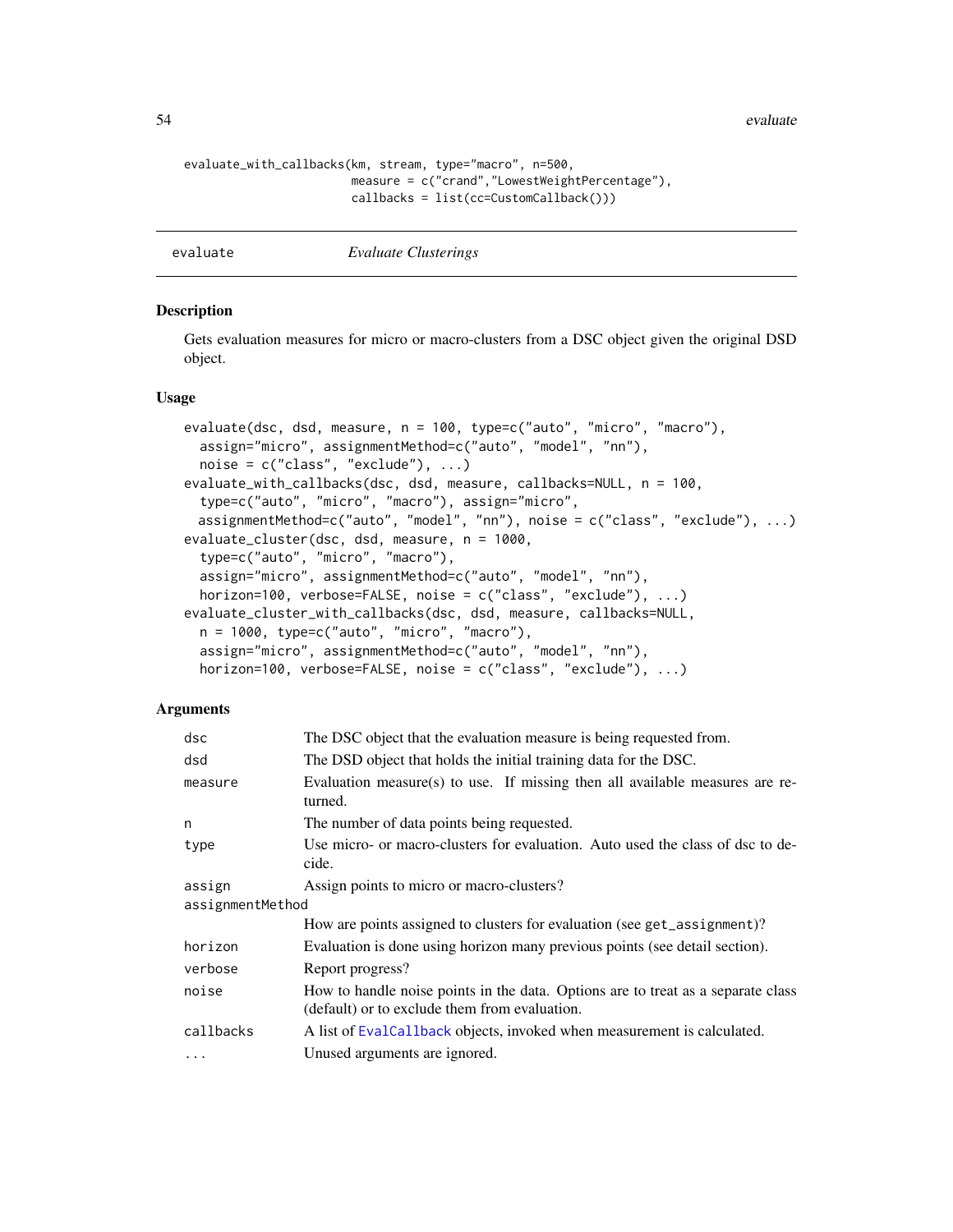#### evaluate 55

#### Details

For evaluation each data points are assigned to its nearest cluster using Euclidean distance to the cluster centers. Then for each cluster the majority class is determined. Based on the majority class several evaluation measures can be computed.

For evaluate\_cluster the most commonly used method of prequential error estimation (see Gama, Sebastiao and Rodrigues; 2013). The data points in the horizon are first used to calculate the evaluation measire and then they are used for updating the cluster model. Many evaluation measures are calculated with code from the packages **cluster, clue** and **fpc**. Detailed documentation can be found in these packages (see Section See Also.)

The following information items are available:

- "numMicroClusters" number of micro-clusters
- "numMacroClusters" number of macro-clusters
- "numClasses" number of classes

The following noise-related items are available:

- "noisePredicted" Number data points predicted as noise
- "noiseActual" Number of data points which are actually noise
- "noisePrecision" Precision of the predicting noise (i.e., number of correctly predicted noise points over the total number of points predicted as noise)

The following internal evaluation measures are available:

- "SSQ" within cluster sum of squares. Assigns each non-noise point to its nearest center from the clustering and calculates the sum of squares
- "silhouette" average silhouette width (actual noise points which stay unassigned by the clustering algorithm are removed; regular points that are unassigned by the clustering algorithm will form their own noise cluster) (cluster)
- "average.between" average distance between clusters (fpc)
- "average.within" average distance within clusters (fpc)
- "max.diameter" maximum cluster diameter (fpc)
- "min.separation" minimum cluster separation (fpc)
- "ave.within.cluster.ss" a generalization of the within clusters sum of squares (half the sum of the within cluster squared dissimilarities divided by the cluster size) (fpc)
- "g2" Goodman and Kruskal's Gamma coefficient (fpc)
- "pearsongamma" correlation between distances and a 0-1-vector where 0 means same cluster, 1 means different clusters (fpc)
- "dunn" Dunn index (minimum separation / maximum diameter) (fpc)
- "dunn2" minimum average dissimilarity between two cluster / maximum average within cluster dissimilarity (fpc)
- "entropy" entropy of the distribution of cluster memberships (fpc)
- "wb.ratio" average.within/average.between (fpc)

The following external evaluation measures are available: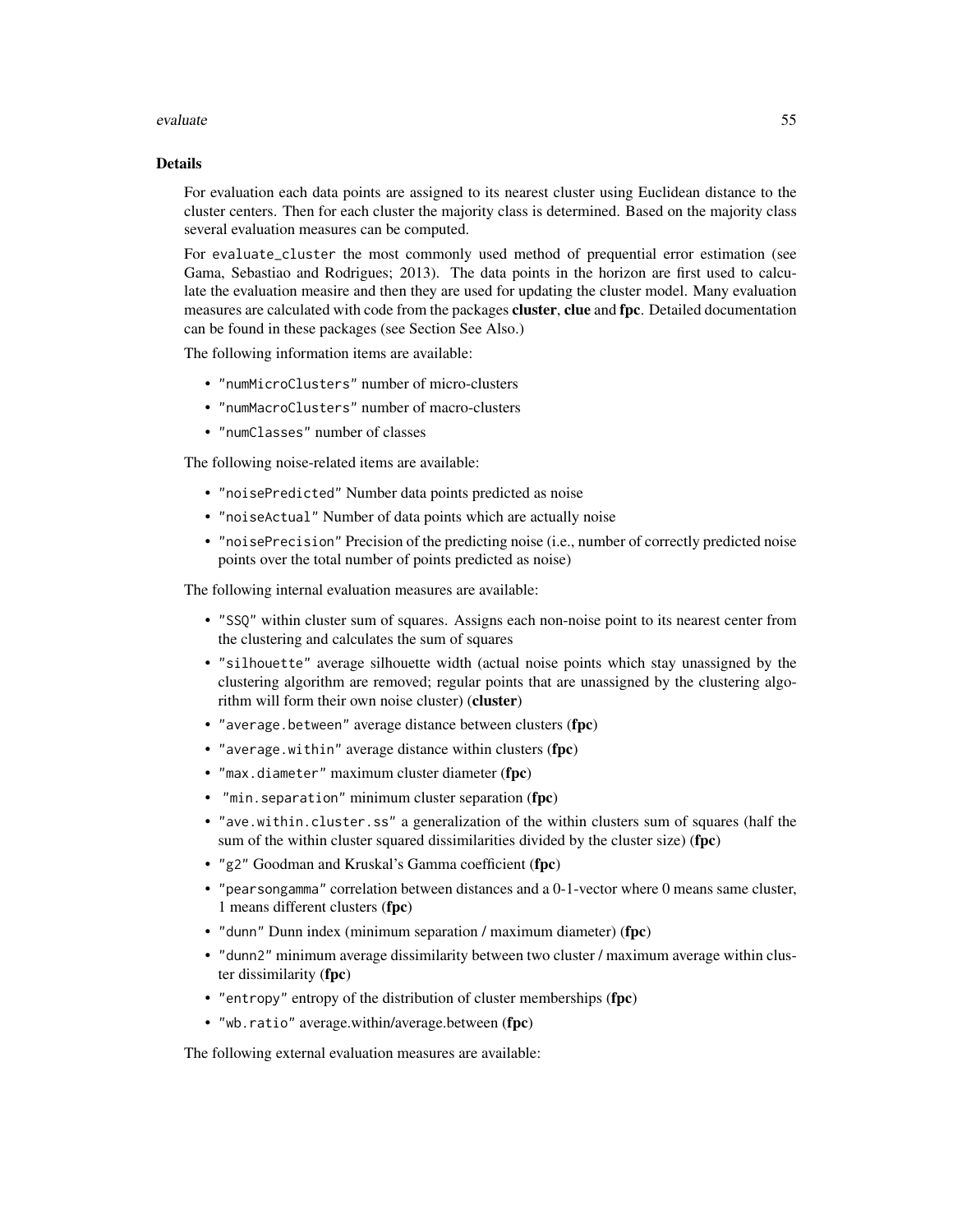• "precision", "recall", "F1" F1. A true positive (TP) decision assigns two points in the same true cluster also to the same cluster, a true negative (TN) decision assigns two points from two different true clusters to two different clusters. A false positive (FP) decision assigns two points from the same true cluster to two different clusters. A false negative (FN) decision assigns two points from the same true cluster to different clusters.

 $precision = TP/(TP+FP)$ 

 $recall = TP/(TP+FN)$ 

The F1 measure is the harmonic mean of precision and recall.

- "purity" Average purity of clusters. The purity of each cluster is the proportion of the points of the majority true group assigned to it (see Cao et al. (2006))
- "Euclidean" Euclidean dissimilarity of the memberships (see Dimitriadou, Weingessel and Hornik (2002)) (clue)
- "Manhattan" Manhattan dissimilarity of the memberships (clue)
- "Rand" Rand index (see Rand (1971)) (clue)
- "cRand" Adjusted Rand index (see Hubert and Arabie (1985)) (clue)
- "NMI" Normalized Mutual Information (see Strehl and Ghosh (2002)) (clue)
- "KP" Katz-Powell index (see Katz and Powell (1953)) (clue)
- "angle" maximal cosine of the angle between the agreements (clue)
- "diag" maximal co-classification rate (clue)
- "FM" Fowlkes and Mallows's index (see Fowlkes and Mallows (1983)) (clue)
- "Jaccard" Jaccard index (clue)
- "PS" Prediction Strength (see Tibshirani and Walter (2005)) (clue)
- "vi" variation of information (VI) index (fpc)

Many measures are the average over all clusters. For example, purity is the average purity over all clusters.

For DSC\_Micro objects, data points are assigned to micro-clusters and then each micro-cluster is evaluated. For DSC\_Macro objects, data points by default (assign="micro") also assigned to micro-clusters, but these assignments are translated to macro-clusters. The evaluation is here done for macro-clusters. This is important when macro-clustering is done with algorithms which do not create spherical clusters (e.g, hierarchical clustering with single-linkage or DBSCAN) and this assignment to the macro-clusters directly (i.e., their center) does not make sense.

Using type and assign, the user can select how to assign data points and ad what level (micro or macro) to evaluate.

Many of the above measures are implemented package clue in function  $cl\_agreement()$ .

The following outlier measures are available:

• "OutlierJaccard" - A variant of the Jaccard index used to assess outlier detection accuracy (see Krleza et al (2020)). Outlier Jaccard index is calculated as TP/(TP+FP+UNDETECTED).

Outlier measures are taken as external measures, and can be applied only for DSD that can mark outliers (see [DSD\\_Gaussians](#page-32-0)) and outlier detection clusterers that inherits [DSC\\_Outlier](#page-21-0) class.

evaluate\_cluster() is used to evaluate an evolving data stream using the method described by Wan et al. (2009). Of the n data points horizon many points are clustered and then the evaluation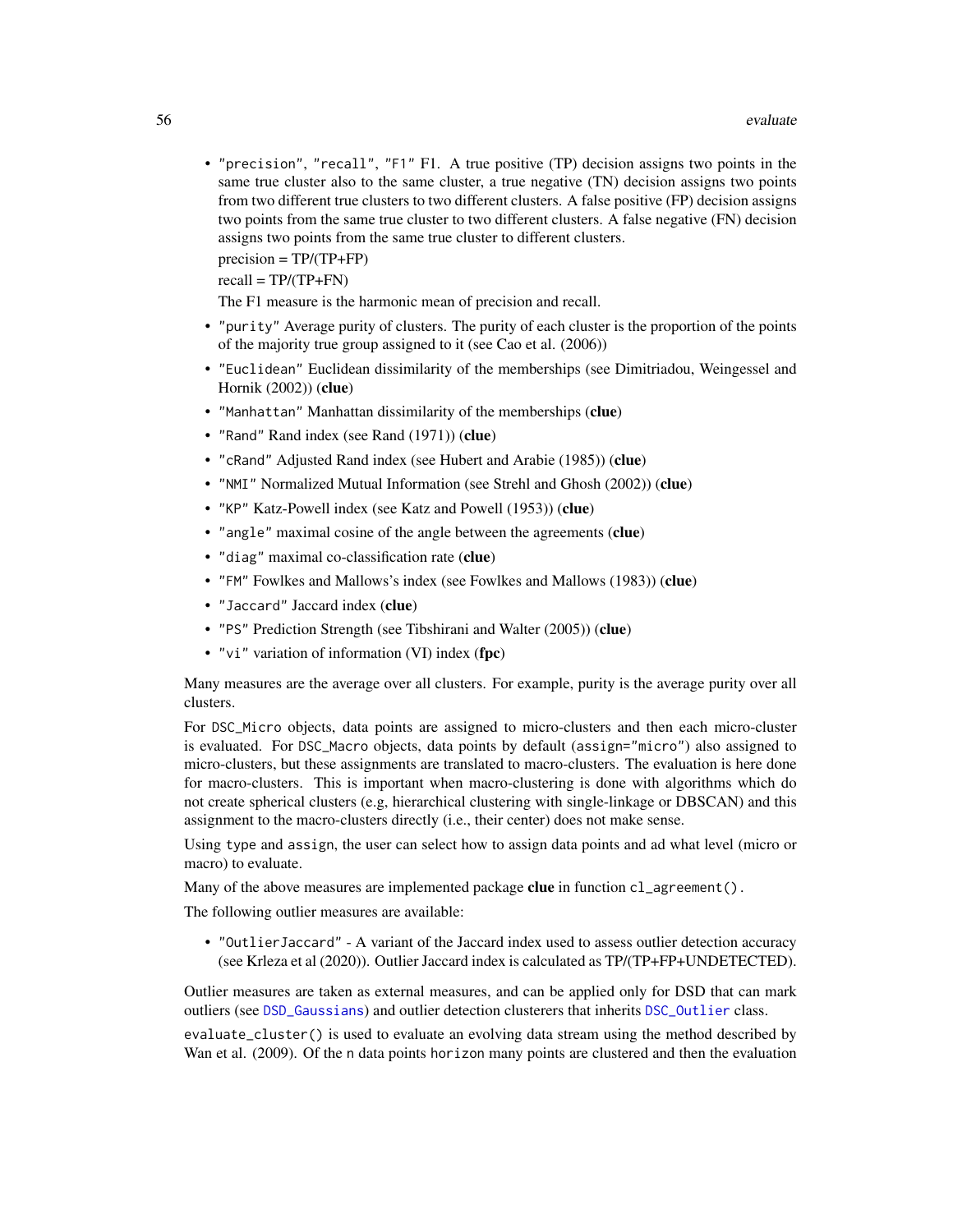#### evaluate 57

measure is calculated on the same data points. The idea is to find out if the clustering algorithm was able to adapt to the changing stream.

evaluate\_with\_callbacks() and evaluate\_cluster\_with\_callbacks() can be used to add external measure calculations, without need to update *stream* package. At the end of each evalua-tion, a set of callbacks is done. Measurements described hereby are placed in the [DefaultEvalCallback](#page-4-0) class. All other callbacks are done through objects inheriting the [EvalCallback](#page-51-1) class.

## Value

evaluate returns an object of class stream\_eval which is a numeric vector of the values of the requested measures and two attributes, "type" and "assign", to see at what level the evaluation was done.

#### Author(s)

Michael Hahsler, Matthew Bolanos, John Forrest, and Dalibor Krleža

#### References

Joao Gama, Raquel Sebastiao, Pedro Pereira Rodrigues (2013). On evaluating stream learning algorithms. *Machine Learning,* March 2013, Volume 90, Issue 3, pp 317-346.

F. Cao, M. Ester, W. Qian, A. Zhou (2006). Density-Based Clustering over an Evolving Data Stream with Noise. *Proceeding of the 2006 SIAM Conference on Data Mining,* 326-337.

E. Dimitriadou, A. Weingessel and K. Hornik (2002). A combination scheme for fuzzy clustering. *International Journal of Pattern Recognition and Artificial Intelligence,* 16, 901-912.

E. B. Fowlkes and C. L. Mallows (1983). A method for comparing two hierarchical clusterings. *Journal of the American Statistical Association,* 78, 553-569.

L. Hubert and P. Arabie (1985). Comparing partitions. *Journal of Classification,* 2, 193-218.

W. M. Rand (1971). Objective criteria for the evaluation of clustering methods. *Journal of the American Statistical Association,* 66, 846-850.

L. Katz and J. H. Powell (1953). A proposed index of the conformity of one sociometric measurement to another. *Psychometrika,* 18, 249-256.

A. Strehl and J. Ghosh (2002). Cluster ensembles - A knowledge reuse framework for combining multiple partitions. *Journal of Machine Learning Research,* 3, 583-617.

R. Tibshirani and G. Walter (2005). Cluster validation by Prediction Strength. *Journal of Computational and Graphical Statistics,* 14/3, 511-528.

L Wan, W.K. Ng, X.H. Dang, P.S. Yu and K. Zhang (2009). Density-Based Clustering of Data Streams at Multiple Resolutions, *ACM Transactions on Knowledge Discovery from Data,* 3(3).

D. Krleža, B. Vrdoljak, and M. Brčić (2020). Statistical Hierarchical Clustering Algorithm for Outlier Detection in Evolving Data Streams, *Springer Machine Learning*.

## See Also

[animate\\_cluster](#page-2-0), [cl\\_agreement](#page-0-0) in clue, cluster. stats in fpc, [silhouette](#page-0-0) in cluster.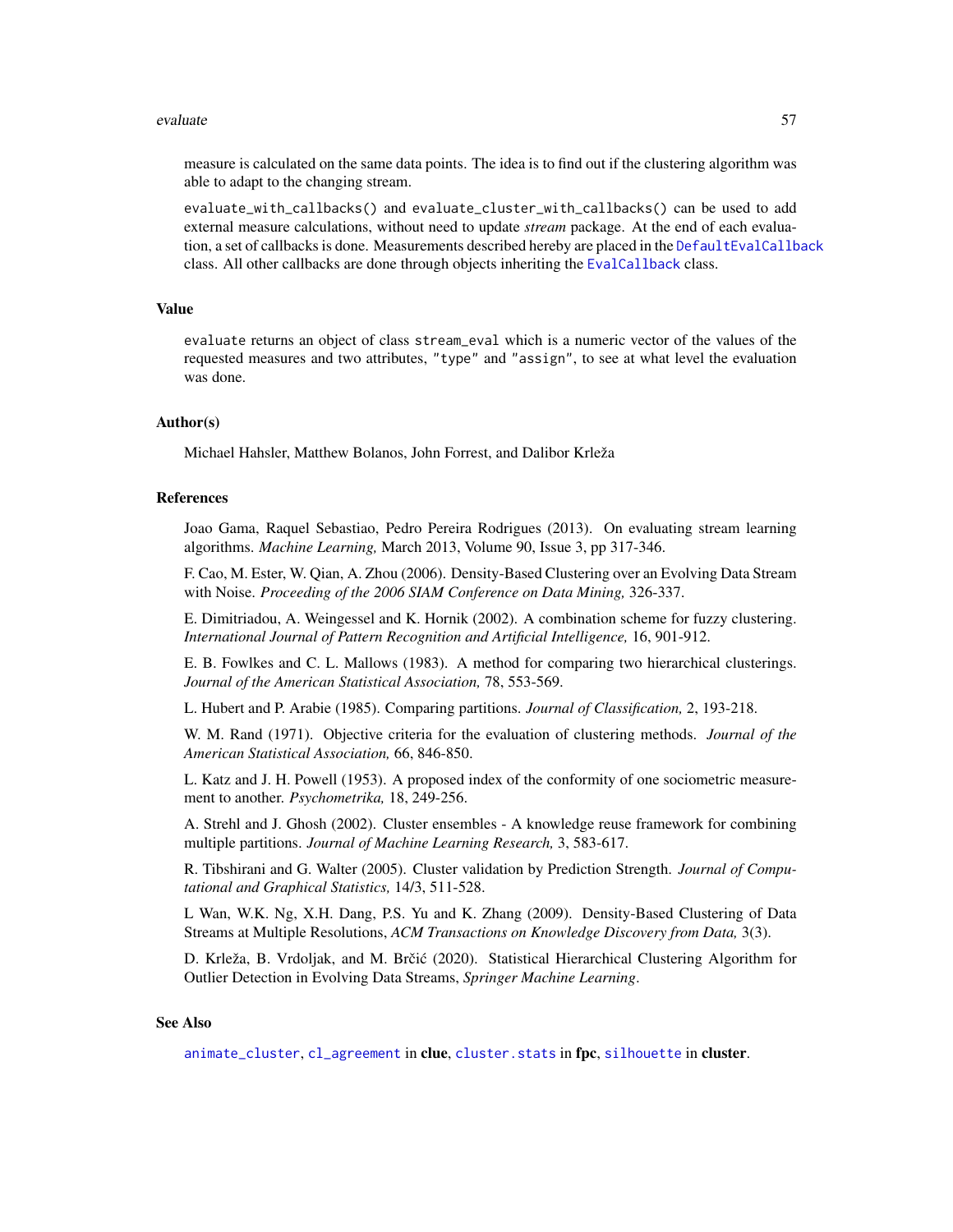```
stream <- DSD_Gaussians(k=3, d=2)
dstream <- DSC_DStream(gridsize=0.05, Cm=1.5)
update(dstream, stream, 500)
plot(dstream, stream)
# Evaluate micro-clusters
# Note: we use here only n=500 points for evaluation to speed up execution
evaluate(dstream, stream, measure=c("numMicro","numMacro","purity","crand", "SSQ"),
  n=100)
# DStream also provides macro clusters. Evaluate macro clusters with type="macro"
plot(dstream, stream, type="macro")
evaluate(dstream, stream, type ="macro",
  measure=c("numMicro","numMacro","purity","crand", "SSQ"), n=100)
# Points are by default assigned to the closest micro clusters for evalution.
# However, points can also be assigned to the closest macro-cluster using
# assign="macro".
evaluate(dstream, stream, type ="macro", assign="macro",
  measure=c("numMicro","numMacro","purity","crand", "SSQ"), n=100)
# Evaluate an evolving data stream
stream <- DSD_Benchmark(1)
dstream <- DSC_DStream(gridsize=0.05, lambda=0.1)
evaluate_cluster(dstream, stream, type="macro", assign="micro",
  measure=c("numMicro","numMacro","purity","crand"),
 n=600, horizon=100)
## Not run:
# animate the clustering process
reset_stream(stream)
dstream <- DSC_DStream(gridsize=0.05, lambda=0.1)
animate_cluster(dstream, stream, horizon=100, n=5000,
  measure=c("crand"), type="macro", assign="micro",
  plot.args = list(type="both", xlim=c((0,1), ylim=c((0,1)))
## End(Not run)
# a simple callback example
# this example requires DSC_MCOD in the streamMOA package
CustomCallback <- function() {
  env <- environment()
  all_measures <- c("LowestWeightPercentage")
  internal_measures <- c()
  external_measures <- all_measures
  outlier_measures <- c()
  this <- list(description = "Custom evaluation callback",
               env = environment())
  class(this) <- c("CustomCallback", "EvalCallback")
  this
}
```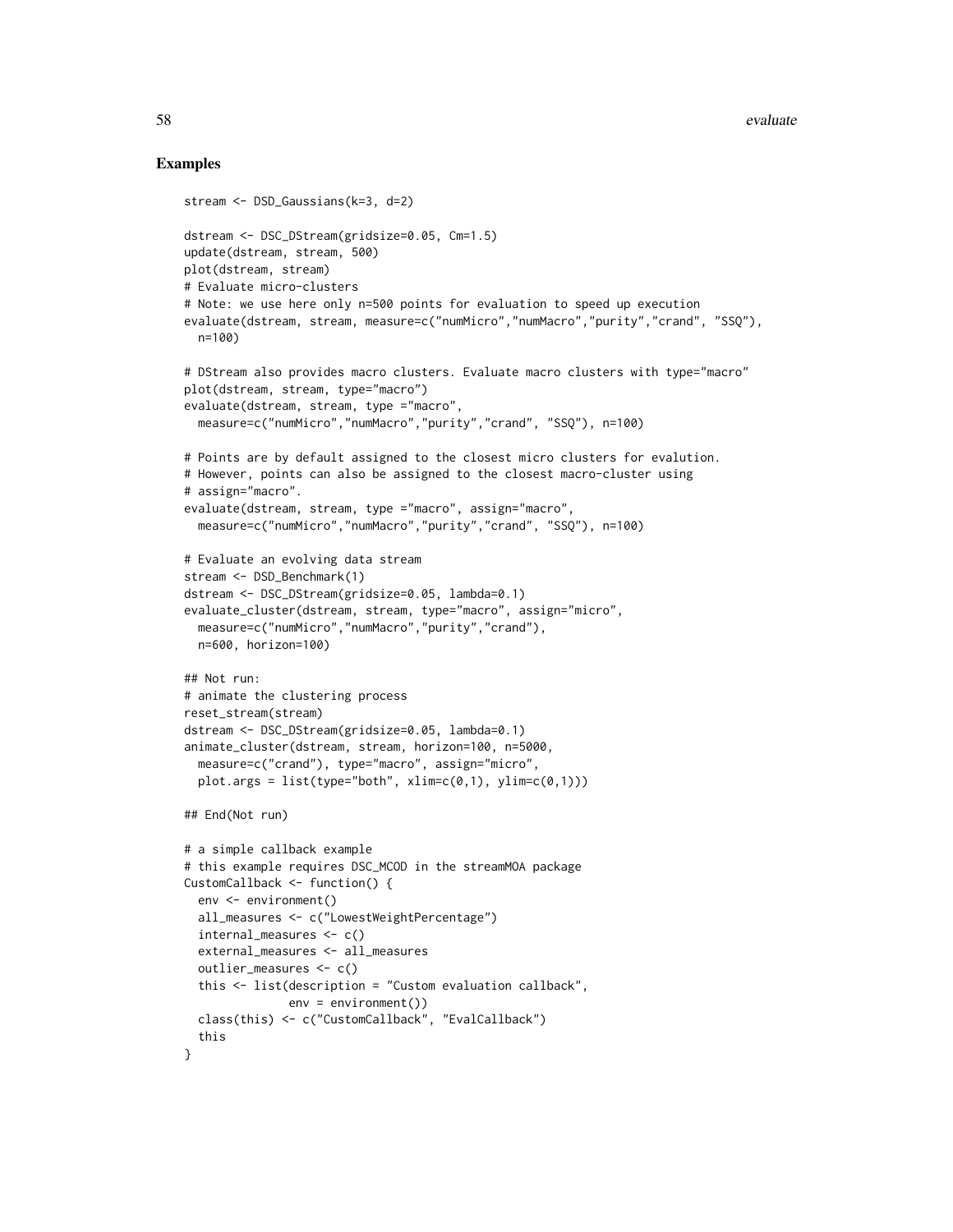```
evaluate_callback.CustomCallback <- function(cb_obj, dsc, measure, points,
                                             actual, predict, outliers,
                                             predict_outliers,
                                             predict_outliers_corrid,
                                             centers, noise) {
   r <- list()
   if("LowestWeightPercentage" %in% measure)
       r$LowestWeightPercentage=min(get_weights(dsc))/sum(get_weights(dsc))
   r
}
stream <- DSD_Gaussians(k = 3, d = 2, p = c(0.2, 0.4, 0.4))
km <- DSC_Kmeans(3)
update(km, stream, n=500)
evaluate_with_callbacks(km, stream, type="macro", n=500,
                        measure = c("crand","LowestWeightPercentage"),
                        callbacks = list(cc=CustomCallback()))
```
get\_assignment *Assignment Data Points to Clusters*

# Description

Get the assignment of data points to clusters in a DSC using the model's assignment rules or nearest neighbor assignemnt. The clustering is not modified.

## Usage

```
get_assignment(dsc, points, type = c("auto", "micro", "macro"),
 method = "auto", ...)
```

| dsc       | The DSC object with the clusters for assignment.                                                                                               |
|-----------|------------------------------------------------------------------------------------------------------------------------------------------------|
| points    | The points to be assigned as a data.frame.                                                                                                     |
| type      | Use micro- or macro-clusters in DSC for assignment. Auto used the class of dsc<br>to decide.                                                   |
| method    | assignment method                                                                                                                              |
|           | • "model" uses the assignment method of the underlying algorithm (unas-<br>signed points return NA). Not all algorithms implement this option. |
|           | • "nn" performs nearest neighbor assignment using Euclidean distance.                                                                          |
|           | • "auto" uses the model assignment method. If this method is not imple-<br>mented/available then nn assignment is used instead.                |
| $\ddotsc$ | Additional arguments are passed on.                                                                                                            |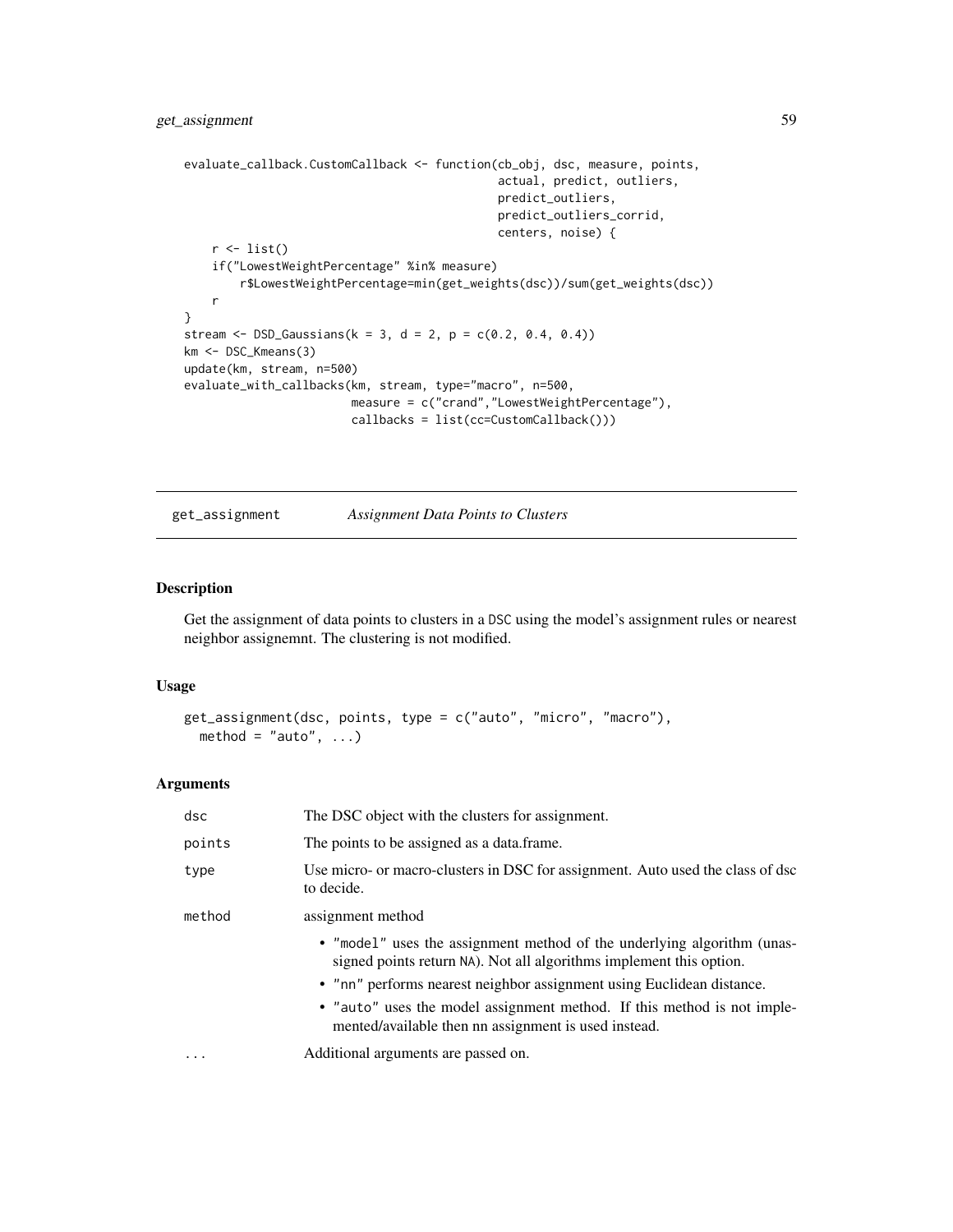## Details

Each data point is assigned either using the original model's assignment rule or Euclidean nearest neighbor assignment. If the user specifies the model's assignment strategy, but is not available, then nearest neighbor assignment is used and a warning is produced.

#### Value

A vector containing the assignment of each point. NA means that a data point was not assigned to a cluster.

# Author(s)

Michael Hahsler

## See Also

[DSC](#page-5-0)

## Examples

```
stream \leq DSD_Gaussians(k = 3, d = 2, noise = .05)
dbstream <- DSC_DBSTREAM(r = .1)
update(dbstream, stream, n = 100)
# find the assignment for the next 100 points to
# micro-clusters in dsc. This uses the model's assignemnt function
points <- get_points(stream, n = 100)
a <- get_assignment(dbstream, points)
a
# show the MC assignment areas. Assigned points as blue circles and
# the unassigned points as red dots
plot(dbstream, stream, assignment = TRUE, type = "none")
points(points[!is.na(a),], col = "blue")
points(points[is,na(a),], col = "red", pch = 20)# use nearest neighbor assignment instead
get_assignment(dbstream, points, method = "nn")
```
get\_centers *Get Cluster Centers from a DSC*

## Description

Gets the cluster centers (micro- or macro-clusters) from a DSC object.

#### Usage

```
get_centers(x, type=c("auto", "micro", "macro"), ...)
```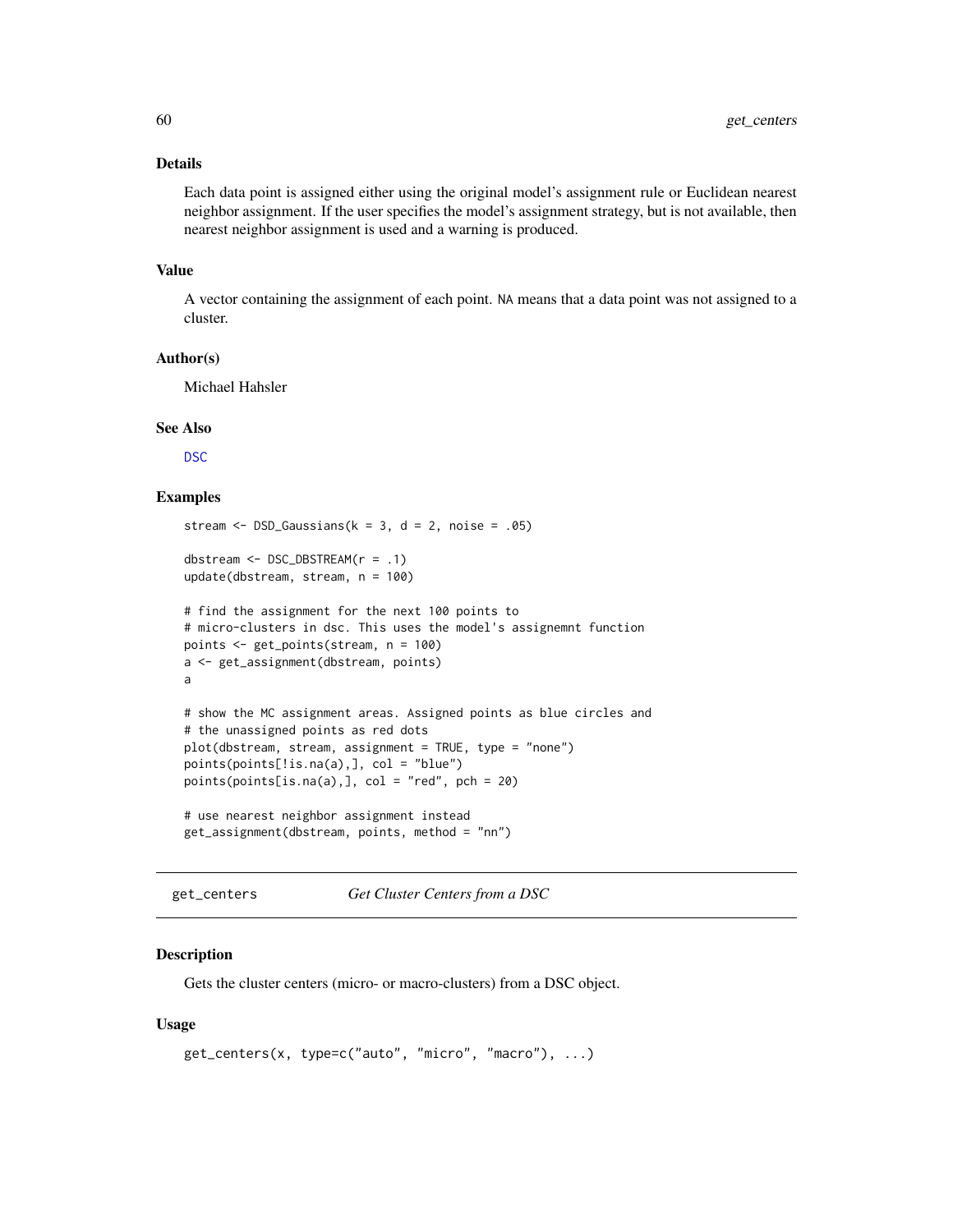#### get\_copy 61

# Arguments

| X        | The DSC object the centers are being requested from.                            |
|----------|---------------------------------------------------------------------------------|
| type     | get centers for micro- or macro-clusters. Auto used the class of dsc to decide. |
| $\cdots$ | Additional parameters.                                                          |

# Value

A data.frame with the micro- or macro-cluster centers as rows.

## Author(s)

Michael Hahsler

## See Also

[DSC](#page-5-0)

# Examples

```
stream <- DSD_Gaussians(k=3, d=2)
dstream <- DSC_DStream(gridsize=.1)
update(dstream, stream, 500)
dstream
# getting the micro-cluster centers
get_centers(dstream)
```

```
# D-Stream also has macro-clusters
get_centers(dstream, type="macro")
```
# get\_copy *Create a Deep Copy of a DSC Object*

# Description

DSC objects contain reference classes or Java data structures (for MOA). Therefore, we provide a mechanism to create deep copies.

## Usage

get\_copy(x)

# Arguments

x The DSC object being copied.

# Value

A deep copy of the original DSC.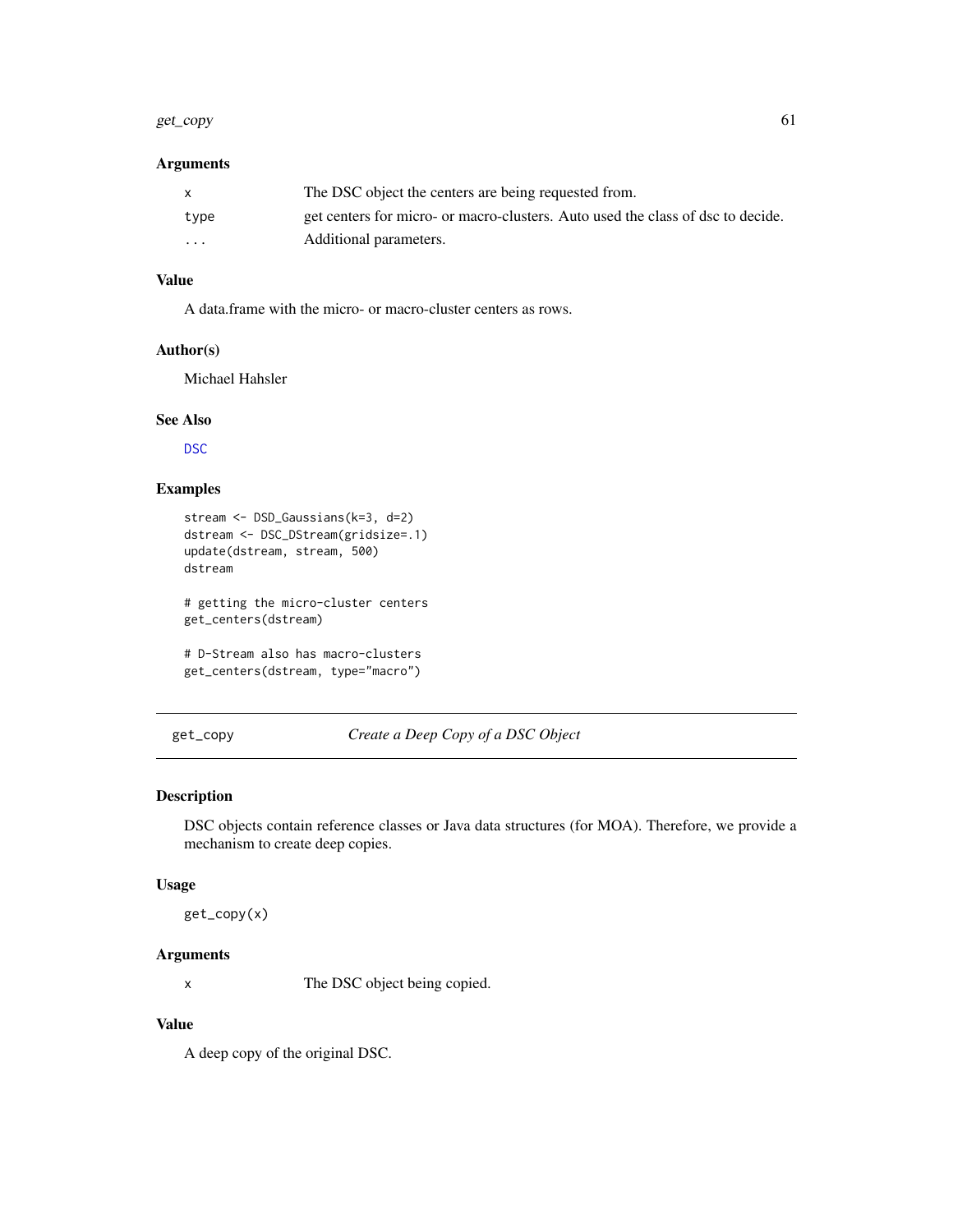## Author(s)

Michael Hahsler

## See Also

[DSC](#page-5-0)

# <span id="page-61-0"></span>get\_points *Get Points from a Data Stream Generator*

# Description

Gets points from a DSD object.

# Usage

```
get_points(x, n=1, outofpoints=c("stop", "warn", "ignore"), ...)
```
## Arguments

| $\mathsf{x}$ | The DSD object.                                                                                                                                                         |
|--------------|-------------------------------------------------------------------------------------------------------------------------------------------------------------------------|
| n            | Request up to $n$ points from the stream.                                                                                                                               |
| outofpoints  | Action taken if less than n data points are available. The default is to stop with<br>an error. For warn and ignore all avaialable (possibly zero) points are returned. |
| .            | Additional parameters to pass to get_points() implementations.                                                                                                          |

# Details

Each DSD object has a unique way for returning data points, but they all are called through the generic function, get\_points(). This is done by using the S3 class system. See the man page for the specific DSD class on the semantics for each implementation of get\_points().

# Value

Returns a matrix of x\$d columns and n rows.

# Author(s)

Michael Hahsler

#### See Also

[DSD](#page-28-0)

# Examples

stream <- DSD\_Gaussians() get\_points(stream, 100)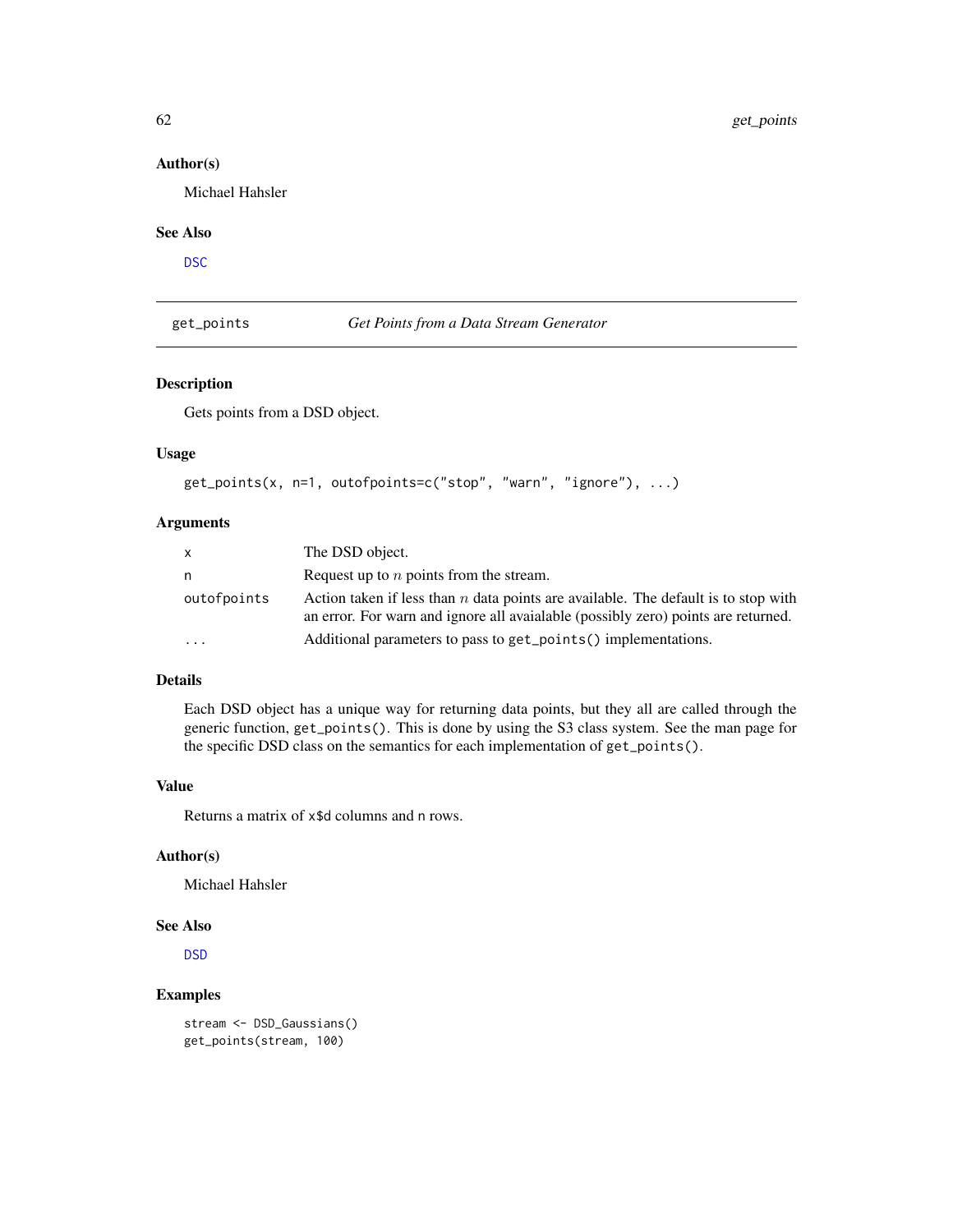<span id="page-62-0"></span>

Get the weights of the clusters in the DSC

#### Usage

```
get_weights(x, type=c("auto", "micro", "macro"), scale=NULL, ...)
```
## Arguments

| X                       | The DSC object the weights are being requested from.                                    |
|-------------------------|-----------------------------------------------------------------------------------------|
| type                    | Return wrights of micro- or macro-clusters in x. Auto uses the class of x to<br>decide. |
| scale                   | a range (from, to) to scale the weights. Returns by default the raw weights.            |
| $\cdot$ $\cdot$ $\cdot$ | Additional arguments are passed on.                                                     |

## Details

The cluster weights are typically a function of how many points were assigned to each cluster.

## Value

A vector containing the weight of each micro-cluster or macro-cluster. Internally the call is delegated to the appropriate get\_microweights() or get\_macroweights() method.

# Author(s)

Michael Hahsler

#### See Also

[DSC](#page-5-0)

## Examples

```
stream <- DSD_Gaussians(k=3, d=2)
dstream <- DSC_DStream(gridsize=.1)
update(dstream, stream, 500)
dstream
```
# getting the micro-cluster weights get\_weights(dstream)

# D-Stream also has macro-clusters get\_weights(dstream, type="macro")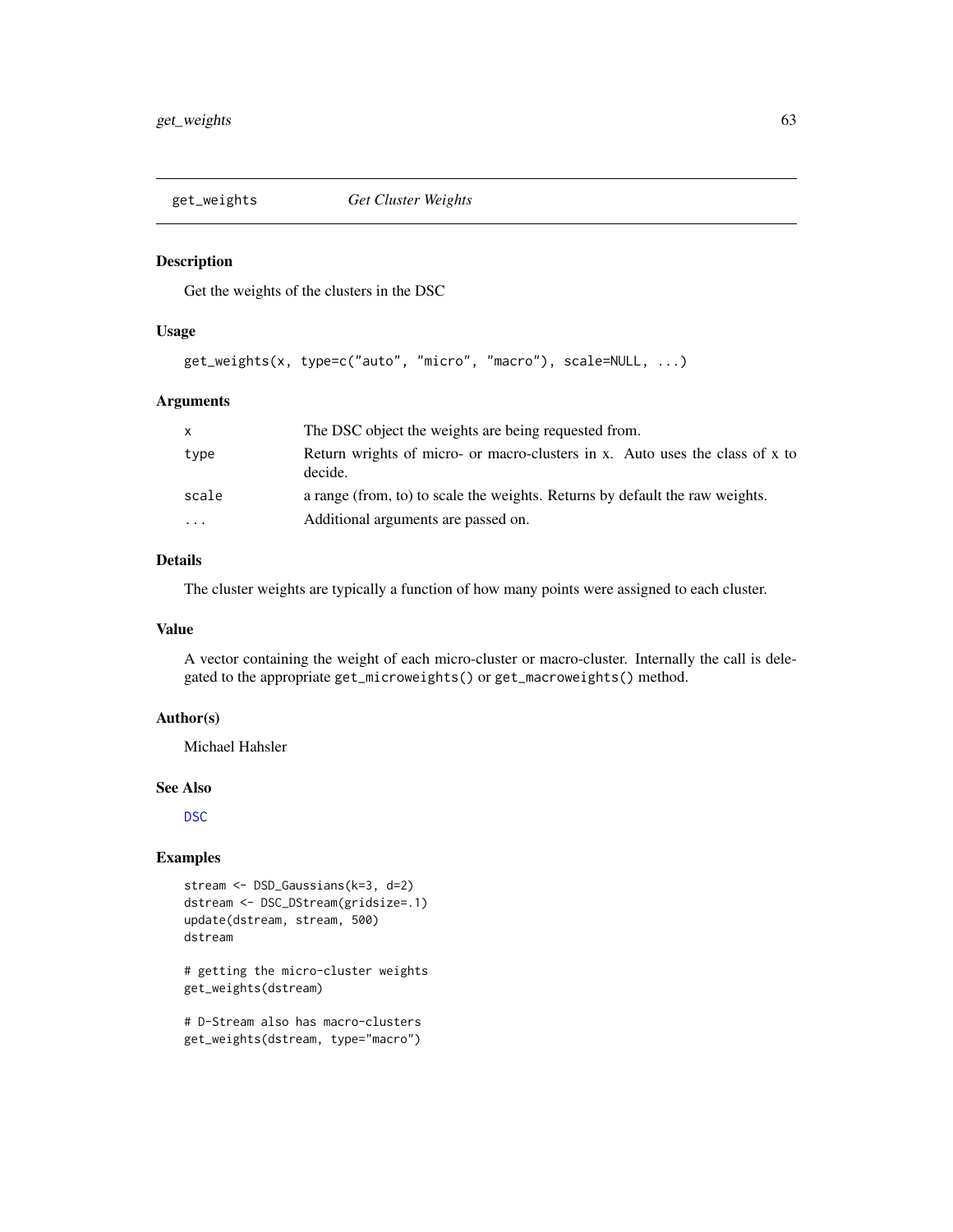<span id="page-63-0"></span>Creates an evolving cluster for a DSD\_MG.

# Usage

```
MGC_Static(density, center, parameter, shape = NULL)
MGC_Function(density, center, parameter, shape = NULL)
MGC_Random(density, center, parameter, randomness = 1, shape = NULL)
MGC_Noise(density, range)
```

```
MGC_Linear(dimension = 2, keyframelist = NULL, shape = NULL)
keyframe(time, density, center, parameter, reset = FALSE)
add_keyframe(x, time, density, center, parameter, reset = FALSE)
get_keyframes(x)
remove_keyframe(x, time)
```

| center       | A list that defines the center of the cluster. The list should have a length equal<br>to the dimensionality. For MGC_Function, this list consists of functions that<br>define the movement of the cluster. For MGC_Random, this attribute defines the<br>beginning location for the MGC before it begins moving. |
|--------------|------------------------------------------------------------------------------------------------------------------------------------------------------------------------------------------------------------------------------------------------------------------------------------------------------------------|
| density      | The density of the cluster. For MGC_Function, this attribute is a function and<br>defines the density of a cluster at a given timestamp.                                                                                                                                                                         |
| dimension    | Dimensionality of the data stream.                                                                                                                                                                                                                                                                               |
| keyframelist | a list of keyframes to initialize the MGC_Linear object with.                                                                                                                                                                                                                                                    |
| parameter    | Parameters for the shape. For the default shape MGC_Shape_Gaussian the pa-<br>rameter is the standard deviation, one per dimension. If a single value is speci-<br>fied then it is recycled for all dimensions.                                                                                                  |
| randomness   | The maximum amount the cluster will move during one time step.                                                                                                                                                                                                                                                   |
| range        | The area in which the noise should appear.                                                                                                                                                                                                                                                                       |
| reset        | Should the cluster reset to the first keyframe (time 0) after this keyframe is fin-<br>ished?                                                                                                                                                                                                                    |
| shape        | A function creating the shape of the cluster. It gets passed on the parameters<br>argument from above. Available functions are MGC_Shape_Gaussian (the pa-<br>rameters are a vector containing standard deviations) and MGC_Shape_Block<br>(parameters are the dimensions of the uniform block).                 |
| time         | The time stamp the keyframe should be located or which keyframe should be<br>removed.                                                                                                                                                                                                                            |
| x            | An object of class MGC_Linear.                                                                                                                                                                                                                                                                                   |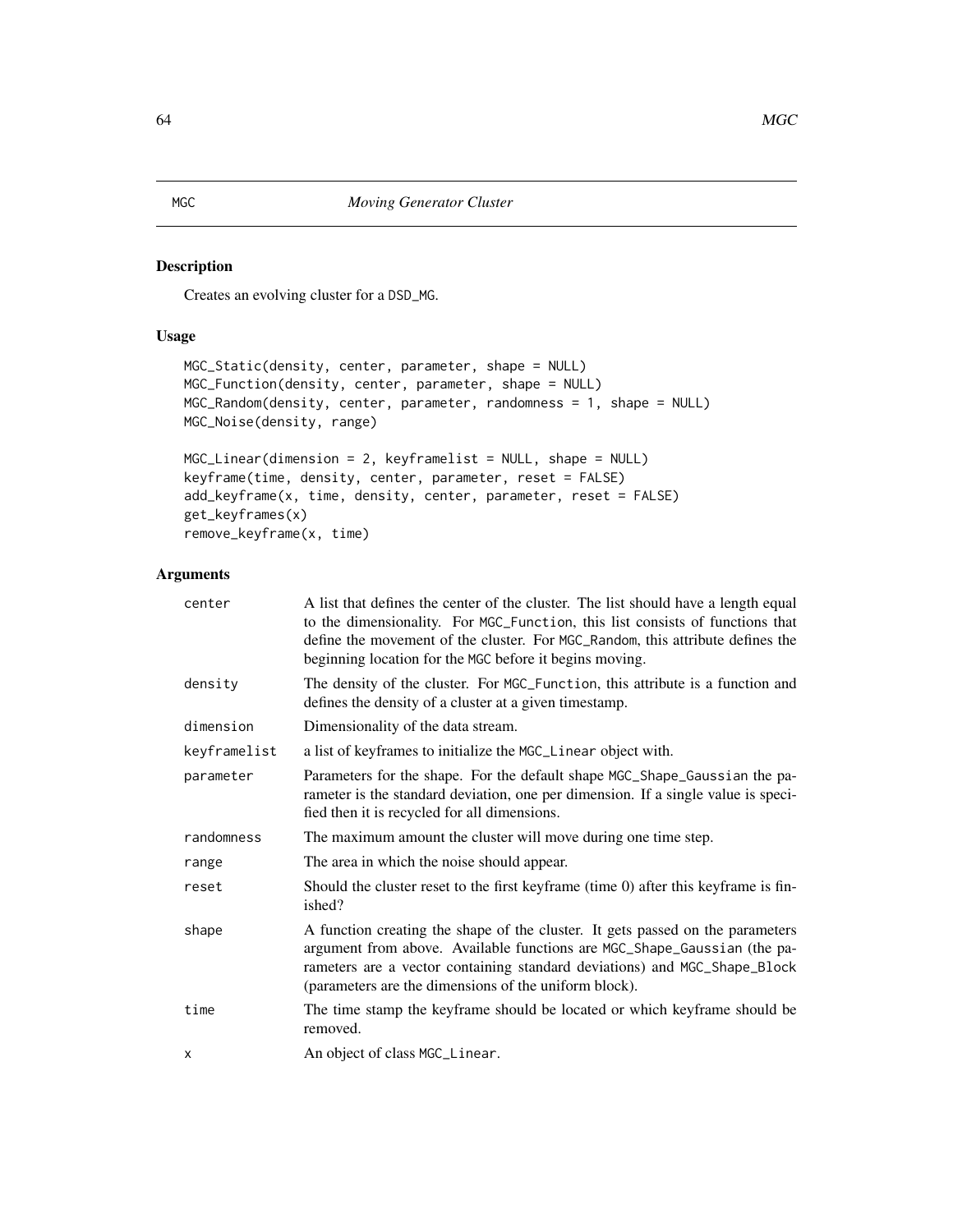#### $MGC$  65

## Details

An MGC describes a single cluster for use within an DSD\_MG. There are currently four different MGCs that allow a user to express many different behaviors within a single data stream.

An MGC\_Linear creates an evolving Gaussian cluster for a DSD\_MG who's behavior is determined by several keyframes. Keyframes can be added and removed.

An MGC\_Function allows for a creation of a DSD\_MG that is defined by functions of time.

An MGC\_Random allows for a creation of a DSD\_MG that moves randomly.

An MGC\_Noise allows for a creation of noise within a DSD\_MG.

#### Author(s)

Matthew Bolanos

## See Also

[DSD\\_MG](#page-37-0) for details on how to use an MGC within a DSD

```
### Two static clusters
stream <- DSD_MG(dim=2,
 MGC_Static(den = 1, center=c(1, 0), par=.1),MGC_Static(den = 1, center=c(2, 0), par=.4, shape=MGC_Shape_Block)
)
plot(stream)
### Example of several MGC_Randoms
stream <- DSD_MG(dimension=2,
  MGC_Random(den = 100, center=c(1, 0), par=.1, rand=.1),
  MGC_Random(den = 100, center=c(2, 0), par=.4, shape=MGC_Shape_Block, rand=.1)
)
## Not run:
  animate_data(stream, 2500, xlim=c(0,3), ylim=c(-2,2), horizon=100)
## End(Not run)
### Example of several MGC_Functions
stream <- DSD_MG(dim = 2)
### block-shaped cluster moving from bottom-left to top-right increasing size
c1 <- MGC_Function(
  density = function(t)\{100\},
  parameter = function(t)\{1*t\},
  center = function(t) c(t,t),
  shape = MGC_Shape_Block
  \lambdaadd_cluster(stream,c1)
```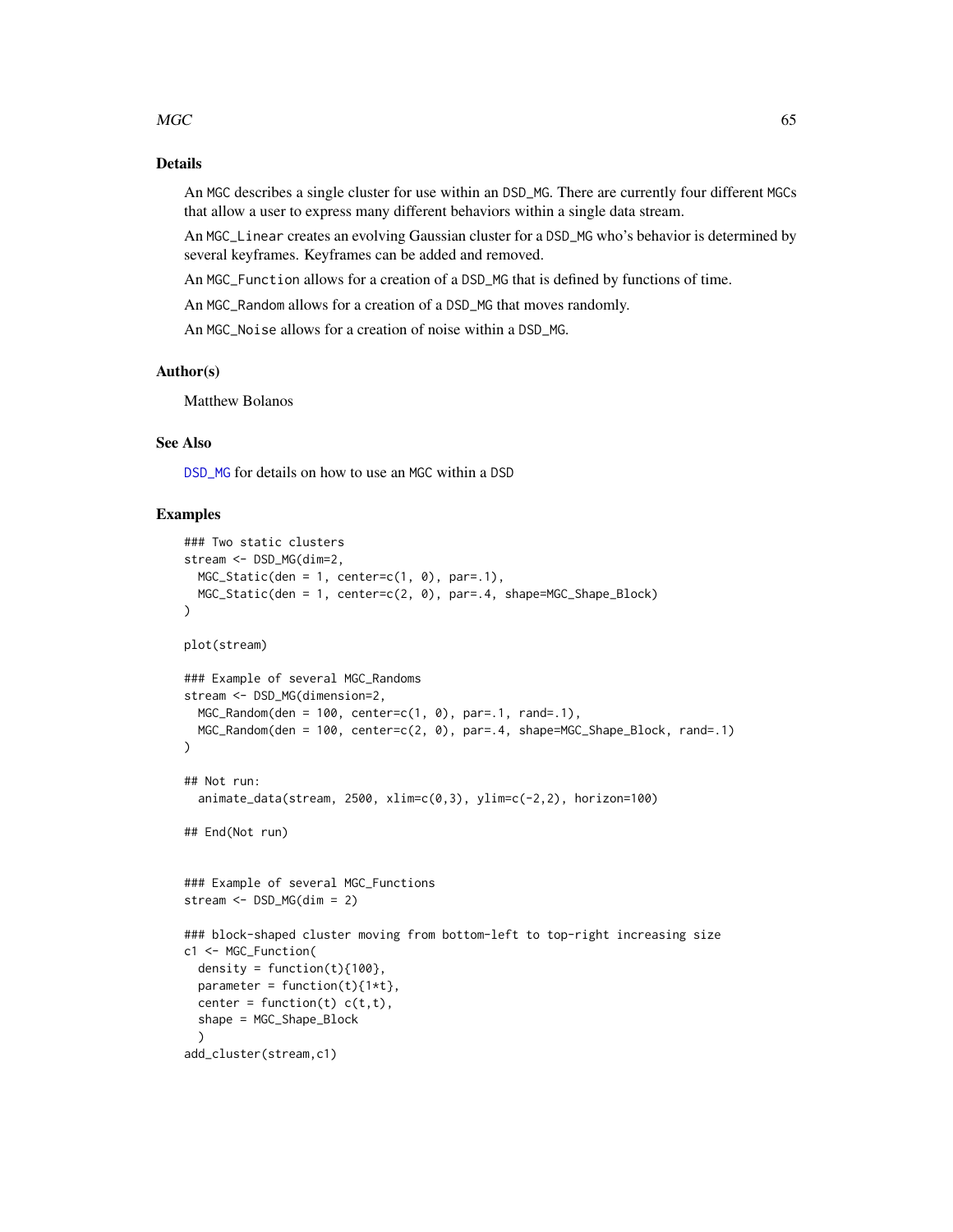```
### cluster moving in a circle (default shape is Gaussian)
c2 <- MGC_Function(
 density = function(t)\{25\},parameter = function(t){5},
  center= function(t) c(sin(t/10)*50+50, cos(t/10)*50+50)
)
add_cluster(stream,c2)
## Not run:
animate_data(stream,10000,xlim=c(-20,120),ylim=c(-20,120), horizon=100)
## End(Not run)
### Example of several MGC_Linears: A single cluster splits at time 50 into two.
### Note that c2 starts at time=50!
stream <- DSD_MG(dim = 2)
c1 <- MGC_Linear(dim = 2)
add_keyframe(c1, time=1, dens=50, par=5, center=c(0,0))
add_keyframe(c1, time=50, dens=50, par=5, center=c(50,50))
add_keyframe(c1, time=100,dens=50, par=5, center=c(50,100))
add_cluster(stream,c1)
c2 <- MGC_Linear(dim = 2, shape=MGC_Shape_Block)
add_keyframe(c2, time=50, dens=25, par=c(10,10), center=c(50,50))
add_keyframe(c2, time=100,dens=25, par=c(30,30), center=c(100,50))
add_cluster(stream,c2)
## Not run:
animate_data(stream,5000,xlim=c(0,100),ylim=c(0,100), horiz=100)
## End(Not run)
### two fixed and a moving cluster
stream <- DSD_MG(dim = 2,
  MGC_Static(dens=1, par=.1, center=c(0,0)),
  MGC_Static(dens=1, par=.1, center=c(1,1)),
  MGC_Linear(dim=2,list(
    keyframe(time = 0, dens=1, par=.1, center=c(0,0)),
    keyframe(time = 1000, dens=1, par=.1, center=c(1,1)),keyframe(time = 2000, dens=1, par=.1, center=c(0,0), reset=TRUE))))
noise <- MGC_Noise(dens=.1, range=rbind(c(-.2,1.2),c(-.2,1.2)))
add_cluster(stream, noise)
## Not run:
animate_data(stream, n=2000*3.1, xlim=c(-.2,1.2), ylim=c(-.2,1.2), horiz=200)
## End(Not run)
```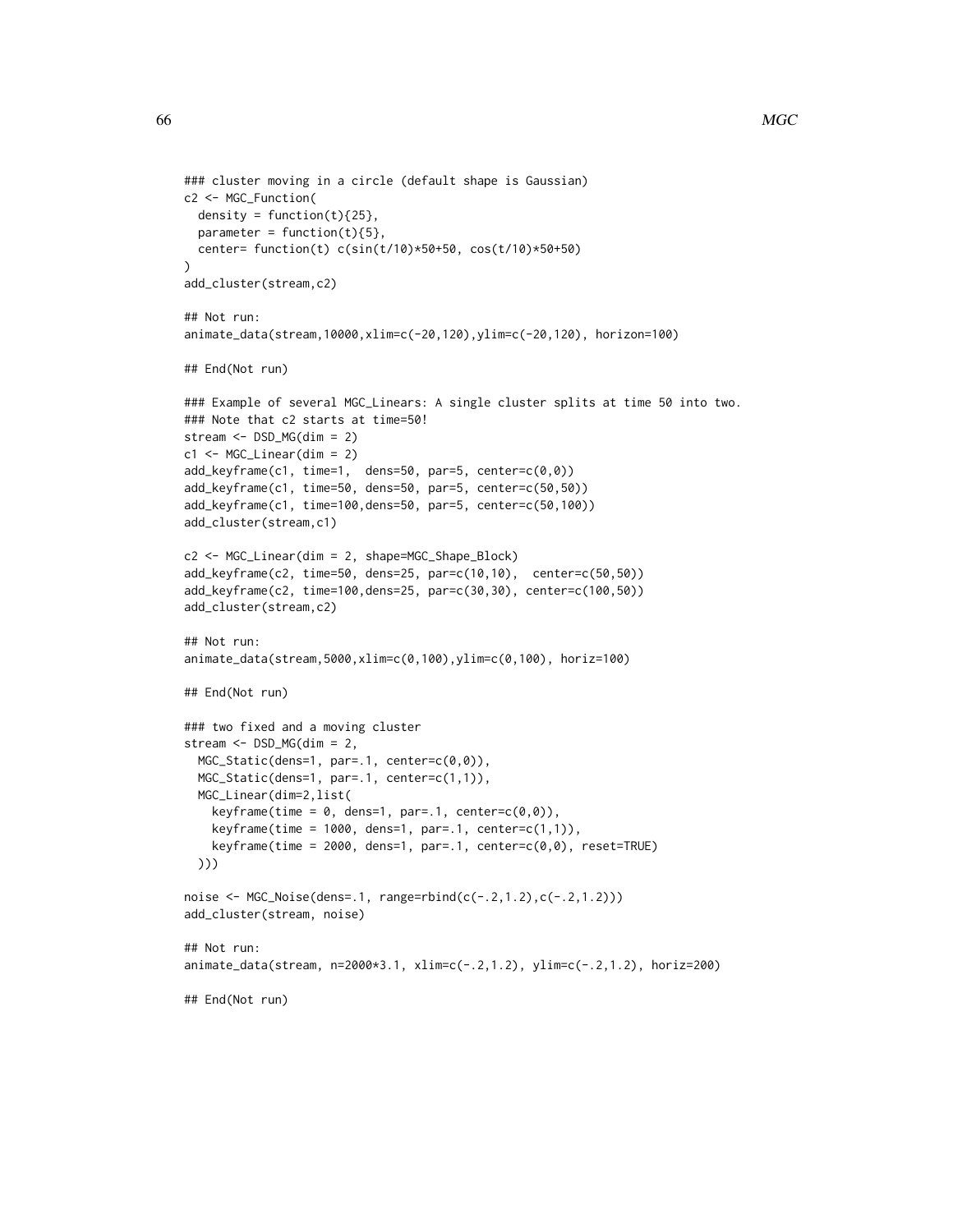Translates micro-cluster ids into macro-cluster ids for a DSC\_Macro object.

#### Usage

```
microToMacro(x, micro=NULL)
```
## Arguments

| X     | a DSC_Macro object that also contains information about micro-clusters.                                     |
|-------|-------------------------------------------------------------------------------------------------------------|
| micro | A vector with micro-cluster ids. If NULL then the assignments for all micro-<br>clusters in x are returned. |

# Value

A vector of the same length as micro with the macro-cluster ids.

#### Author(s)

Michael Hahsler

#### See Also

[DSC\\_Macro](#page-20-0)

# Examples

```
stream <- DSD_Gaussians(k=3, d=2, noise=0.05, p=c(.2,.4,.6))
```

```
# recluster a micro-clusters
micro <- DSC_DStream(gridsize=0.05)
update(micro, stream, 500)
```

```
macro <- DSC_Kmeans(k=3)
recluster(macro, micro)
```
# translate all micro-cluster ids microToMacro(macro)

```
# plot some data points in gray
plot(stream, col="gray", cex=.5, xlim=c(0,1), ylim=c(0,1))
# add micro-clusters and use the macro-cluster ids as color and weights as size
points(get_centers(macro, type="micro"),
 col=microToMacro(macro),
 cex=get_weights(macro, type="micro", scale=c(.5,3)))
```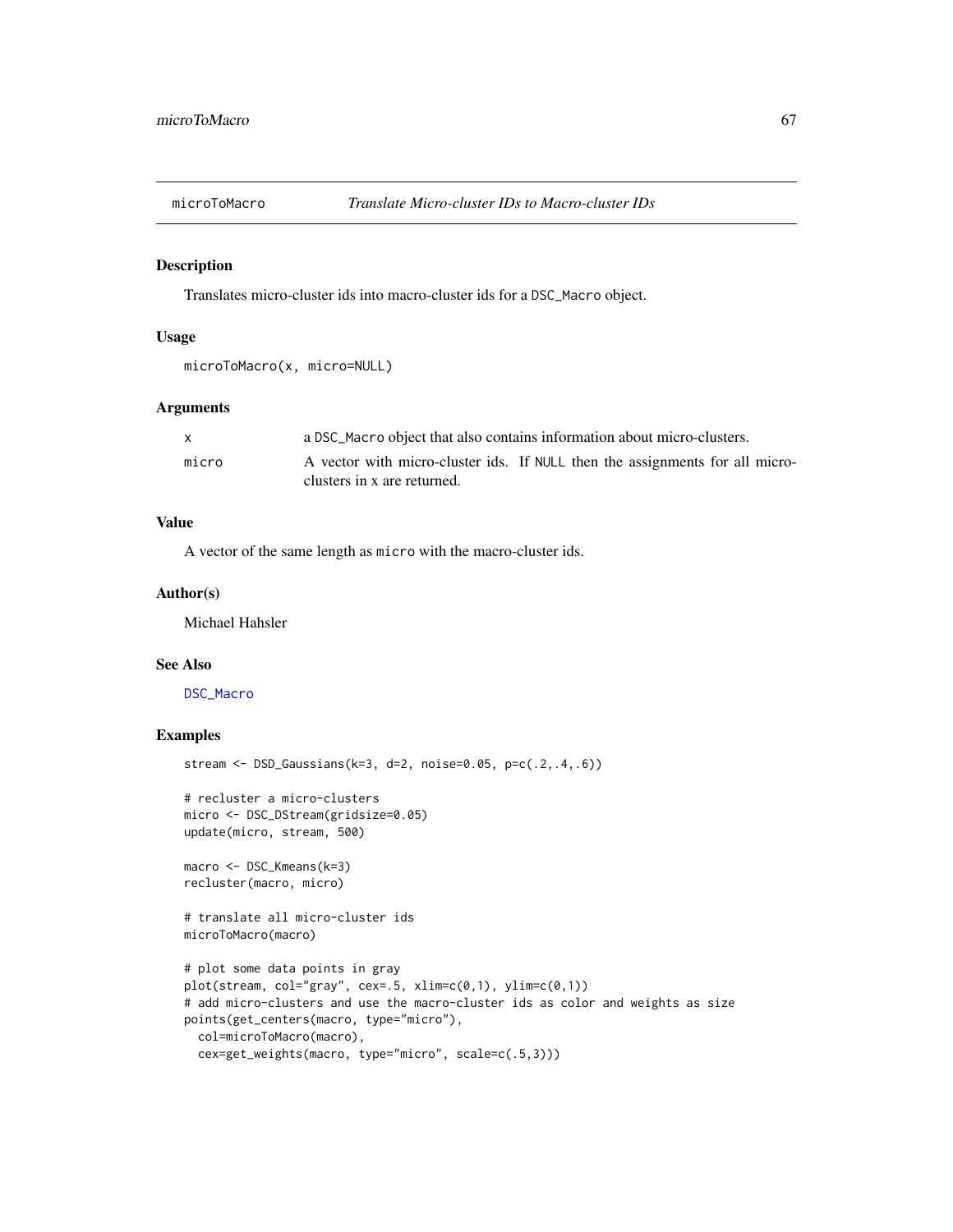```
# add macro-cluster centers (size is weight)
points(get_centers(macro, type="macro"),
  cex = get_weights(macro, type="macro", scale=c(2,5)),
  pch=3,lwd=3, col=1:3)
```
nclusters *nclusters*

## Description

Returns the number of micro-clusters from the DSC object.

# Usage

```
nclusters(x, type=c("auto", "micro", "macro"), ...)
```
## Arguments

|                         | A DSC object.                                                                                  |
|-------------------------|------------------------------------------------------------------------------------------------|
| type                    | Return the number of micro- or macro-clusters in DSC. Auto used the class of<br>dsc to decide. |
| $\cdot$ $\cdot$ $\cdot$ | Additional arguments are passed on.                                                            |

## Value

An integer; the number of micro- or macro-clusters in the clustering.

## Author(s)

Michael Hahsler

#### See Also

[DSC](#page-5-0)

## Examples

```
# setting up the objects
stream <- DSD_Gaussians(k=3)
dstream <- DSC_DStream(gridsize=0.1)
update(dstream, stream, 500)
```
# retrieving the results get\_centers(dstream) nclusters(dstream)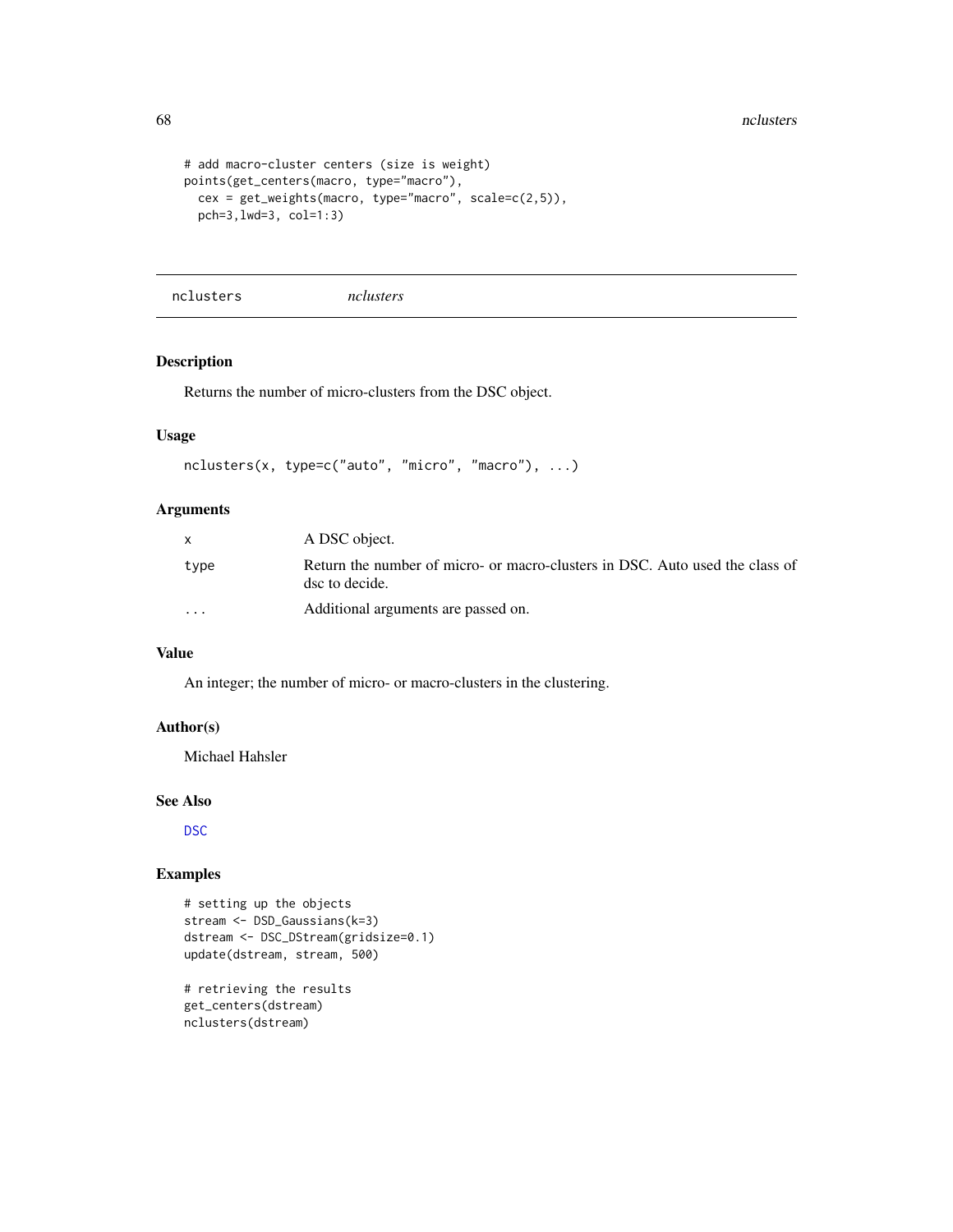Methods to plot data stream data and clusterings.

# Usage

```
## S3 method for class 'DSD'
plot(x, n = 500, col = NULL, pch = NULL, ..., method="pairs", dim = NULL,alpha = 0.6)
## S3 method for class 'DSC'
plot(x, dsd = NULL, n = 500, col\_points=NULL,col_clusters=c("red", "blue", "green"), weights=TRUE, scale=c(1,5), cex=1,
 pch=NULL, method="pairs", dim=NULL,
 type=c("auto", "micro", "macro", "both", "all", "outliers"), assignment = FALSE, ...)
```
# Arguments

| x                             | the DSD or DSC object to be plotted.                                                                                                                                                                                                        |
|-------------------------------|---------------------------------------------------------------------------------------------------------------------------------------------------------------------------------------------------------------------------------------------|
| dsd                           | a DSD object to plot the data in the background.                                                                                                                                                                                            |
| n                             | number of plots taken from the dsd to plot.                                                                                                                                                                                                 |
| col, col_points, col_clusters |                                                                                                                                                                                                                                             |
|                               | colors used for plotting.                                                                                                                                                                                                                   |
| weights                       | the size of the symbols for micro- and macro-clusters represents its weight.                                                                                                                                                                |
| scale                         | range for the symbol sizes used.                                                                                                                                                                                                            |
| cex                           | size factor for symbols.                                                                                                                                                                                                                    |
| pch                           | symbol type.                                                                                                                                                                                                                                |
| method                        | method used for plotting: "pairs" (pairs plot), "scatter" (scatter plot) or "pc" (plot<br>first 2 principal components).                                                                                                                    |
| dim                           | an integer vector with the dimensions to plot. If NULL then for methods "pairs"<br>and "pc" all dimensions are used and for "scatter" the first two dimensions<br>are plotted.                                                              |
| alpha                         | alpha shading used to plot the points.                                                                                                                                                                                                      |
| type                          | Plot micro clusters (type="micro"), macro clusters (type="macro"), both mi-<br>cro and macro clusters (type="both"), outliers(type="outliers"), or every-<br>thing together (type="all"). type="auto" leaves to the class of dsc to decide. |
| assignment                    | logical; show assignment area of micro-clusters.                                                                                                                                                                                            |
| $\cdots$                      | further arguments are passed on to plot or pairs in <b>graphics</b> .                                                                                                                                                                       |
|                               |                                                                                                                                                                                                                                             |

# Author(s)

Michael Hahsler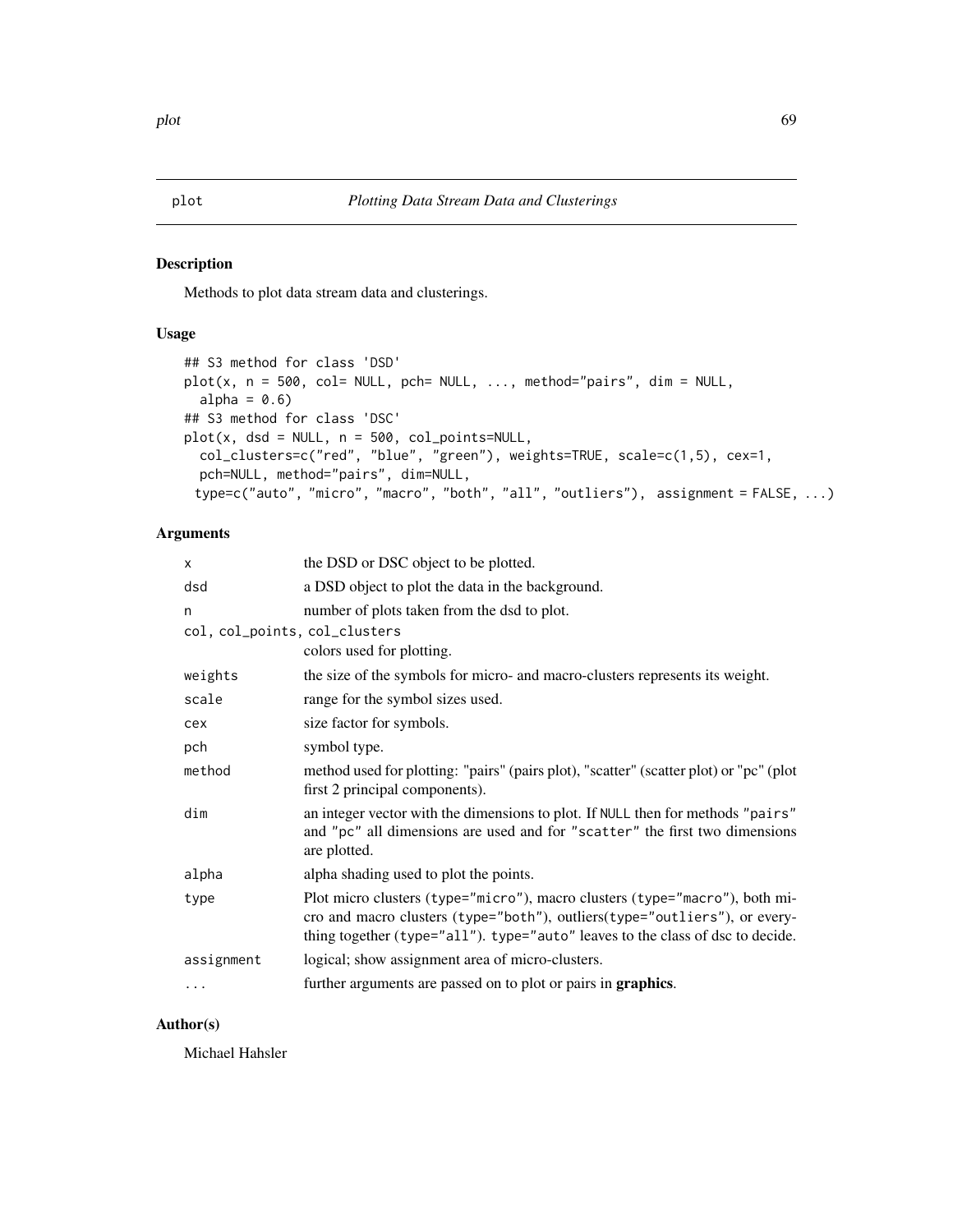## See Also

[DSC](#page-5-0), [DSD](#page-28-0)

## Examples

```
stream <- DSD_Gaussians(k=3, d=3)
## plot data
plot(stream, n=500)
plot(stream, method="pc", n=500)
plot(stream, method="scatter", dim=c(1,3), n=500)
## create and plot micro-clusters
dstream <- DSC_DStream(gridsize=0.1)
update(dstream, stream, 500)
plot(dstream)
## plot with data, projected on the first two principal components
## and dimensions 2 and 3
plot(dstream, stream)
```
## plot micro and macro-clusters plot(dstream, stream, type="both")

plot(dstream, stream, method="pc") plot(dstream, stream, dim=c(2,3))

prune\_clusters *Prune Clusters from a Clustering*

## Description

Creates a (static) copy of a clustering where a fraction of the weight or the number of clusters with the lowest weights were pruned.

#### Usage

```
prune_clusters(dsc, threshold= 0.05, weight = TRUE)
```
## Arguments

| dsc       | The DSC object to be pruned.                                                                                      |
|-----------|-------------------------------------------------------------------------------------------------------------------|
| threshold | The numeric vector of probabilities for the quantile.                                                             |
| weight    | should a fraction of the total weight in the clustering be pruned? Otherwise a<br>fraction of clusters is pruned. |

# Value

Returns an object of class DSC\_Static.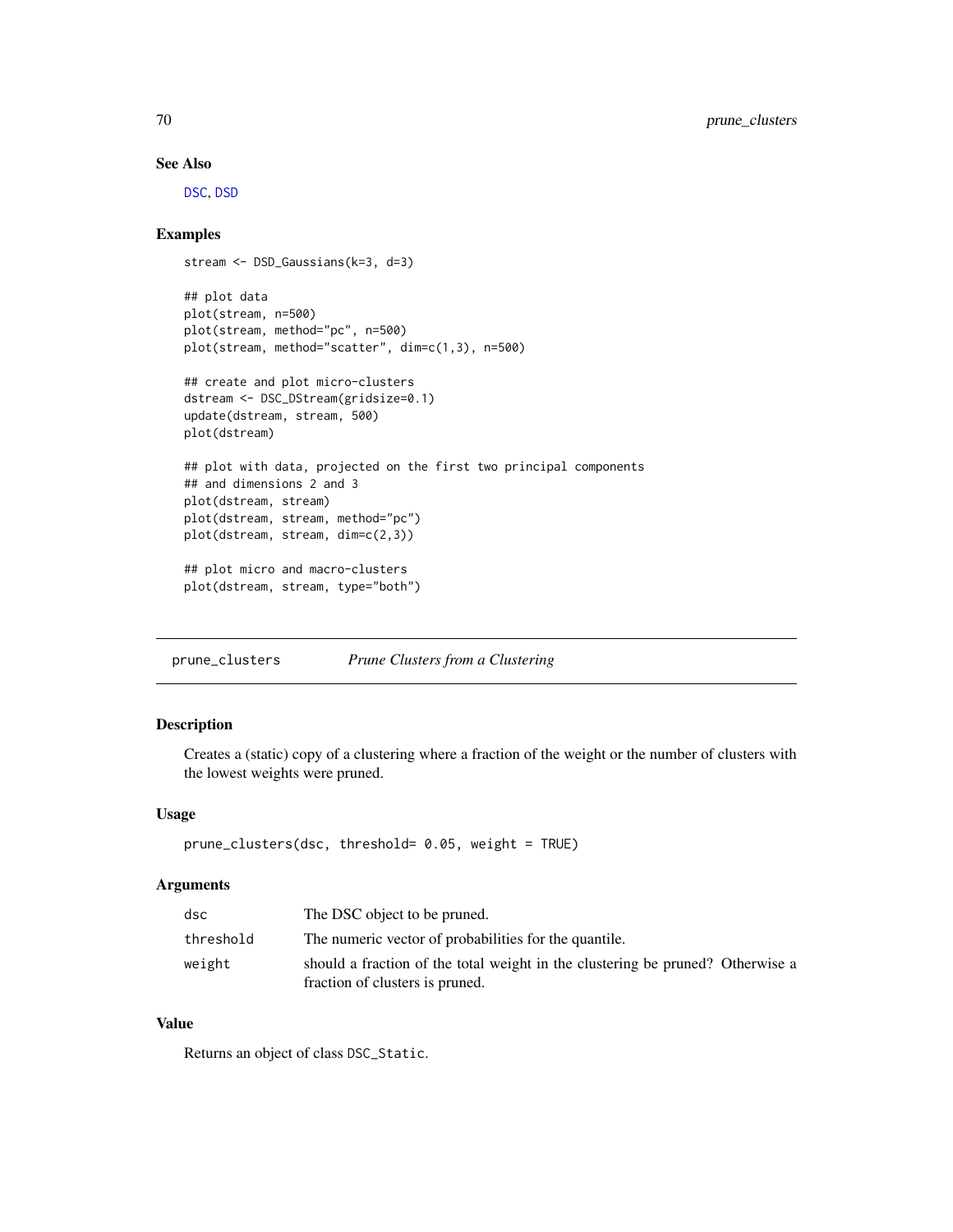recluster 71

## Author(s)

Michael Hahsler

## See Also

[DSC\\_Static](#page-25-0)

## Examples

```
# 3 clusters with 10% noise
stream <- DSD_Gaussians(k=3, noise=0.1)
dbstream <- DSC_DBSTREAM(r=0.1)
update(dbstream, stream, 500)
dbstream
plot(dbstream, stream)
# prune lightest micro-clusters for 20% of the weight of the clustering
static <- prune_clusters(dbstream, threshold=0.2)
static
plot(static, stream)
```
# recluster *Re-clustering micro-clusters*

#### Description

Use a macro clustering algorithm to recluster micro-clusters into a final clustering.

## Usage

```
recluster(macro, micro, type="auto", ...)
```
## Arguments

| macro     | a macro clustering algorithm (class "DSC Macro")                       |
|-----------|------------------------------------------------------------------------|
| micro     | a DSC object containing micro-clusters.                                |
| type      | controls which clustering is used from dsc (typically micro-clusters). |
| $\ddotsc$ | additional arguments passed on.                                        |

## Details

Takes centers and weights of the micro-clusters and applies the macro clustering algorithm.

## Value

The object macro is altered and contains the clustering.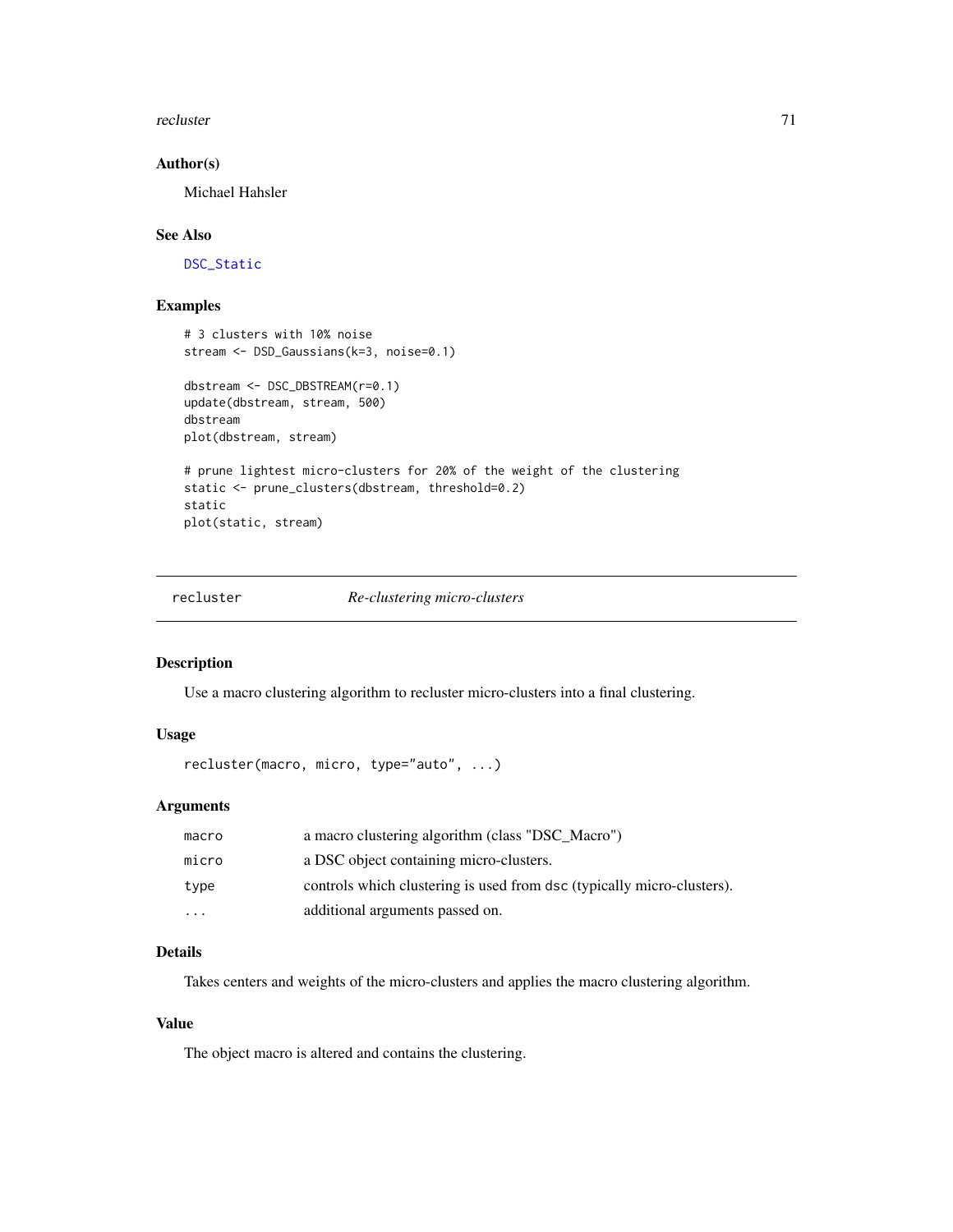## Author(s)

Michael Hahsler

#### Examples

```
set.seed(0)
### create a data stream and a micro-clustering
stream <- DSD_Gaussians(k=3, d=3)
sample <- DSC_Sample(k=50)
update(sample, stream, 500)
sample
### recluster using k-means
kmeans <- DSC_Kmeans(k=3)
recluster(kmeans, sample)
### plot clustering
plot(kmeans, stream, main="Macro-clusters (Sampling + k-means)")
```
<span id="page-71-0"></span>reset\_stream *Reset a Data Stream to its Beginning*

#### Description

Resets the counter in a DSD object to the beginning or any other position in the stream.

## Usage

reset\_stream(dsd, pos = 1)

## Arguments

| dsd | An object of class a subclass of DSD which implements a reset function. |
|-----|-------------------------------------------------------------------------|
| pos | Position in the stream (the beginning of the stream is position 1).     |

## Details

Resets the counter of the stream object. For example, forDSD\_Memory, the counter stored in the environment variable is moved back to 1. For DSD\_ReadCSV objects, this is done by calling seek() on the underlying connection.

## Author(s)

Michael Hahsler

# See Also

[DSD\\_ReadCSV](#page-41-0), [DSD\\_MG](#page-37-0), [DSD\\_ScaleStream](#page-44-0), [DSD\\_Memory](#page-35-0)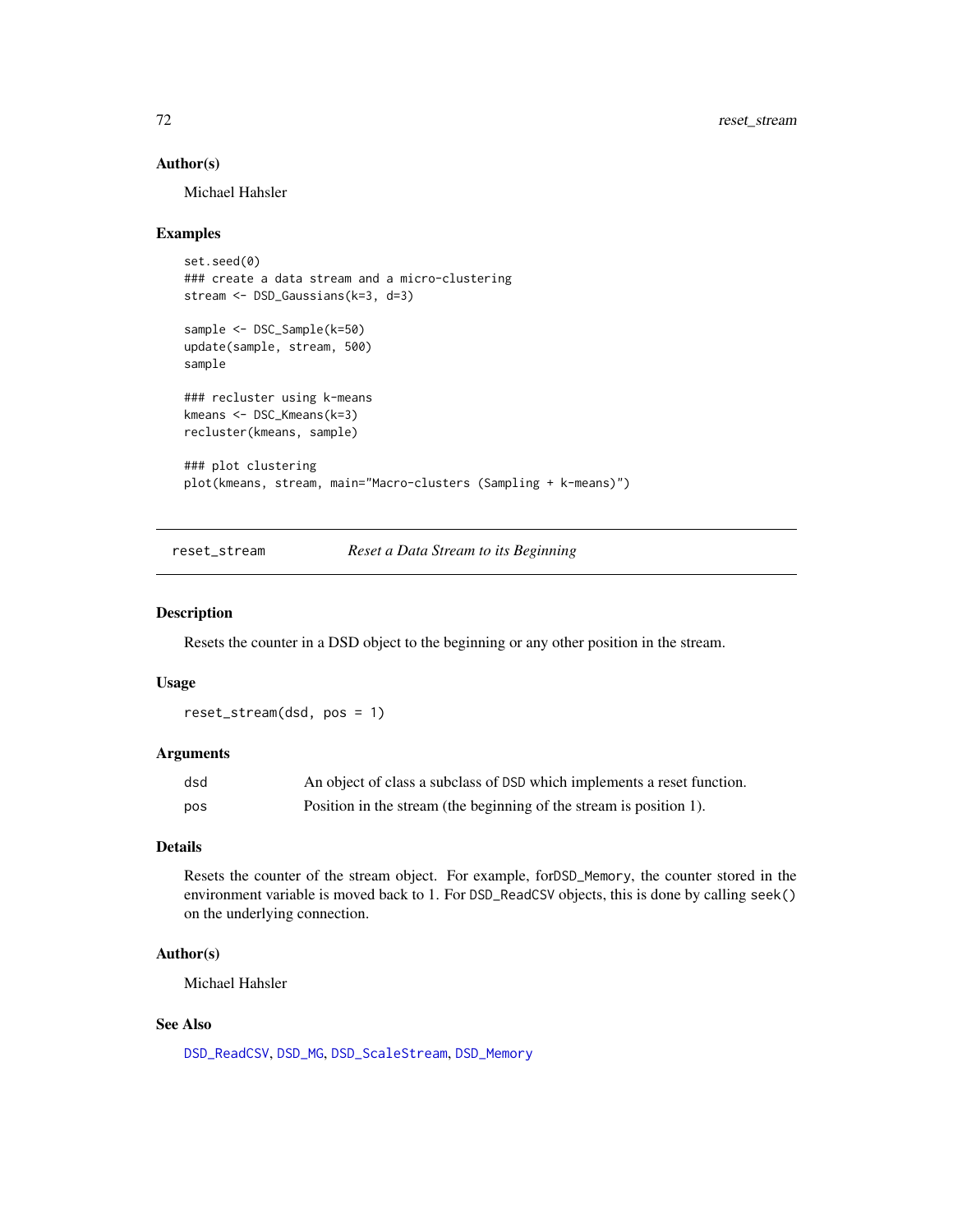<span id="page-72-0"></span>save  $\sim$  73

# Examples

```
# initializing the objects
stream <- DSD_Gaussians(k=3, d=2)
replayer <- DSD_Memory(stream, 100)
replayer
p <- get_points(replayer, 50)
replayer
# reset replayer to the begining of the stream
reset_stream(replayer)
replayer
# set replayer to position 21
reset_stream(replayer, pos=21)
replayer
```
save *Save and Read DSC Objects*

# Description

Save and Read DSC objects savely (serializes the underlying data structure). This also works for streamMOA DSC objects.

#### Usage

saveDSC(object, file, ...) readDSC(file)

# Arguments

| object | a DSC object.      |
|--------|--------------------|
| file   | filename.          |
| .      | further arguments. |

# Author(s)

Michael Hahsler

## See Also

[saveRDS](#page-0-0) and [readRDS](#page-0-0).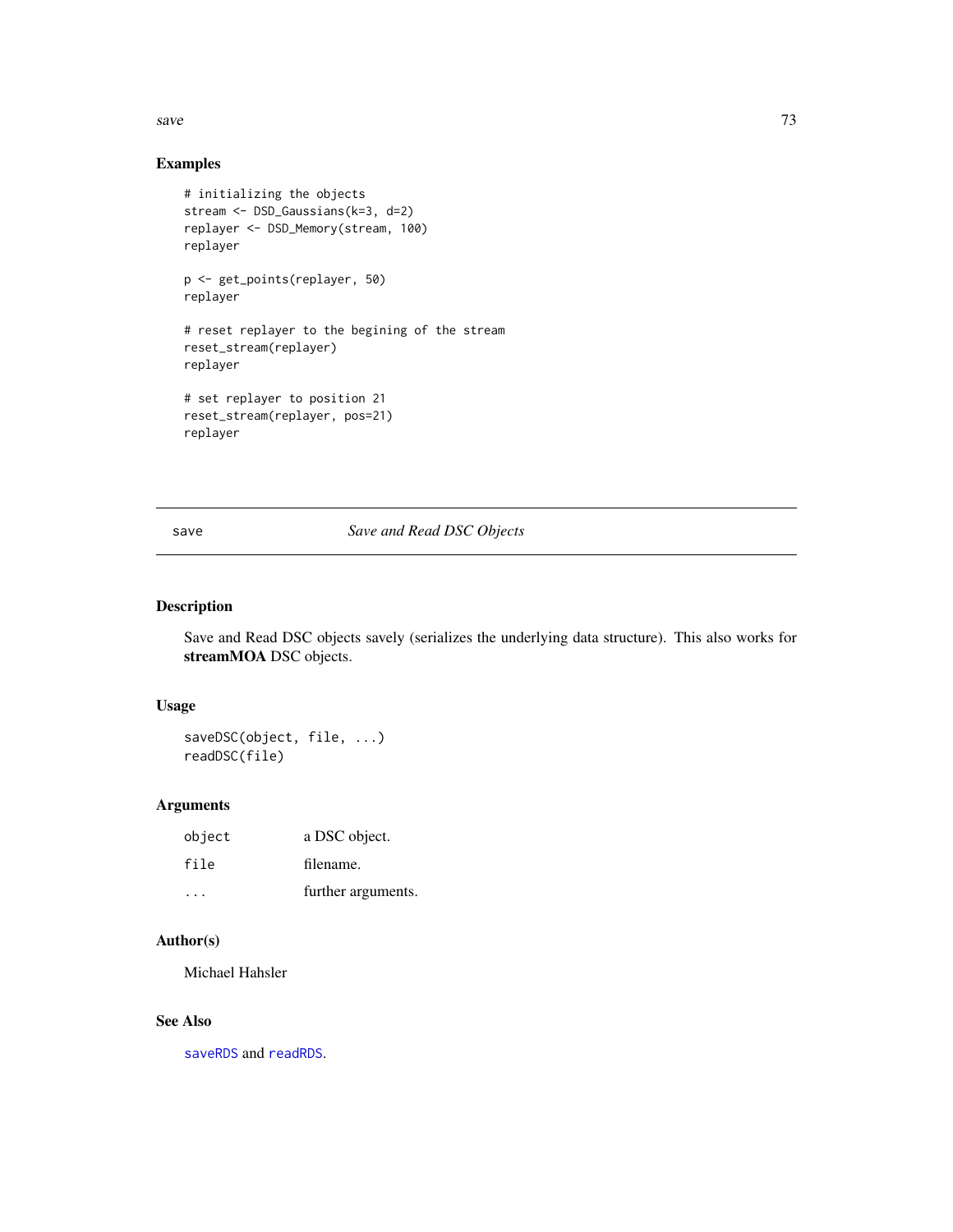## Examples

```
stream \leq DSD_Gaussians(k = 3, noise = 0.05)
# create clusterer with r = 0.05dbstream1 <- DSC_DBSTREAM(r = .05)
update(dbstream1, stream, 1000)
dbstream1
saveDSC(dbstream1, file="dbstream.Rds")
dbstream2 <- readDSC("dbstream.Rds")
dbstream2
## cleanup
unlink("dbstream.Rds")
```
update *Update a Data Stream Clustering Model*

#### Description

Update a clustering model by clustering a number of input points from a data stream into a clustering object.

#### Usage

```
## S3 method for class 'DSC_R'
update(object, dsd, n = 1, verbose = FALSE, block=10000L, ...)## S3 method for class 'DSC_TwoStage'
update(object, dsd, n = 1, verbose = FALSE,block=10000L, ...)
## S3 method for class 'DSO_Sample'
update(object, dsd, n = 1, verbose = FALSE, ...)
## S3 method for class 'DSO_Window'
update(object, dsd, n = 1, verbose = FALSE, ...)
```
#### Arguments

| object  | an object of a subclass of DST (data stream mining task).                                                           |
|---------|---------------------------------------------------------------------------------------------------------------------|
| dsd     | a DSD object (data stream).                                                                                         |
| n       | number of points to cluster.                                                                                        |
| verbose | report progress.                                                                                                    |
| block   | maximal number of data points passed on at once to the algorithm. This only is<br>used since R loops are very slow. |
| .       | extra arguments for clusterer.                                                                                      |

<span id="page-73-0"></span>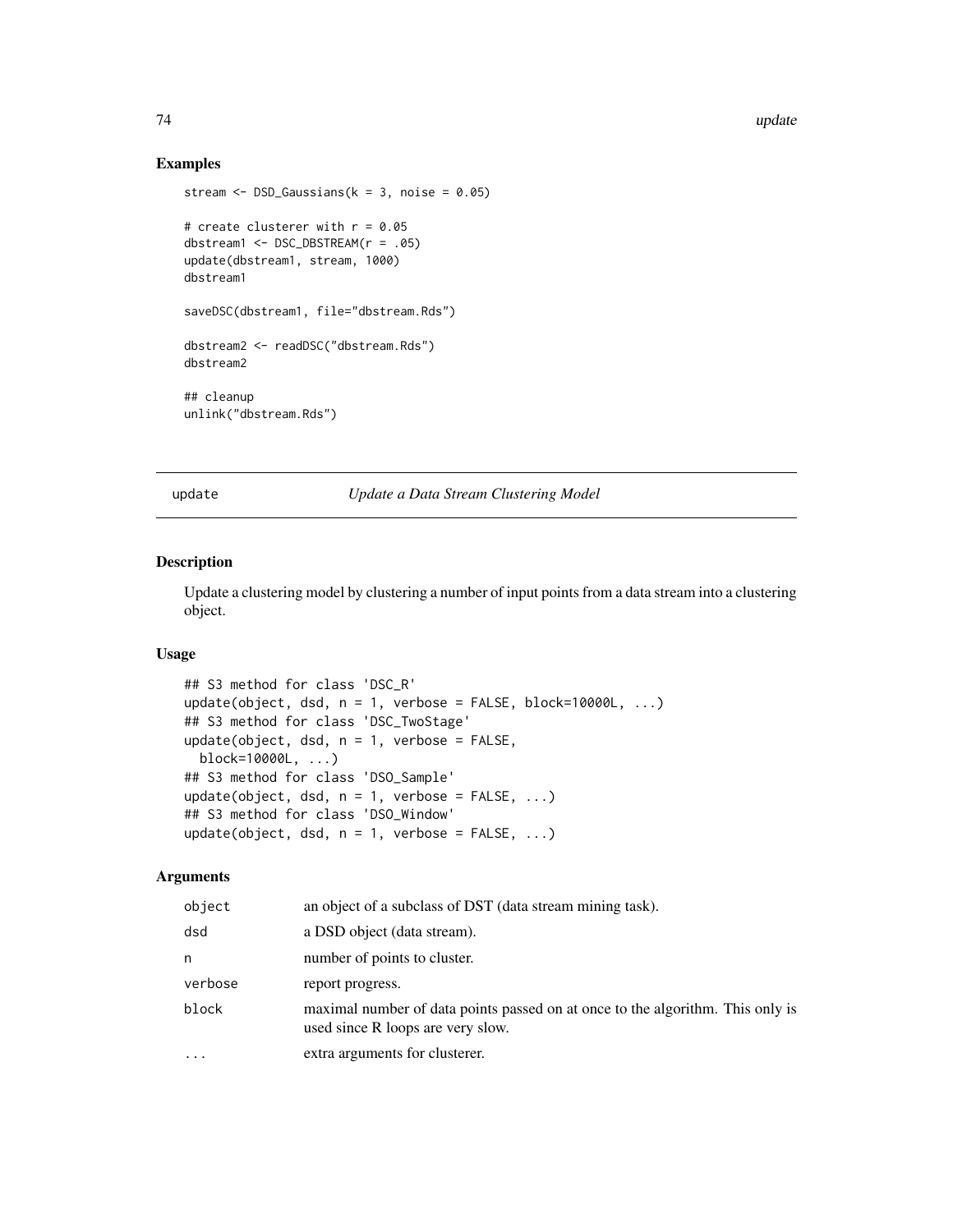# <span id="page-74-0"></span>write\_stream 75

#### Details

update takes n times a single data points out of the DSD updates the model in object. Note that update directly modifies the object (which is a reference class) and thus the result does not need to be reassigned to the object name.

## Value

The updated model is returned invisibly for reassignment (however, this is not necessary).

To obtain the updated model for a DSC (data stream clustering model), call get\_centers() on the DSC object.

#### Author(s)

Michael Hahsler

#### See Also

[DSC](#page-5-0), [DSD](#page-28-0), and [animation](#page-2-0) for producing an animation of the clustering process.

#### Examples

```
stream <- DSD_Gaussians(k=3)
dstream <- DSC_DStream(gridsize=.05)
update(dstream, stream, 500)
```

```
plot(dstream, stream)
```
write\_stream *Write a Data Stream to a File*

# Description

Writes points from a data stream DSD object to a file or a connection.

#### Usage

```
write_stream(dsd, file, n=100, block=100000L,
class=FALSE, append = FALSE, sep=",", header=FALSE, row.names=FALSE, ...)
## S3 method for class 'DSD'
write_stream(dsd, file, n=100, block=100000L,
class=FALSE, append = FALSE, sep=",", header=FALSE, row.names=FALSE,
write_outliers=FALSE, ...)
```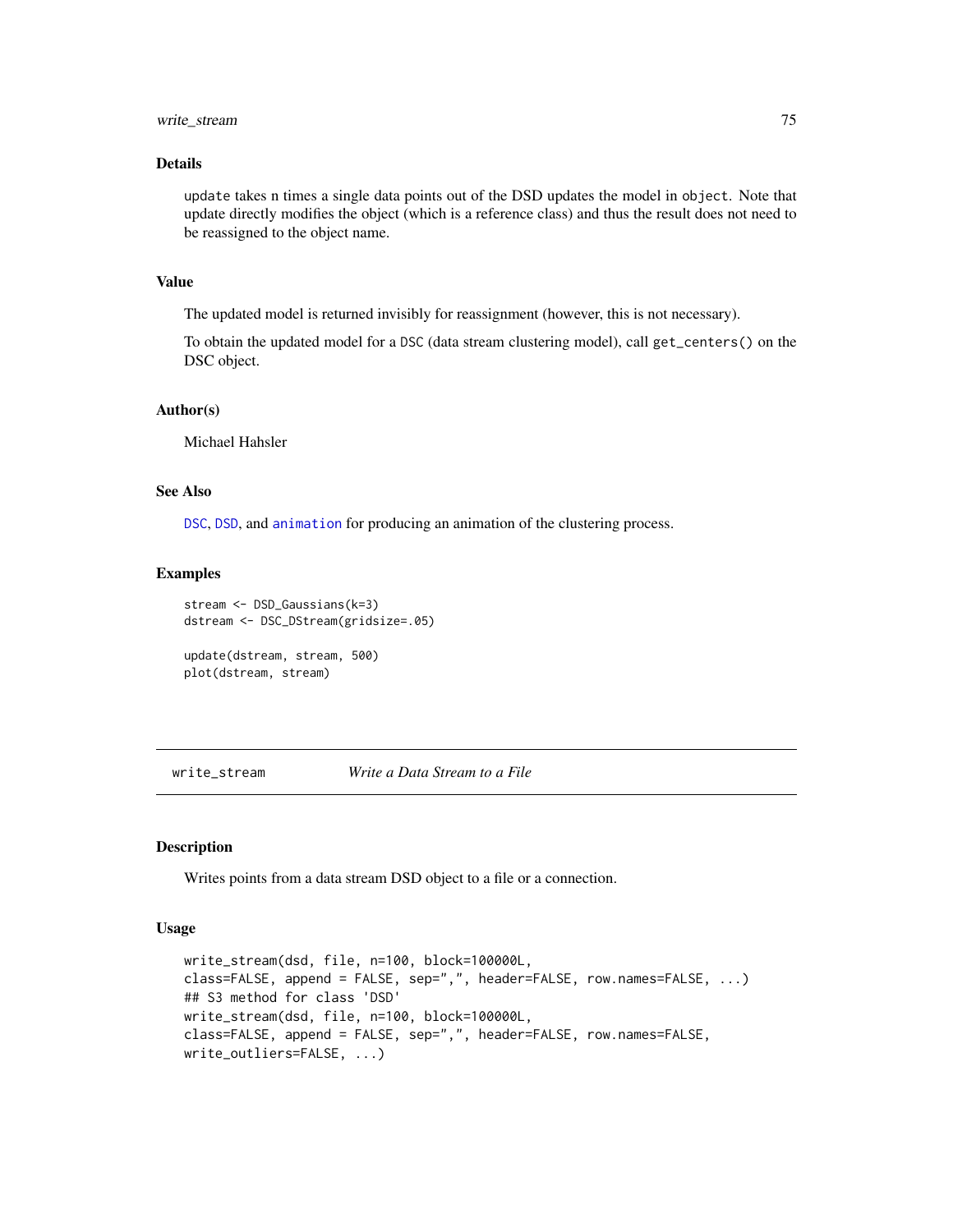## <span id="page-75-0"></span>Arguments

| dsd       | The DSD object that will generate the data points for output.                                         |
|-----------|-------------------------------------------------------------------------------------------------------|
| file      | A file name or a R connection to be written to.                                                       |
| n         | The number of data points to be written.                                                              |
| block     | Write stream in blocks to improve file I/O speed.                                                     |
| class     | Save the class/cluster labels of the points as the last column.                                       |
| sep       | The character that will separate attributes in a data point.                                          |
| append    | Append the data to an existing file.                                                                  |
| header    | A flag that determines if column names will be output (equivalent to col. names<br>in write.table()). |
| row.names | A flag that determines if row names will be output.                                                   |
|           | write_outliers A flag that determines if outliers will be output.                                     |
| $\ddotsc$ | Additional parameters that are passed to write.table().                                               |

# Value

There is no value returned from this operation.

## Author(s)

Michael Hahsler, Dalibor Krleža

# See Also

[write.table](#page-0-0), [DSD](#page-28-0)

## Examples

```
# creating data and writing it to disk
stream <- DSD_Gaussians(k=3, d=5, outliers=1,
 outlier_options=list(outlier_horizon=10))
write_stream(stream, file="data.txt", n=10, class=TRUE, write_outliers=TRUE)
#file.show("data.txt")
```
# clean up file.remove("data.txt")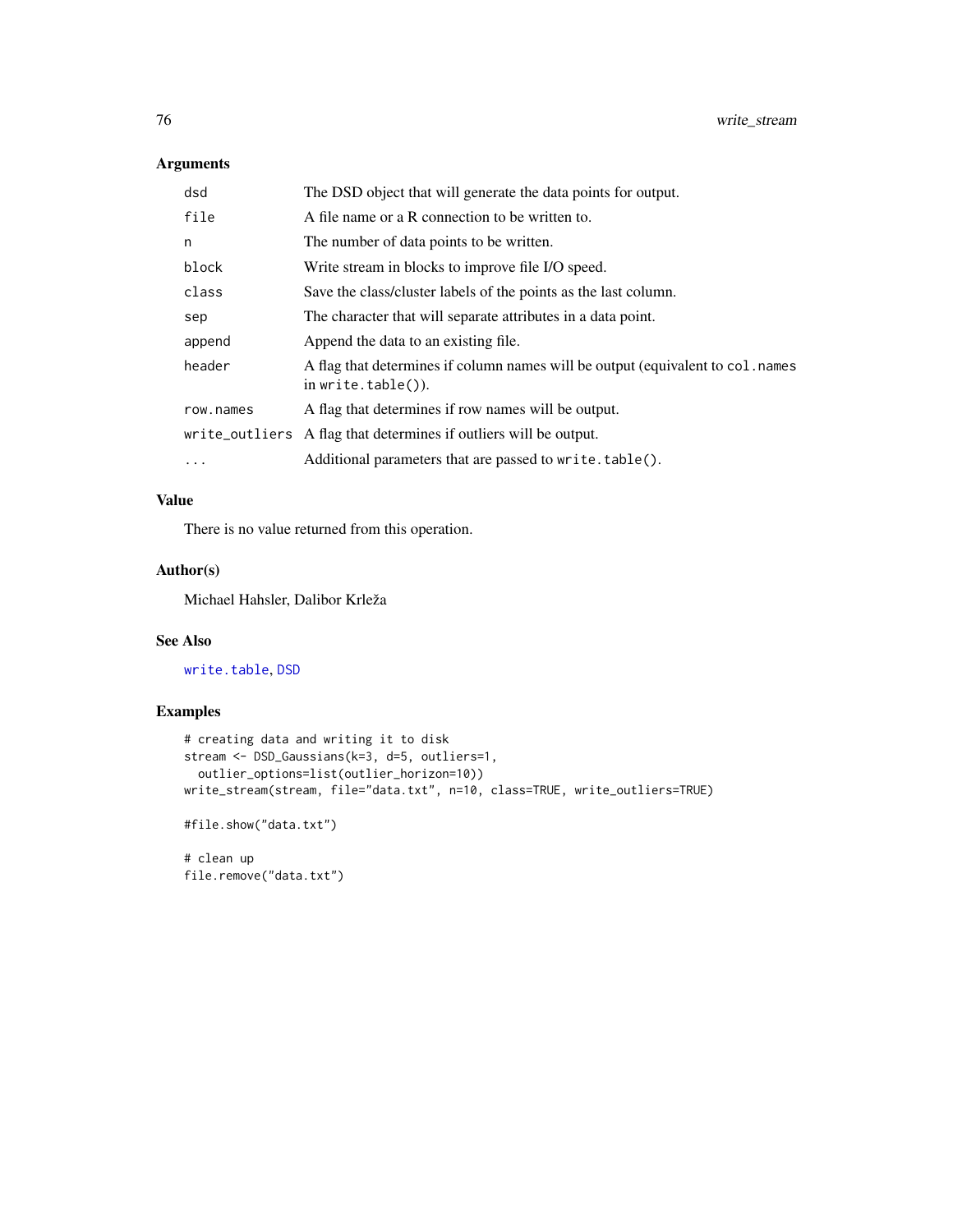# Index

add\_cluster *(*DSD\_MG*)*, [38](#page-37-0) add\_keyframe *(*MGC*)*, [64](#page-63-0) ani.replay, *[4](#page-3-0)* animate *(*animation*)*, [3](#page-2-1) animate\_cluster, *[6](#page-5-1)*, *[30](#page-29-0)*, *[57](#page-56-0)* animate\_cluster *(*animation*)*, [3](#page-2-1) animate\_data, *[30](#page-29-0)* animate\_data *(*animation*)*, [3](#page-2-1) animation, [3,](#page-2-1) *[75](#page-74-0)* BICO *(*DSC\_BICO*)*, [7](#page-6-0) bico *(*DSC\_BICO*)*, [7](#page-6-0) BIRCH *(*DSC\_BIRCH*)*, [8](#page-7-0) birch *(*DSC\_BIRCH*)*, [8](#page-7-0) change\_alpha *(*DSC\_DBSTREAM*)*, [10](#page-9-0) cl\_agreement, *[57](#page-56-0)* clean\_outliers, [5](#page-4-0) close\_stream *(*DSD\_ReadCSV*)*, [42](#page-41-0) cluster, *[6](#page-5-1)*, *[30](#page-29-0)* cluster.stats, *[57](#page-56-0)* connection, *[42](#page-41-0)* D-Stream *(*DSC\_DStream*)*, [13](#page-12-0) d-stream *(*DSC\_DStream*)*, [13](#page-12-0) dbGetQuery, *[44](#page-43-0)* DBSTREAM *(*DSC\_DBSTREAM*)*, [10](#page-9-0) dbstream *(*DSC\_DBSTREAM*)*, [10](#page-9-0) DefaultEvalCallback, *[57](#page-56-0)* DefaultEvalCallback *(*DefaultEvalCallback-class*)*, [5](#page-4-0) DefaultEvalCallback-class, [5](#page-4-0) description *(*DSD*)*, [29](#page-28-1) DSC, [6,](#page-5-1) *[9](#page-8-0)*, *[11](#page-10-0)*, *[14](#page-13-0)*, *[19](#page-18-0)*, *[21–](#page-20-0)[23](#page-22-0)*, *[25](#page-24-0)*, *[27–](#page-26-0)[29](#page-28-1)*, *[52](#page-51-0)*, *[60](#page-59-0)[–63](#page-62-0)*, *[68](#page-67-0)*, *[70](#page-69-0)*, *[75](#page-74-0)* DSC\_BICO, [7](#page-6-0) DSC\_BIRCH, [8](#page-7-0) DSC\_DBSCAN, [9](#page-8-0) DSC\_DBSTREAM, [10](#page-9-0) DSC\_DStream, [13](#page-12-0)

DSC\_EA, [15](#page-14-0) DSC\_evoStream, [17](#page-16-0) DSC\_Hierarchical, [18](#page-17-0) DSC\_Kmeans, [20](#page-19-0) DSC\_Macro, *[9](#page-8-0)*, *[19](#page-18-0)*, *[21](#page-20-0)*, *[23](#page-22-0)*, *[27,](#page-26-0) [28](#page-27-0)*, *[67](#page-66-0)* DSC\_Macro *(*DSC\_Marco*)*, [21](#page-20-0) DSC\_Marco, [21](#page-20-0) DSC\_Micro, *[11](#page-10-0)*, *[14](#page-13-0)*, [22,](#page-21-0) *[25](#page-24-0)*, *[27](#page-26-0)*, *[29](#page-28-1)* DSC\_Outlier, *[5](#page-4-0)*, *[56](#page-55-0)* DSC\_Outlier *(*DSC\_Outlier-class*)*, [22](#page-21-0) DSC\_Outlier-class, [22](#page-21-0) DSC\_R *(*DSC*)*, [6](#page-5-1) DSC\_Reachability, [23](#page-22-0) DSC\_Sample, [24](#page-23-0) DSC\_SinglePass *(*DSC\_SinglePass-class*)*, [26](#page-25-0) DSC\_SinglePass-class, [26](#page-25-0) DSC\_Static, [26,](#page-25-0) *[71](#page-70-0)* DSC\_TwoStage, [27](#page-26-0) DSC\_Window, [28](#page-27-0) DSClassify, [6,](#page-5-1) *[52](#page-51-0)* DSD, [29,](#page-28-1) *[31](#page-30-0)[–33](#page-32-0)*, *[35](#page-34-0)*, *[37](#page-36-0)*, *[40,](#page-39-0) [41](#page-40-0)*, *[43,](#page-42-0) [44](#page-43-0)*, *[46](#page-45-0)[–48](#page-47-0)*, *[62](#page-61-0)*, *[70](#page-69-0)*, *[75,](#page-74-0) [76](#page-75-0)* DSD\_BarsAndGaussians, [30](#page-29-0) DSD\_Benchmark, [31](#page-30-0) DSD\_Cubes, [32](#page-31-0) DSD\_Gaussians, [33,](#page-32-0) *[56](#page-55-0)* DSD\_Memory, [36,](#page-35-0) *[40](#page-39-0)*, *[72](#page-71-0)* DSD\_MG, [38,](#page-37-0) *[65](#page-64-0)*, *[72](#page-71-0)* DSD\_mlbenchData, [40](#page-39-0) DSD\_mlbenchGenerator, [41](#page-40-0) DSD\_MovingGenerator *(*DSD\_MG*)*, [38](#page-37-0) DSD\_R *(*DSD*)*, [29](#page-28-1) DSD\_ReadCSV, [42,](#page-41-0) *[72](#page-71-0)* DSD\_ReadDB, [44](#page-43-0) DSD\_ScaleStream, [45,](#page-44-0) *[72](#page-71-0)* DSD\_Target, [46](#page-45-0) DSD\_UniformNoise, [47](#page-46-0) DSFP, [48,](#page-47-0) *[52](#page-51-0)*